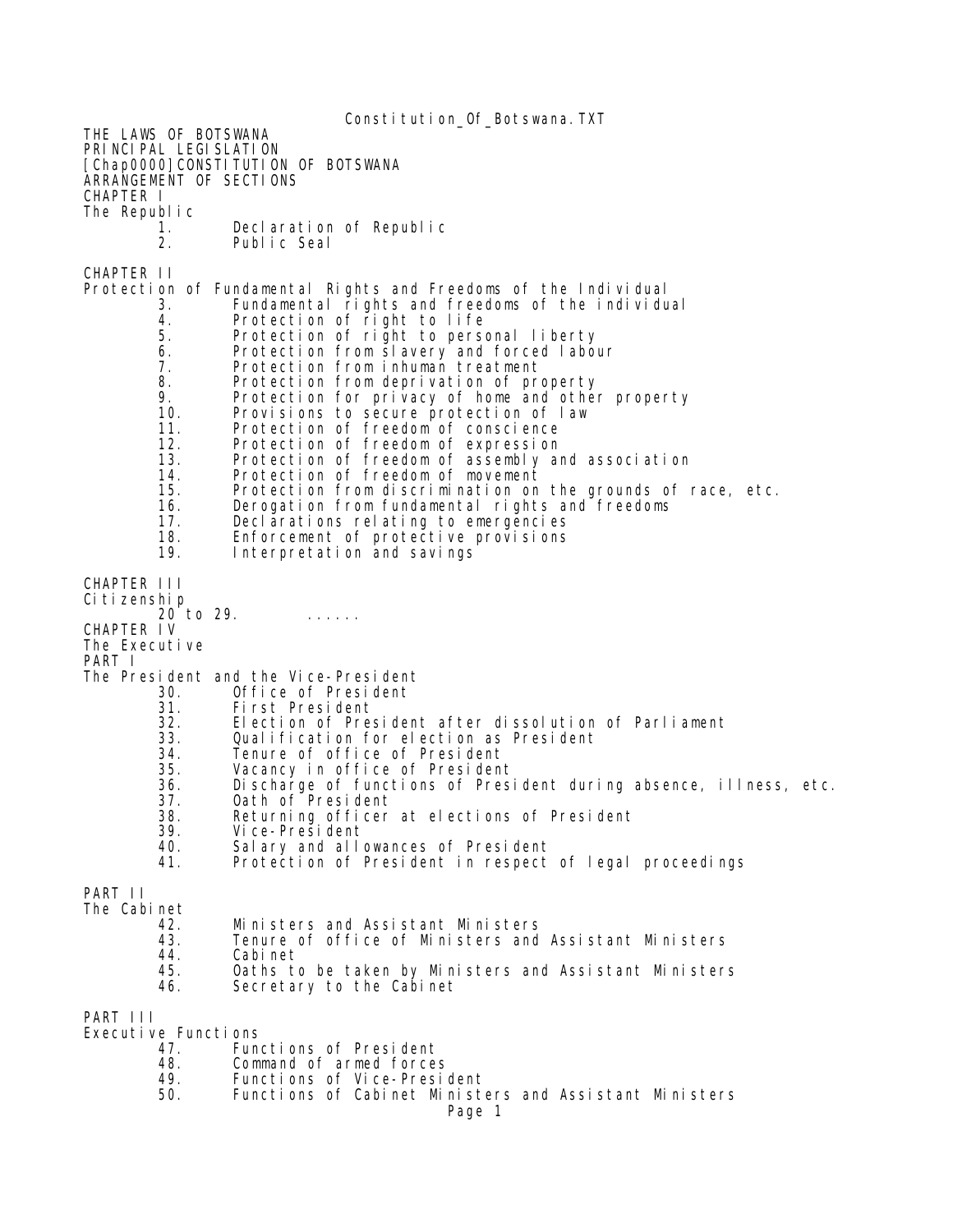- 51. Attorney-General<br>51A. Director of Publ
- 51. Attorney-General<br>51A. Director of Public Prosecutions 51A. Director of Public Prosecutions<br>52. Permanent Secretaries
- 
- 53. Prerogative of Mercy
- 54. Advisory Committee on Prerogative of Mercy
- 55. Functions of Advisory Committee on Prerogative of Mercy<br>56. Constitution of offices
- Constitution of offices

CHAPTER V

Parl i ament

PART I

# Composition<br>57.

- - 57. Parliament<br>58. Compositio 58. Composition of National Assembly
	-
	- 59. Speaker 60. Deputy Speaker
	- 61. Qualifications for election to National Assembly
	- Disqualifications for membership of National Assembly
	-
	- 63. Constituencies<br>64. Delimitation C 64. Delimitation Commission
	-
	- 65. Report of Commission 65. Report of Commission<br>65A. Appointment of Independent Electoral Commission
	- 66. Appointment of Secretary to Independent Electoral Commission
	- 67. The franchise
	- 68. Tenure of office of members
	- 69. Determination of questions as to membership of National Assembly<br>70. Clerk of the Assembly
	- Clerk of the Assembly

### PART II

General Provisions Relating to Procedure in National Assembly

- 71. Oaths to be taken by Speaker and Members
- 72. Presiding in Assembly<br>73. Quorum in Assembly
- 73. Quorum in Assembly
- 74. Voting in Assembly<br>75. Unqualified person
- 75. Unqualified persons sitting or voting<br>76. Regulation of procedure in Assembly
- Regulation of procedure in Assembly

# PART III

- Ntlo ya Dikgosi
	- 77. <sup>T</sup> Establishment and composition of Ntlo ya Dikgosi<br>78. Designation for Member to Ntlo ya Dikgosi
	- 78. Designation for Member to Ntlo ya Dikgosi
	- 79. Qualifications for Members of Ntlo ya Dikgosi
	- 80. Oath of allegiance<br>81. Secretary to Ntloy
	- 81. Secretary to Ntlo ya Dikgosi
	- 82. Tenure of office of Members of Ntlo ya Dikgosi
	- 83. Rules of Procedure of Ntlo ya Dikgosi<br>84. Ntlo ya Dikgosi may transact business
	- 84. Ntlo ya Dikgosi may transact business notwithstanding vacancies<br>85. Functions of Ntlo ya Dikgosi
	- Functions of Ntlo ya Dikgosi

PART IV

Powers of Parliament

- 86. Legislative powers<br>87. Mode of exercising
- 87. Mode of exercising legislative powers<br>88. Introduction of Bills
- Introduction of Bills
- 89. Alteration of Constitution

#### PART V

Summoning, Prorogation and Dissolution

- 90. Šessions of Parliament<br>91. Prorogation and dissoli
- 91. Prorogation and dissolution of Parliament<br>92. Vote of no confidence in the Government
- 92. Vote of no confidence in the Government<br>93. Sittings of National Assembly
	- Sittings of National Assembly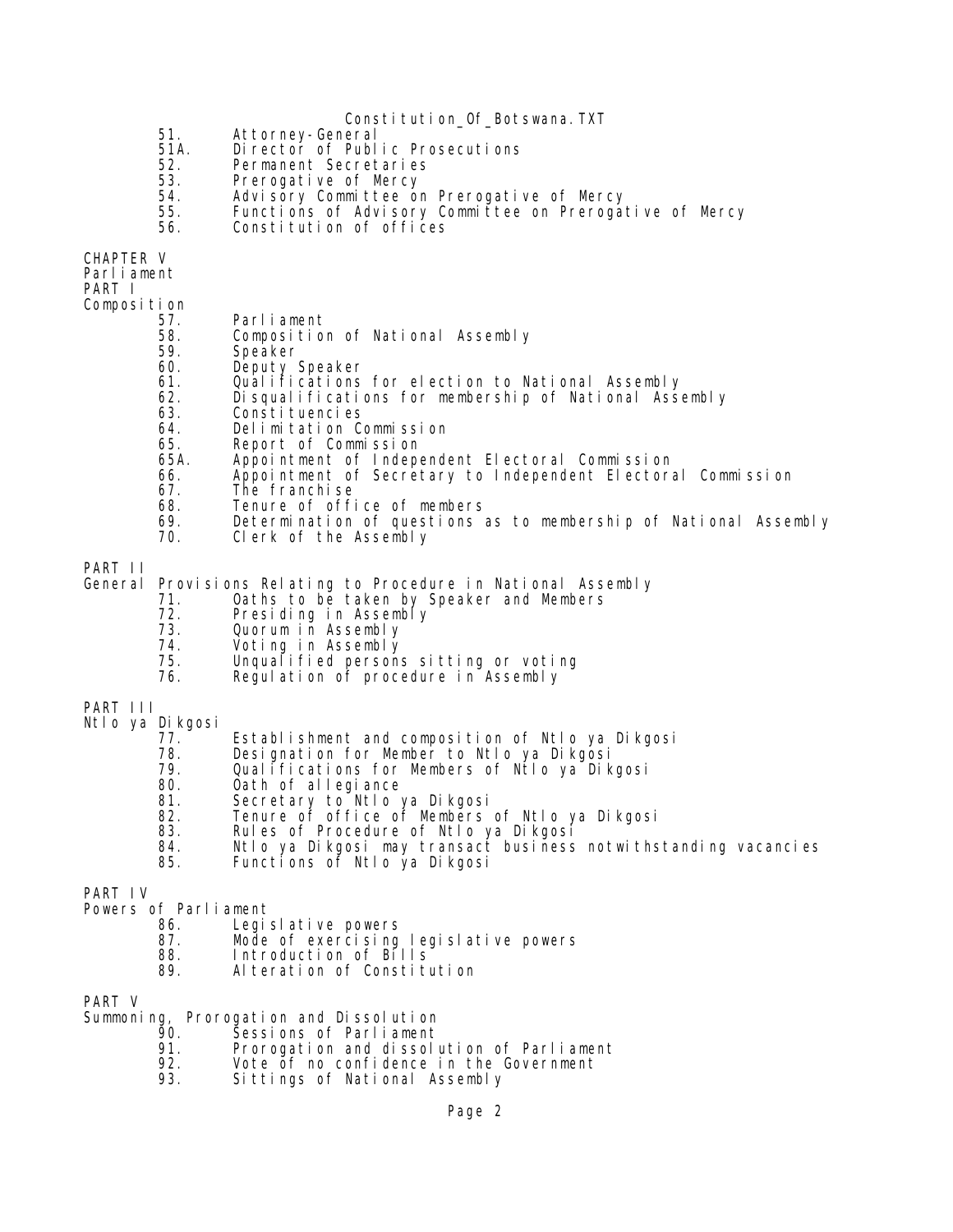107. ...... CHAPTER VII Constitution Of Botswana.TXT PART VI Interpretation Votes of two-thirds of the Assembly CHAPTER VI The Judicature PART I The High Court<br>95. 95. Jurisdiction and composition 96. Appointment of judges of High Court 97. Tenure of office of judges of High Court 0aths to be taken by judges of High Court PART II Court of Appeal 99. Composition and jurisdiction<br>100. Appointment of iudges of Cour 100. Appointment of judges of Court of Appeal Tenure of office of judges of Court of Appeal 102. Oaths to be taken by judges of Court of Appeal PART III Judicial Service Commission 103. Composition and procedure<br>104. Appointment, etc., of iud Appointment, etc., of judicial officers PART IV Interpretation of the Constitution 105. Reference to High Court of cases involving interpretation of Constitution<br>106. Appeal to Court of Appeal PART V Judicial Committee The Public Service<br>108. Po 108. Power to specify qualifications for certain offices<br>109. Public Service Commission 109. Public Service Commission 110. Appointment, etc., of public officers<br>111. Appeals to President Appeals to President 112. Powers of President in relation to certain public offices 113. Tenure of office of Director of Public Prosecutions 114. Tenure of office of Auditor-General 115. Pensions laws and protection of pensions rights 116. Power of Commissions in relation to pensions, etc. CHAPTER VIII Finance<br>117. Consol i dated Fund 118. Withdrawals from Consolidated Fund or other public funds<br>119. Authorization of expenditure 119. Authorization of expenditure<br>120. Authorization of expenditure 120. Authorization of expenditure in advance of appropriation<br>121. Contingencies Fund 121. Contingencies Fund<br>122. Remuneration of cel Remuneration of certain officers 123. Public debt<br>124. Auditor-Gen Audi tor-General CHAPTER IX Miscellaneous<br>125 125. Resignations<br>126. Reappointmen

- 126. Reappointments and concurrent appointments<br>127. Interpretation
- Interpretation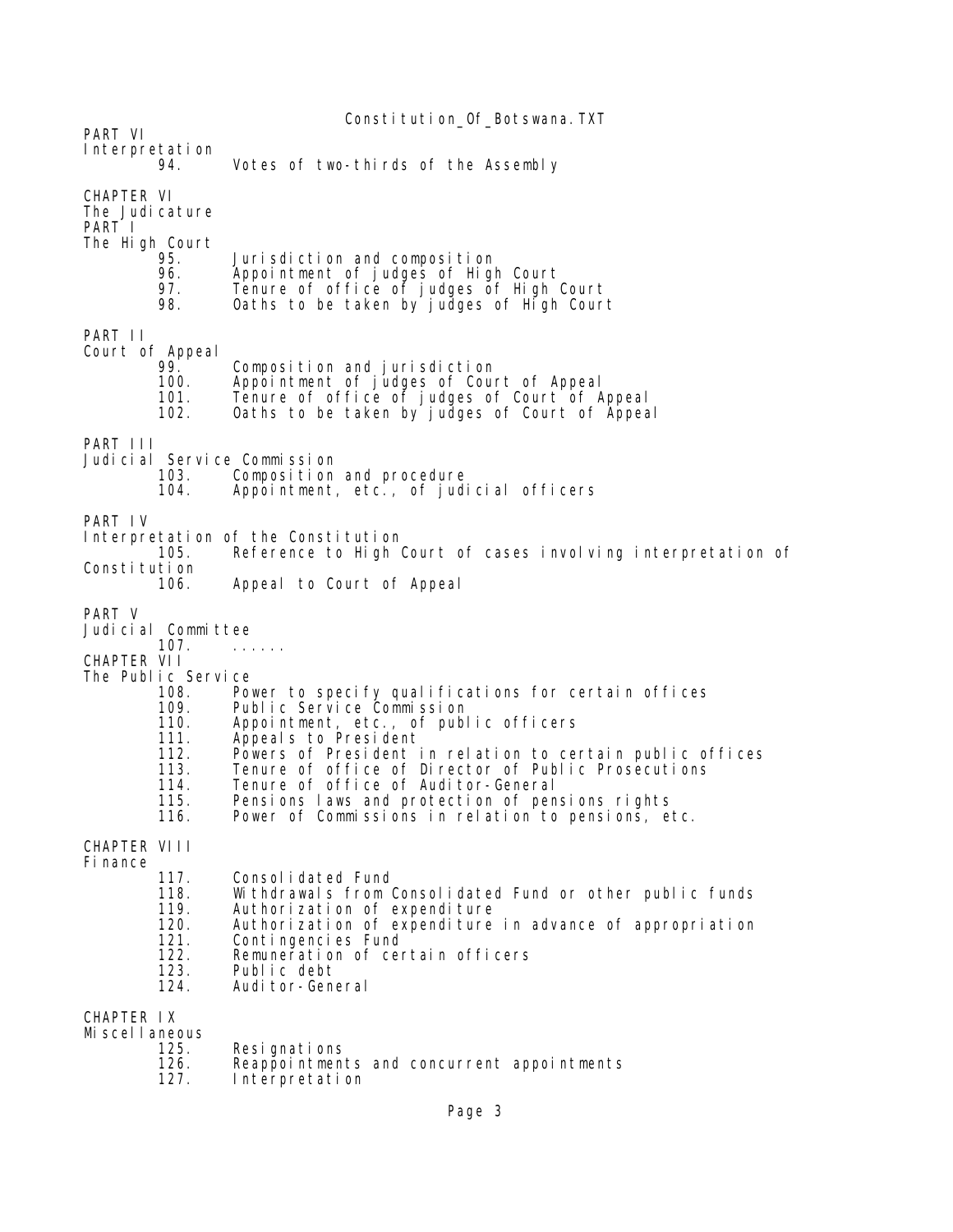(c) protection for the privacy of his or her home and other property and National Assembly Second Schedule - Division of Districts into regions for the purpose of selecting Members of Ntlo ya Dikgosi L.N. 83, 1966, Act 30, 1969, Act 43, 1969, Act 25, 1970, Act 28, 1972, Act 24, 1973, Act 28, 1978, S.I. 25, 1980, Act 32, 1982, Act 1, 1983, Act 1, 1983,<br>Act 22, 1987, S.I. 37, 1991, Act 27, 1992, S.I. 51, 1993, S.I. 119, 1993, Act 16, 1997, Act 18, 1997, Act 1, 1999, Act 2, 2002, Act 12, 2002, Act 9, 2005, S.I. 51, 2005, S.I. 91, 2006. [Date of Commencement: 30th September, 1966] CHAPTER I The Republic (ss 1–2)<br>[Ch0000s1] 1. Decla Declaration of Republic Botswana is a sovereign Republic. [Ch0000s2] 2. Public Seal The Public Seal of the Republic shall be such device as may be prescribed by or under an Act of Parliament. CHAPTER II Protection of Fundamental Rights and Freedoms of the Individual (ss 3-19)<br>[Ch0000s3] 3. Fundamental rights and freedoms of the individual Fundamental rights and freedoms of the individual Whereas every person in Botswana is entitled to the fundamental rights and freedoms of the individual, that is to say, the right, whatever his or her race, place of origin, political opinions, colour, creed or sex, but subject to respect for the rights and freedoms of others and for the public interest to each and all of the following, namely-(a) Iife, liberty, security of the person and the protection of the law;<br>(b) freedom of conscience, of expression and of assembly and freedom of conscience, of expression and of assembly and association; and from deprivation of property without compensation, the provisions of this Chapter shall have effect for the purpose of affording protection to those rights and freedoms subject to such limitations of that protection as are contained in those provisions, being limitations designed to ensure that the enjoyment of the said rights and freedoms by any individual does not prejudice the rights and freedoms of others or the public interest.<br>[Ch0000s4] 4. Protection of right to life Protection of right to life (1) No person shall be deprived of his or her life intentionally save in execution of the sentence of a court in respect of an offence under the law in force in Botswana of which he or she has been convicted. (2) A person shall not be regarded as having been deprived of his or her life in contravention of subsection (1) of this section if he or she dies as the result of the use, to such extent and in such circumstances as are permitted by law,<br>of such force as is reasonably justifiable-

Constitution Of Botswana.TXT

First Schedule - Election of Specially Elected Members of the

(a) for the defence of any person from violence or for the defence of

Page 4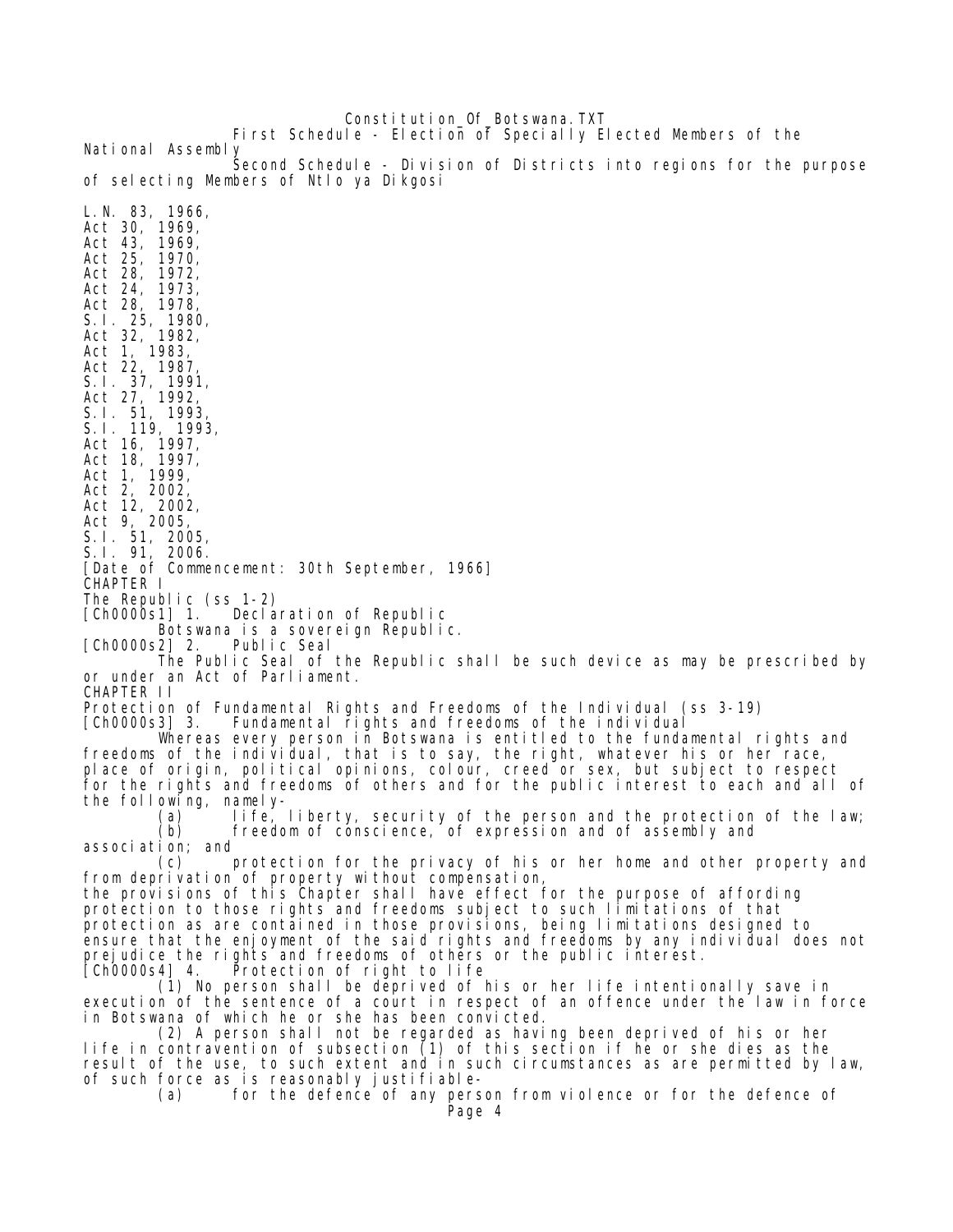property;<br>(b)

in order to effect a lawful arrest or to prevent the escape of a person lawfully detained;

(c) for the purpose of suppressing a riot, insurrection or mutiny; or (d) in order to prevent the commission by that person of a criminal

offence,

or if he or she dies as the result of a lawful act of war.<br>[Ch0000s5] 5. Protection of right to personal liberty

Protection of right to personal liberty

(1) No person shall be deprived of his or her personal liberty save as may be authorized by law in any of the following cases, that is to say-

(a) in execution of the sentence or order of a court, whether

established for Botswana or some other country, in respect of a criminal offence of which he or she has been convicted;

(b) in execution of the order of a court of record punishing him or her for contempt of that or another court;

(c) in execution of the order of a court made to secure the fulfilment of any obligation imposed on him or her by law;<br>(d) for the purpose of bringing him or her before a court in execution

of the order of a court;

(e) upon reasonable suspicion of his or her having committed, or being about to commit, a criminal offence under the law in force in Botswana;

(f) under the order of a court or with the consent of his or her parent or guardian, for his or her education or welfare during any period ending not later than the date when he or she attains the age of 18 years;

(g) for the purpose of preventing the spread of an infectious or contagious disease;<br>(h) in

in the case of a person who is, or is reasonably suspected to be, of unsound mind, addicted to drugs or alcohol, or a vagrant, for the purpose of his or her care or treatment or the protection of the community;

 (i) for the purpose of preventing the unlawful entry of that person into Botswana, or for the purpose of effecting the expulsion, extradition or other lawful removal of that person from Botswana, or for the purpose of restricting that person while he or she is being conveyed through Botswana in the course of his or her extradition or removal as a convicted prisoner from one country to another;

(j) to such extent as may be necessary in the execution of a lawful order requiring that person to remain within a specified area within Botswana or prohibiting him or her from being within such an area, or to such extent as may be reasonably justifiable for the taking of proceedings against that person relating to the making of any such order, or to such extent as may be reasonably justifiable for restraining that person during any visit that he or she is permitted to make to any part of Botswana in which, in consequence of any such order, his or her presence would otherwise be unlawful; or

for the purpose of ensuring the safety of aircraft in flight.

(2) Any person who is arrested or detained shall be informed as soon as reasonably practicable, in a language that he or she understands, of the reasons for his or her arrest or detention.

(3) Any person who is arrested or detained-

 (a) for the purpose of bringing him or her before a court in execution of the order of a court; or

(b) upon reasonable suspicion of his or her having committed, or being about to commit, a criminal offence under the law in force in Botswana,

and who is not released, shall be brought as soon as is reasonably practicable before a court; and if any person arrested or detained as mentioned in paragraph (b) of this subsection is not tried within a reasonable time, then, without prejudice to any further proceedings that may be brought against him or her, he or she shall be released either unconditionally or upon reasonable conditions, including in particular such conditions as are reasonably necessary to ensure that he or she appears at a later date for trial or for proceedings preliminary to trial.

(4) Any person who is unlawfully arrested or detained by any other person shall be entitled to compensation therefor from that other person.

[Ch0000s6] 6. Protection from slavery and forced labour

(1) No person shall be held in slavery or servitude.

(2) No person shall be required to perform forced labour.

Page 5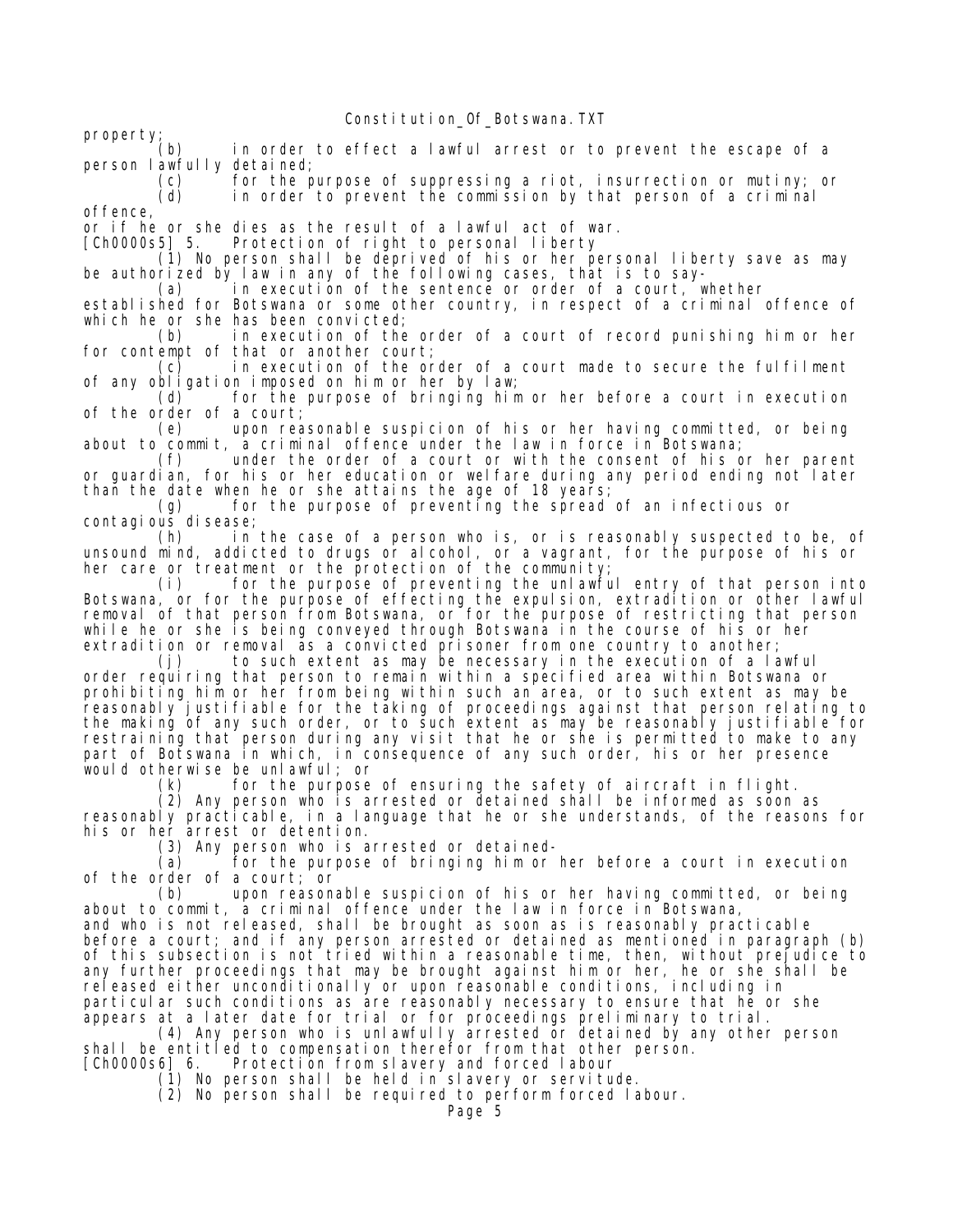(3) For the purposes of this section, the expression "forced labour" does

(a) any labour required in consequence of the sentence or order of a court;

(b) labour required of any person while he or she is lawfully detained that, though not required in consequence of the sentence or order of a court, is reasonably necessary in the interests of hygiene or for the maintenance of the place at which he or she is detained;

(c) any labour required of a member of a disciplined force in pursuance of his or her duties as such or, in the case of a person who has conscientious objections to service as a member of a naval, military or air force, any labour that that person is required by law to perform in place of such service;

(d) any labour required during any period of public emergency or in the event of any other emergency or calamity that threatens the life and well-being of the community, to the extent that the requiring of such labour is reasonably justifiable in the circumstances of any situation arising or existing during that period or as a result of that other emergency or calamity, for the purpose of dealing with that situation; or

(e) any labour reasonably required as part of reasonable and normal communal or other civic obligations.<br>[Ch0000s7] 7. Protection from inhu

Protection from inhuman treatment

(1) No person shall be subjected to torture or to inhuman or degrading punishment or other treatment.

(2) Nothing contained in or done under the authority of any law shall be held to be inconsistent with or in contravention of this section to the extent that the law in question authorizes the infliction of any description of punishment that was lawful in the country immediately before the coming into operation of this Constitution.<br>[ChOOOOs8] 8.

Protection from deprivation of property

(1) No property of any description shall be compulsorily taken possession of, and no interest in or right over property of any description shall be compulsorily acquired, except where the following conditions are satisfied, that is to say-

(a) the taking of possession or acquisition is necessary or expedient-<br>
(i) in the interests of defence, public safety, public order,

public morality, public health, town and country planning or land settlement; in order to secure the development or utilization of that, or other, property for a purpose beneficial to the community; or

in order to secure the development or utilization of the mineral resources of Botswana; and

(b) provision is made by a law applicable to that taking of possession or acquisition-

(i) for the prompt payment of adequate compensation; and<br>(ii) securing to any person having an interest in or righ securing to any person having an interest in or right over the property a right of access to the High Court, either direct or on appeal from any other authority, for the determination of his or her interest or right, the legality of the taking of possession or acquisition of the property, interest or right, and the amount of any compensation to which he or she is entitled, and for the purpose of obtaining prompt payment of that compensation.

(2) No person who is entitled to compensation under this section shall be prevented from remitting, within a reasonable time after he or she has received any amount of that compensation, the whole of that amount (free from any deduction, charge or tax made or levied in respect of its remission) to any country of his or her choice outside Botswana.

(3) Subsection  $(1)(b)(i)$  of this section shall be deemed to be satisfied in relation to any 30 of 1969 Law applicable to the taking of possession of minerals or the acquisition of rights to minerals if that law makes provision for the payment at reasonable intervals of adequate royalties.<br>(4) Nothing contained in or done under the authority of any law shall be

held to be inconsistent with or in contravention of subsection (2) of this section to the extent that the law in question authorizes-

(a) the attachment, by order of a court, of any amount of compensation to which a person is entitled in satisfaction of the judgment of a court or pending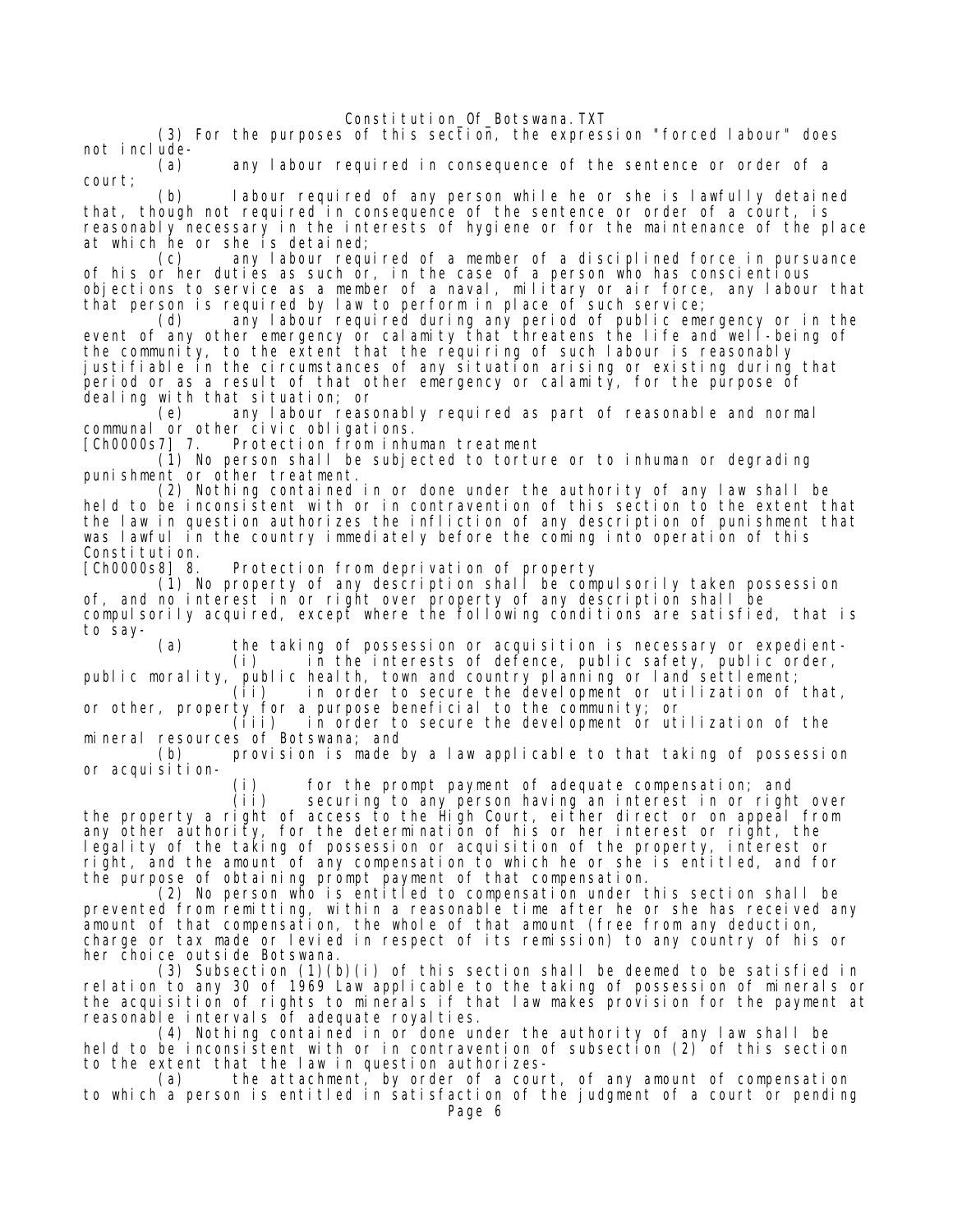Constitution\_Of\_Botswana.TXT<br>the determination of civil proceedings to which he or she is a party; or

 $(b)$  the imposition of reasonable restrictions on the manner in which any amount of compensation is to be remitted.

(5) Nothing contained in or done under the authority of any law shall be held to be inconsistent with or in contravention of subsection (1) of this section-

(a) to the extent that the law in question makes provision for the taking of possession or acquisition of any property- (i) in satisfaction of any tax, rate or due;

(ii) by way of penalty for breach of the law whether under civil process or after conviction of a criminal offence under the law in force in Botswana;

(iii) as an incident of a lease, tenancy, mortgage, charge, bill of sale, pledge or contract;

(iv) in the execution of judgments or orders of a court in proceedings for the determination of civil rights or obligations;<br>(v) in circumstances where it is reasonably n

in circumstances where it is reasonably necessary to do so because the property is in a dangerous state or injurious to the health of human beings, animals or plants;

in consequence of any law with respect to the limitation of actions; or

(vii) for so long only as may be necessary for the purposes of any examination, investigation, trial or inquiry or, in the case of land, for the purposes of the carrying out thereon of work of soil conservation or the conservation of other natural resources or work relating to agricultural development or improvement (being work relating to such development or improvement that the owner or occupier of the land has been required, and has without reasonable excuse refused or failed, to carry out),

and except so far as that provision or, as the case may be, the thing done under the authority thereof is shown not to be reasonably justifiable in

a democratic society; or<br>(b) to the e to the extent that the law in question makes provision for the taking of possession or acquisition of-

(i) enemy property;

(ii) property of a deceased person, a person of unsound mind, a person who has not attained the age of 21 years, a prodigal, or a person who is absent from Botswana, for the purpose of its administration for the benefit of the persons entitled to the beneficial interest therein;

(iii) property of a person declared to be insolvent or a body corporate in liquidation, for the purpose of its administration for the benefit of the creditors of the insolvent or body corporate and, subject thereto, for the benefit of other persons entitled to the beneficial interest in the property; or

(iv) property subject to a trust, for the purpose of vesting the property in persons appointed as trustees under the instrument creating the trust or by a court, or by order of a court, for the purpose of giving effect to the trust.

(6) Nothing contained in or done under the authority of any law shall be held to be inconsistent with or in contravention of subsection (1) of this section to the extent that the law in question makes provision for the compulsory taking of possession in the public interest of any property, or the compulsory acquisition in the public interest in or right over property, where that property, interest or right is held by a body corporate established by law for public purposes in which no moneys have been invested other than moneys provided by Parliament.

[Ch0000s9] 9. Protection for privacy of home and other property

(1) Except with his or her own consent, no person shall be subjected to the search of his or her person or his or her property or the entry by others on his or her premises.

(2) Nothing contained in or done under the authority of any law shall be held to be inconsistent with or in contravention of this section to the extent that the law in question makes provision-

 (a) that is reasonably required in the interests of defence, public safety, public order, public morality, public health, town and country planning, the development and utilization of mineral resources, for the purpose of any census or in order to secure the development or utilization of any property for a purpose beneficial to the community;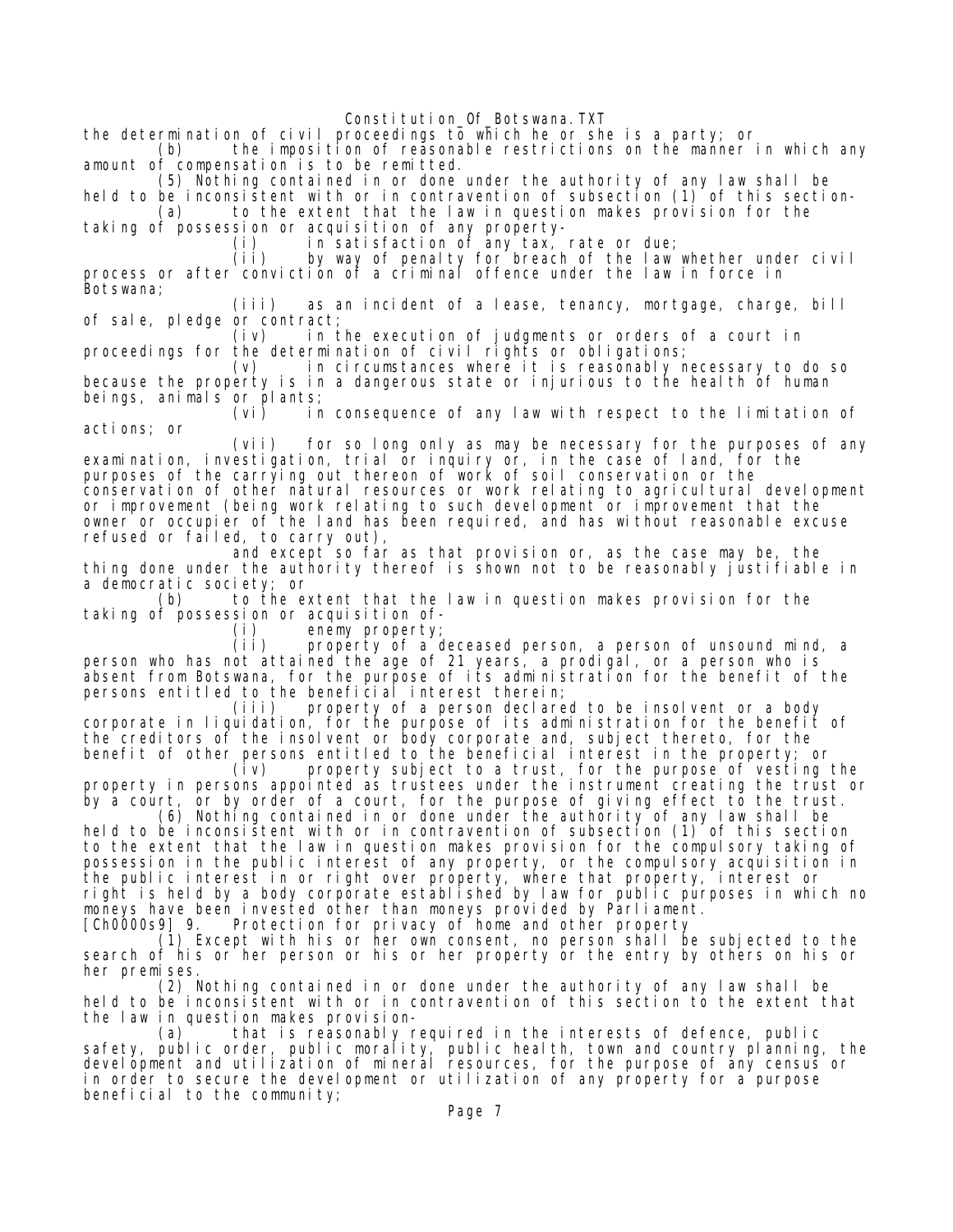(b) that is reasonably required for the purpose of protecting the rights or freedoms of other persons;

(c) that authorizes an officer or agent of the Government of Botswana, a local government authority or a body corporate established by law for a public purpose to enter on the premises of any person in order to inspect those premises or anything thereon for the purpose of any tax, rate or duty or in order to carry out work connected with any property that is lawfully on those premises and that belongs to that Government, authority or body corporate, as the case may be; or

(d) that authorizes, for the purpose of enforcing the judgment or order of a court in any civil proceedings, the search of any person or property by order of a court or entry upon any premises by such order,

and except so far as that provision or, as the case may be, anything done under the authority thereof is shown not to be reasonably justifiable in a democratic society.

[Ch0000s10] 10. Provisions to secure protection of law

(1) If any person is charged with a criminal offence, then, unless the charge is withdrawn, the case shall be afforded a fair hearing within a reasonable time by an independent and impartial court established or recognized by law.

(2) Every person who is charged with a criminal offence-

 $\delta$   $\delta$  shall be presumed to be innocent until he or she is proved or has pleaded guilty;

(b) shall be informed as soon as reasonably practicable, in a language that he or she understands and in detail, of the nature of the offence charged; (c) shall be given adequate time and facilities for the preparation of

his or her defence;<br>d) sha

shall be permitted to defend himself or herself before the court in person or, at his or her own expense, by a legal representative of his or her own choi ce;

(e) shall be afforded facilities to examine in person or by his or her legal representative the witnesses called by the prosecution before the court, and to obtain the attendance and carry out the examination of witnesses to testify on his or her behalf before the court on the same conditions as those applying to witnesses called by the prosecution; and<br>  $(f)$  shall be permitted to hav

shall be permitted to have without payment the assistance of an interpreter if he or she cannot understand the language used at the trial of the charge,

and except with his or her own consent the trial shall not take place in his or her absence unless he or she so conducts himself or herself as to render the continuance of the proceedings in his or her presence impracticable and the court has ordered him or her to be removed and the trial to proceed in his or her absence.

(3) When a person is tried for any criminal offence, the accused person or any person authorized by him or her in that behalf shall, if he or she so requires and subject to payment of such reasonable fee as may be prescribed by law, be given within a reasonable time after judgment a copy for the use of the accused person of any record of the proceedings made by or on behalf of the court.

(4) No person shall be held to be guilty of a criminal offence on account of any act or omission that did not, at the time it took place, constitute such an offence, and no penalty shall be imposed for any criminal offence that is severer in degree or description than the maximum penalty that might have been imposed for that offence at the time when it was committed.

(5) No person who shows that he or she has been tried by a competent court for a criminal offence and either convicted or acquitted shall again be tried for that offence or for any other criminal offence of which he or she could have been convicted at the trial for that offence, save upon the order of a superior court in the course of appeal or review proceedings relating to the conviction or acquittal.

(6) No person shall be tried for a criminal offence if he or she shows that he or she has been pardoned for that offence.

(7) No person who is tried for a criminal offence shall be compelled to give evidence at the trial.

(8) No person shall be convicted of a criminal offence unless that offence is defined and the penalty therefor is prescribed in a written law:

Provided that nothing in this subsection shall prevent a court of record from punishing any person for contempt of itself notwithstanding that the act or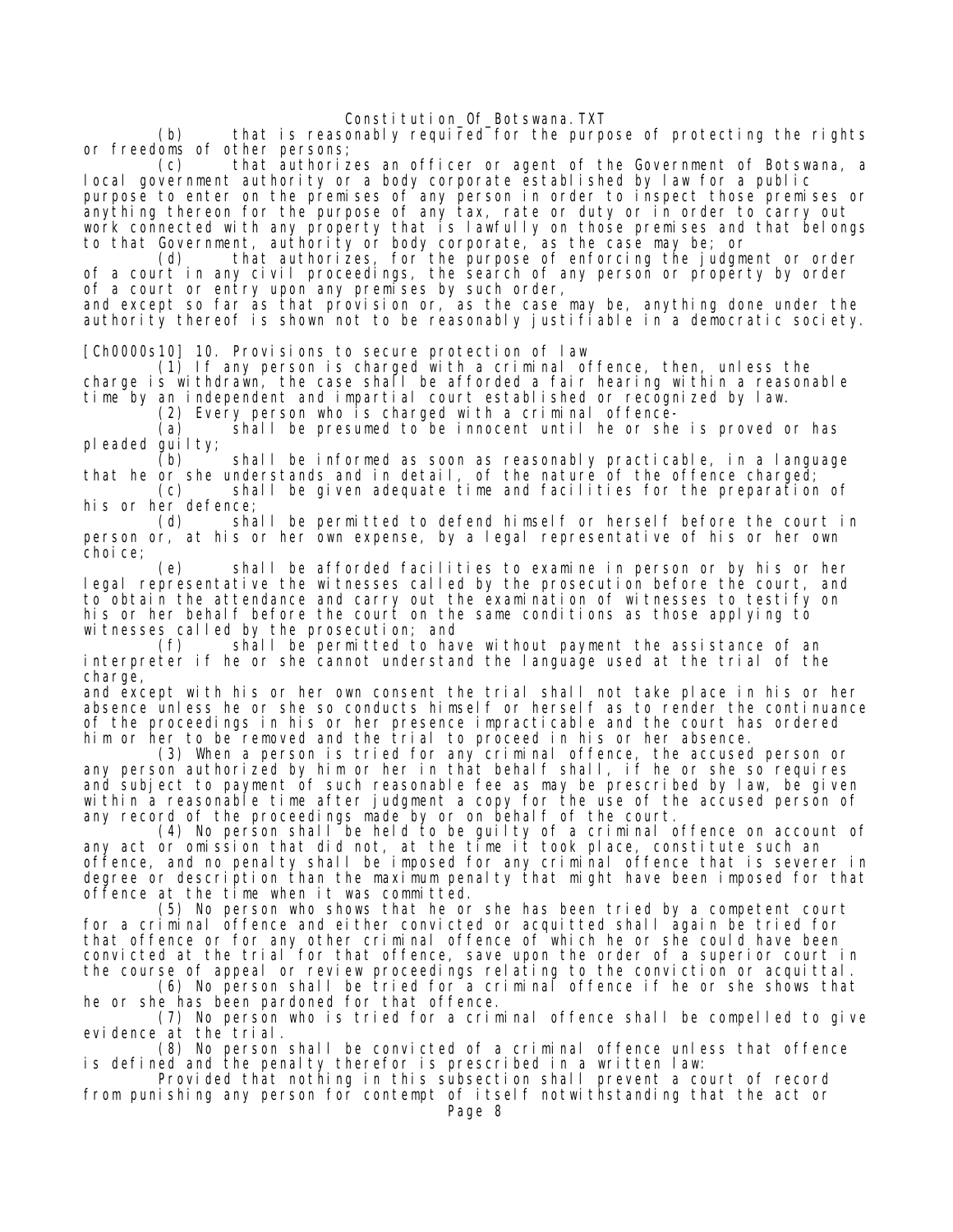omission constituting the contempt is not defined in a written law and the penalty therefor is not so prescribed.

(9) Any court or other adjudicating authority prescribed by law for the determination of the existence or extent of any civil right or obligation shall be established or recognized by law and shall be independent and impartial; and where proceedings for such a determination are instituted by any person before such a court or other adjudicating authority, the case shall be given a fair hearing within a reasonable time.

(10) Except with the agreement of all the parties thereto, all proceedings of every court and proceedings for the determination of the existence or extent of any civil right or obligation before any other adjudicating authority, including the announcement of the decision of the court or other authority, shall be held in public.

(11) Nothing in subsection (10) shall prevent the court or other adjudicating authority from excluding from the proceedings persons other than the parties thereto and their legal representatives to such extent as the court or other authority-

(a) may consider necessary or expedient in circumstances where publicity would prejudice the interests of justice or in interlocutory proceedings; or

(b) may be empowered by law to do so in the interests of defence, public safety, public order, public morality, the welfare of persons under the age of 18 years or the protection of the private lives of persons concerned in the proceedings.

(12) Nothing contained in or done under the authority of any law shall be held to be inconsistent with or in contravention of-

(a) subsection (2)(a) of this section to the extent that the law in question imposes upon any person charged with a criminal offence the burden of proving particular facts;

(b) subsection (2)(d) or (2)(e) of this section to the extent that the law in question prohibits legal representation before a subordinate court in proceedings for an offence under customary law (being proceedings against any person who, under that law, is subject to that law);  $\;$ 

(c) subsection (2)(c) of this section to the extent that the law in question imposes reasonable conditions that must be satisfied if witnesses called to testify on behalf of an accused person are to be paid their expenses out of public funds;

(d) subsection (5) of this section to the extent that the law in question authorizes a court to try a member of a disciplined force for a criminal offence notwithstanding any trial and conviction or acquittal of that member under the disciplinary law of that force, so, however, that any court so trying such a member and convicting him or her shall in sentencing him or her to any punishment take into account any punishment awarded him or her under that disciplinary law;

(e) subsection (8) of this section to the extent that the law in question authorizes a court to convict a person of a criminal offence under any customary law to which, by virtue of that law, such person is subject.

(13) In the case of any person who is held in lawful detention, the provisions of subsection (1), subsection (2)(d) and (e) and subsection (3) of this section shall not apply in relation to his or her trial for a criminal offence under the law regulating the discipline of persons held in such detention.

(14) In this section "criminal offence" means a criminal offence under the law in force in Botswana.

[Ch0000s11] 11. Protection of freedom of conscience

(1) Except with his or her own consent, no person shall be hindered in the enjoyment of his or her freedom of conscience, and for the purposes of this section the said freedom includes freedom of thought and of religion, freedom to change his or her religion or belief, and freedom, either alone or in community with others, and both in public and in private, to manifest and propagate his or her religion or belief in worship, teaching, practice and observance.

(2) Every religious community shall be entitled, at its own expense, to establish and maintain places of education and to manage any place of education which it wholly maintains; and no such community shall be prevented from providing religious instruction for persons of that community in the course of any education provided at any place of education which it wholly maintains or in the course of any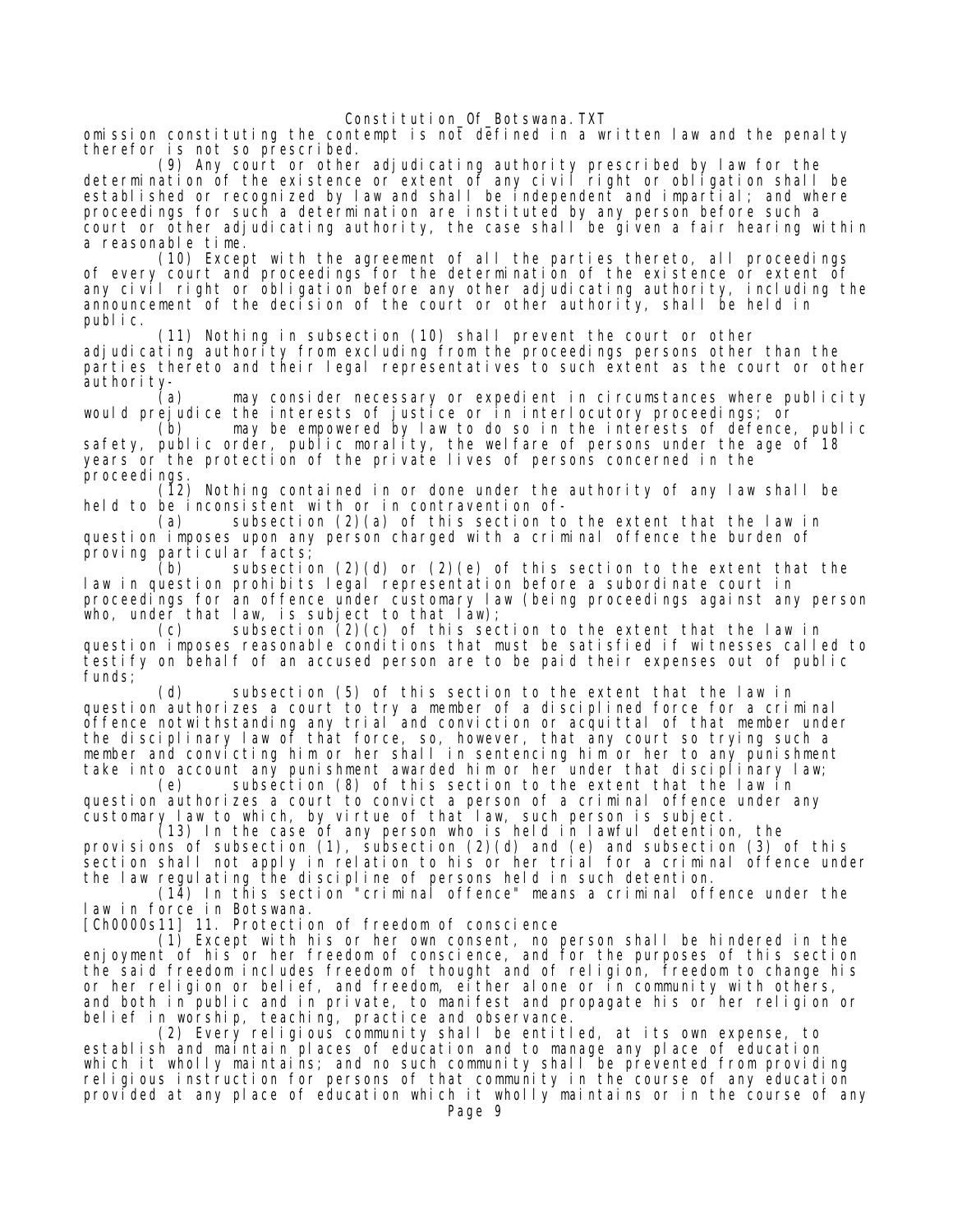education which it otherwise provides.

(3) Except with his or her own consent (or, if he or she is a minor, the consent of his or her guardian) no person attending any place of education shall be required to receive religious instruction or to take part in or attend any religious ceremony or observance if that instruction, ceremony or observance relates to a religion other than his or her own.

(4) No person shall be compelled to take any oath which is contrary to his or her religion or belief or to take any oath in a manner which is contrary to his or her religion or belief.

 $(5)$  Nothing contained in or done under the authority of any law shall be held to be inconsistent with or in contravention of this section to the extent that<br>the law in question makes provision which is reasonably required-

(a) in the interests of defence, public safety, public order, public morality or public health; or

(b)  $\overline{\phantom{a}}$  for the purpose of protecting the rights and freedoms of other persons, including the right to observe and practise any religion without the unsolicited intervention of members of any other religion,

and except so far as that provision or, as the case may be, the thing done under the authority thereof is shown not to be reasonably justifiable in a democratic society.

[Ch0000s12] 12. Protection of freedom of expression

(1) Except with his or her own consent, no person shall be hindered in the enjoyment of his or her freedom of expression, that is to say, freedom to hold opinions without interference, freedom to receive ideas and information without interference, freedom to communicate ideas and information without interference (whether the communication be to the public generally or to any person or class of persons) and freedom from interference with his or her correspondence.

(2) Nothing contained in or done under the authority of any law shall be held to be inconsistent with or in contravention of this section to the extent that the law in question makes provision-

(a) that is reasonably required in the interests of defence, public safety, public order, public morality or public health; or

(b) that is reasonably required for the purpose of protecting the reputations, rights and freedoms of other persons or the private lives of persons concerned in legal proceedings, preventing the disclosure of information received in confidence, maintaining the authority and independence of the courts, regulating educational institutions in the interests of persons receiving instruction therein, or regulating the technical administration or the technical operation of telephony, telegraphy, posts, wireless, broadcasting or television; or

 (c) that imposes restrictions upon public officers, employees of local government bodies, or teachers,

and except so far as that provision or, as the case may be, the thing done under the authority thereof is shown not to be reasonably justifiable in a democratic society. [Ch0000s13] 13. Protection of freedom of assembly and association

(1) Except with his or her own consent, no person shall be hindered in the enjoyment of his or her freedom of assembly and association, that is to say, his or her right to assemble freely and associate with other persons and in particular to form or belong to trade unions or other associations for the protection of his or her interests.

(2) Nothing contained in or done under the authority of any law shall be held to be inconsistent with or in contravention of this section to the extent that the law in question makes provision-

(a) that is reasonably required in the interests of defence, public safety, public order, public morality or public health;

(b) that is reasonably required for the purpose of protecting the rights or freedoms of other persons;

(c) that imposes restrictions upon public officers, employees of local government bodies, or teachers; or

for the registration of trade unions and associations of trade unions in a register established by or under any law, and for imposing reasonable conditions relating to the requirements for entry on such a register (including conditions as to the minimum number of persons necessary to constitute a trade union qualified for registration, or of members necessary to constitute an association of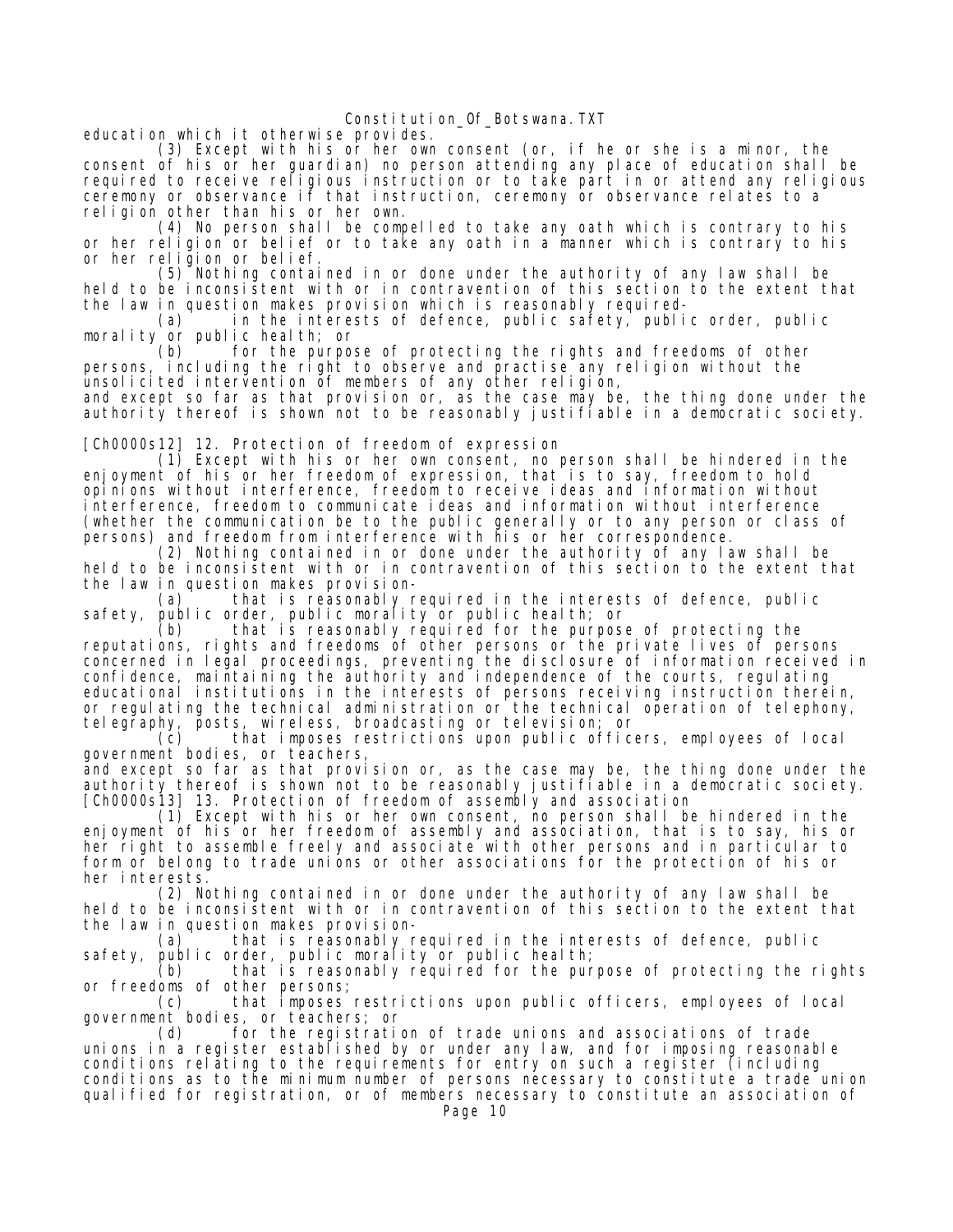trade unions qualified for registration) and conditions whereby registration may be refused on the grounds that any other trade union already registered, or association of trade unions al ready registered, as the case may be, is sufficiently representative of the whole or of a substantial proportion of the interests in

respect of which registration of a trade union or association of trade unions is sought,

and except so far as that provision or, as the case may be, the thing done under the authority thereof is shown not to be reasonably justifiable in a democratic society. [Ch0000s14] 14. Protection of freedom of movement

(1) No person shall be deprived of his or her freedom of movement, and for the purposes of this section the said freedom means the right to move freely throughout Botswana, the right to reside in any part of Botswana, the right to enter Botswana and immunity from expulsion from Botswana.

(2) Any restriction on a person's freedom of movement that is involved in his or her lawful detention shall not be held to be inconsistent with or in contravention of this section.

(3) Nothing contained in or done under the authority of any law shall be held to be inconsistent with or in contravention of this section to the extent that the law in question makes provision-

(a) for the imposition of restrictions that are reasonably required in the interests of defence, public safety, public order, public morality or public health or the imposition of restrictions on the acquisition or use by any person of land or other property in Botswana and except so far as that provision or, as the case may be, the thing done under the authority thereof, is shown not to be reasonably justifiable in a democratic society;<br>(b) for the imposition of restricti

for the imposition of restrictions on the freedom of movement of any person who is not a citizen of Botswana;

9 of 2005, s. 3. (c)

(d) for the imposition of restrictions upon the movement or residence within Botswana of public officers; or

(e) for the removal of a person from Botswana to be tried outside Botswana for a criminal offence or to undergo imprisonment in some other country in execution of the sentence of a court in respect of a criminal offence under the law in force in Botswana of which he or she has been convicted.

(4) If any person whose freedom of movement has been restricted by order under such a provision as is referred to in subsection (3)(a) of this section (other than a restriction which is applicable to persons generally or to general classes of persons) so requests at any time during the period of that restriction not earlier than six months after the order was made or six months after he or she last made such request, as the case may be, his or her case shall be reviewed by an independent and impartial tribunal presided over by a person, qualified to be enrolled as an advocate in Botswana, appointed by the Chief Justice.

(5) On any review by a tribunal in pursuance of this section of the case of a person whose freedom of movement has been restricted, the tribunal may make recommendations, concerning the necessity or expediency of continuing the restriction to the authority by which it was ordered but, unless it is otherwise provided by law, that authority shall not be obliged to act in accordance with any such recommendations.

[Ch0000s15] 15. Protection from discrimination on the grounds of race, etc.

(1) Subject to the provisions of subsections  $(\overline{4})$ , (5) and (7) of this section, no law shall make any provision that is discriminatory either of itself or in its effect.

(2) Subject to the provisions of subsections  $(6)$ ,  $(7)$  and  $(8)$  of this section, no person shall be treated in a discriminatory manner by any person acting by virtue of any written law or in the performance of the functions of any public office or any public authority.

9 of 2005, s. 4. (3) In this section, the expression "discriminatory" means affording different treatment to different persons, attributable wholly or mainly to their respective descriptions by race, tribe, place of origin, political opinions, colour, creed or sex whereby persons of one such description are subjected to disabilities or restrictions to which persons of another such description are not made subject or are accorded privileges or advantages which are not accorded to persons of another such description.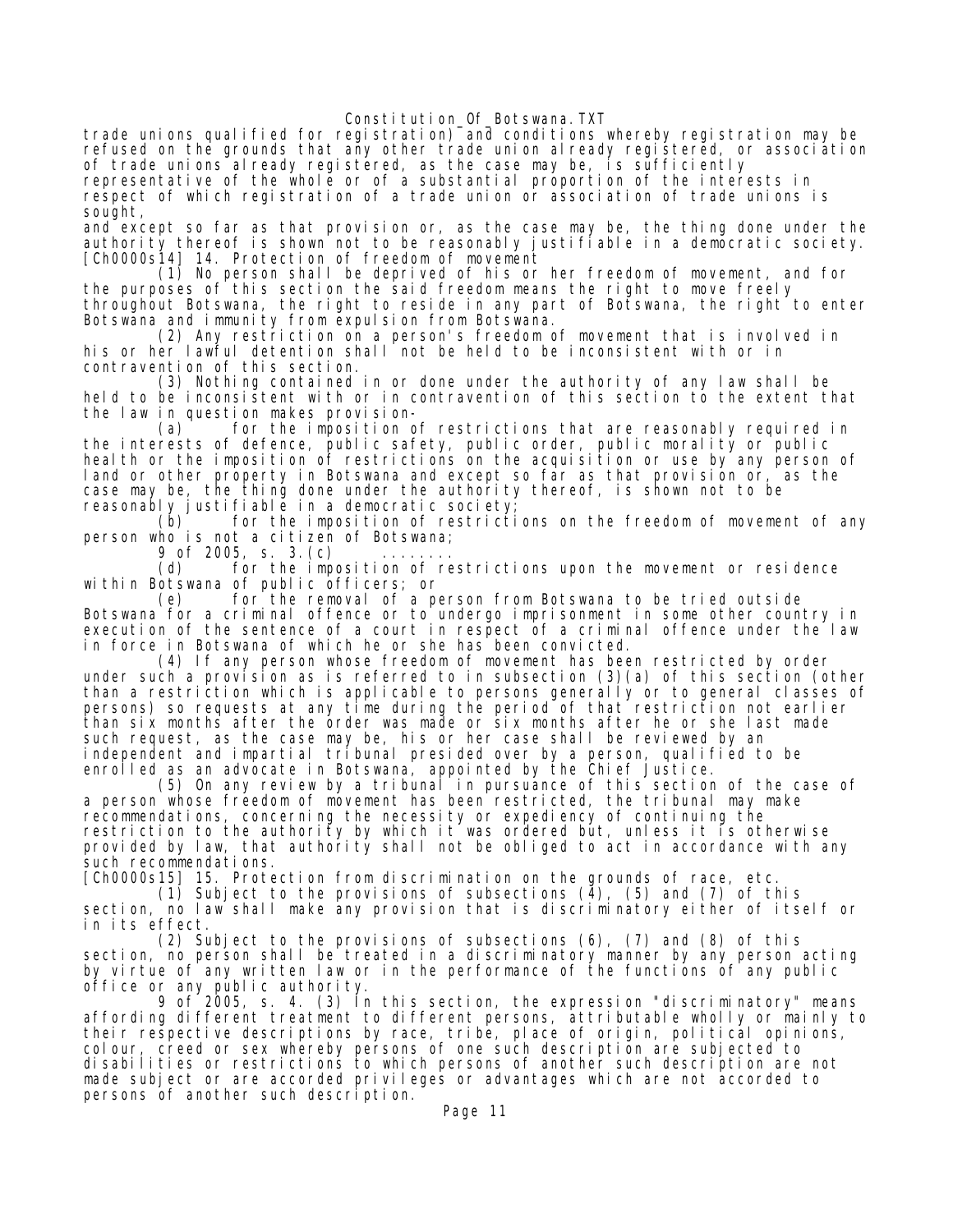(4) Subsection (1) of this section shall not apply to any law so far as that

law makes provision-<br>(a) for the appropriation of public revenues or other public funds;<br>(b) with respect to persons who are not citizens of Botswana;

(b) with respect to persons who are not citizens of Botswana;

(c) with respect to adoption, marriage, divorce, burial, devolution of property on death or other matters of personal law;<br>(d) for the application in the case of

for the application in the case of members of a particular race, community or tribe of customary law with respect to any matter whether to the exclusion of any law in respect to that matter which is applicable in the case of other persons or not; or

(e) whereby persons of any such description as is mentioned in subsection (3) of this section may be subjected to any disability or restriction or may be accorded any privilege or advantage which, having regard to its nature and to special circumstances pertaining to those persons or to persons of any other such description, is reasonably justifiable in a democratic society.

(5) Nothing contained in any law shall be held to be inconsistent with or in contravention of subsection (1) of this section to the extent that it makes reasonable provision with respect to qualifications for service as a public officer or as a member of a disciplined force or for the service of a local government authority or a body corporate established directly by any law.

(6) Subsection (2) of this section shall not apply to anything which is expressly or by necessary implication authorized to be done by any such provision of law as is referred to in subsection (4) or (5) of this section.

(7) Nothing contained in or done under the authority of any law shall be held to be inconsistent with or in contravention of this section to the extent that the law in question makes provision whereby persons of any such description as is mentioned in subsection (3) of this section may be subjected to any restriction on the rights and freedoms guaranteed by sections 9, 11, 12, 13 and 14 of this Constitution, being such a restriction as is authorized by section 9(2), 11(5), 12(2) 13(2), or 14(3), as the case may be.

(8) Nothing in subsection (2) of this section shall affect any discretion relating to the institution, conduct or discontinuance of civil or criminal proceedings in any court that is vested in any person by or under this Constitution or any other law.

(9) Nothing contained in or done under the authority of any law shall be held to be inconsistent with the provisions of this section-

(a) if that law was in force immediately before the coming into operation of this Constitution and has continued in force at all times since the coming into operation of this Constitution; or

 (b) to the extent that the law repeals and re-enacts any provision which has been contained in any written law at all times since immediately before the coming into operation of this Constitution.

[Ch0000s16] 16. Derogation from fundamental rights and freedoms

(1) Nothing contained in or done under the authority of any law shall be held to be inconsistent with or in contravention of section 5 or 15 of this Constitution to the extent that the law authorizes the taking during any period when Botswana is at war or any period when a declaration under section 17 of this Constitution is in force, of measures that are reasonably justifiable for the purpose of dealing with the situation that exists during that period.

referred to in subsection (1) of this section the following provisions shall apply-<br>(a) he or she shall, as soon as reasonably practicable and in any case (2) Where a person is detained by virtue of such an authorization as is

not more than five days after the commencement of his or her detention, be furnished with a statement in writing in a language that he or she understands specifying in detail the grounds upon which he or she is detained;

(b) not more than 14 days after the commencement of his or her detention, a notification shall be published in the Gazette stating that he or she has been detained and giving particulars of the provision of law under which his or her detention is authorized;

(c) not more than one month after the commencement of his or her detention and thereafter during his or her detention at intervals of not more than six months, his or her case shall be reviewed by an independent and impartial tribunal established by law and presided over by a person, qualified to be enrolled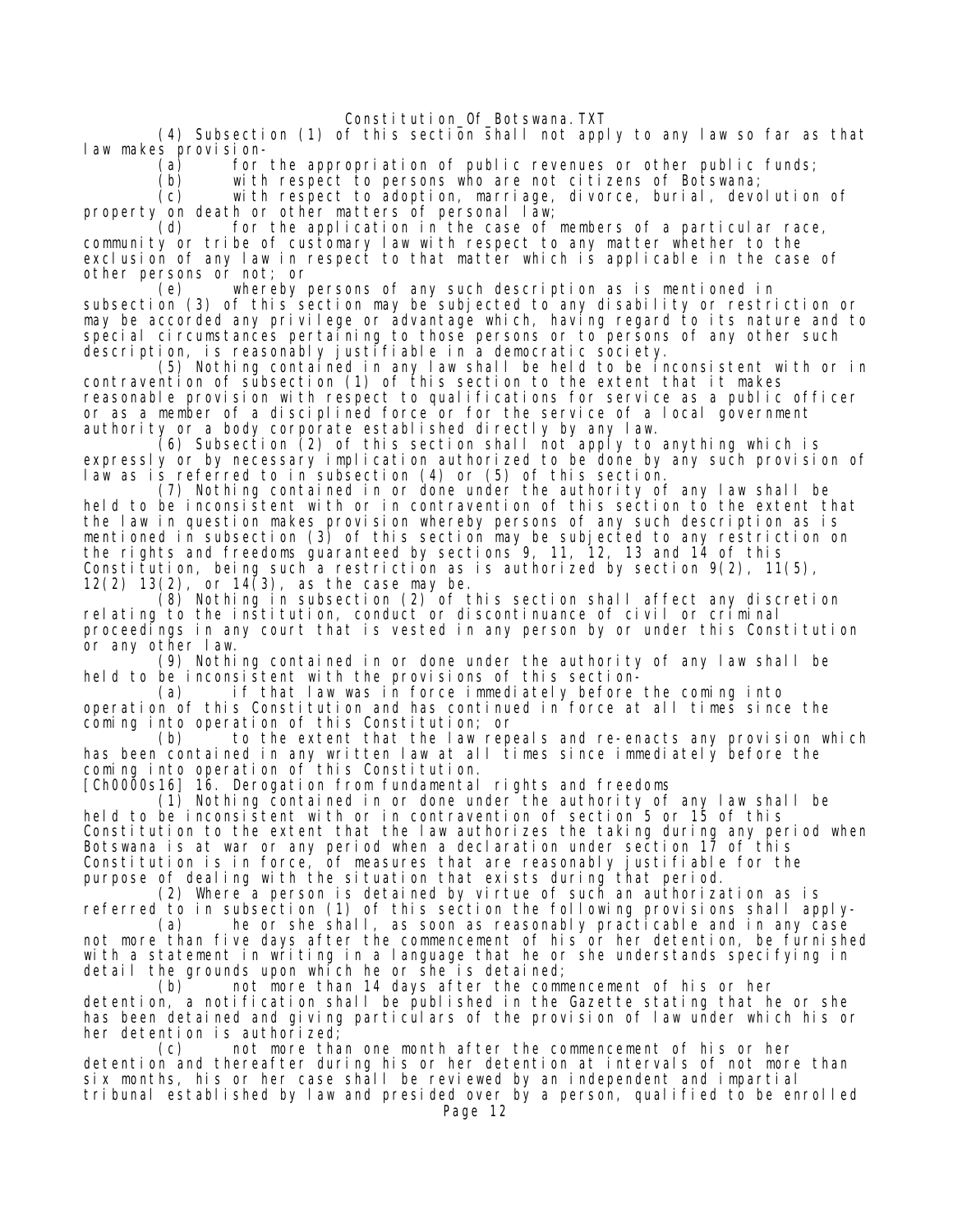as an advocate in Botswana, appointed by the Chief Justice; and

(d) he or she shall be afforded reasonable facilities to consult and instruct, at his or her own expense, a legal representative and he or she and any such legal representative shall be permitted to make written or oral representations or both to the tribunal appointed for the review of his or her case.

(3) On any review by a tribunal in pursuance of this section of the case of a detained person, the tribunal may make recommendations, concerning the necessity or expediency of continuing his or her detention, to the authority by which it was ordered but, unless it is otherwise provided by law, that authority shall not be obliged to act in accordance with any such recommendations.

[Ch0000s17] 17. Declarations relating to emergencies

(1) The President may at any time, by Proclamation published in the Gazette, declare that a state of public emergency exists.

(2) A declaration under subsection (1) of this section, if not sooner revoked, shall cease to have effect-

(a) in the case of a declaration made when Parliament is sitting or has been summoned to meet within seven days, at the expiration of a period of seven days beginning with the date of publication of the declaration; or

 (b) in any other case, at the expiration of a period of 21 days beginning with the date of publication of the declaration,

unless before the expiration of that period, it is approved by a resolution passed by the National Assembly, supported by the votes of a majority of all the voting members of the Assembly.

(3) Subject to the provisions of subsection (4) of this section, a declaration approved by a resolution of the National Assembly under subsection (2) of this section shall continue in force until the expiration of a period of six months beginning with the date of its being so approved or until such earlier date as may be specified in the resolution:

Provided that the National Assembly may, by resolution, supported by the votes of a majority of all the voting members of the Assembly, extend its approval of the declaration for periods of not more than six months at a time.

(4) The National Assembly may by resolution at any time revoke a declaration approved by the Assembly under this section.

[Ch0000s18] 18. Enforcement of protective provisions

(1) Subject to the provisions of subsection (5) of this section, if any person alleges that any of the provisions of sections 3 to 16 (inclusive) of this Constitution has been, is being or is likely to be contravened in relation to him or her, then, without prejudice to any other action with respect to the same matter which is lawfully available, that person may apply to the High Court for redress.

(2) The High Court shall have original jurisdiction-

(a) to hear and determine any application made by any person in pursuance of subsection (1) of this section; or

(b) to determine any question arising in the case of any person which is referred to it in pursuance of subsection (3) of this section,

and may make such orders, issue such writs and give such direction as it may consider appropriate for the purpose of enforcing or securing the enforcement of any of the provisions of sections 3 to 16 (inclusive) of this Constitution.

(3) If in any proceedings in any subordinate court any question arises as to the contravention of any of the provisions of sections 3 to 16 (inclusive) of this Constitution, the person presiding in that court may, and shall if any party to the proceedings so requests, refer the question to the High Court unless, in his or her opinion, the raising of the question is merely frivolous or vexatious.

(4) Parliament may confer upon the High Court such powers in addition to those conferred by this section as may appear to be necessary or desirable for the purpose of enabling that court more effectively to exercise the jurisdiction conferred upon it by this section.

(5) Rules of court making provision with respect to the practice and procedure of the High Court for the purposes of this section may be made by the person or authority for the time being having power to make rules of court with respect to the practice and procedure of that court generally.

[Ch0000s19] 19. Interpretation and savings

(1) In this Chapter, unless the context otherwise requires- "court" means any court of law having jurisdiction in Botswana other than a Page 13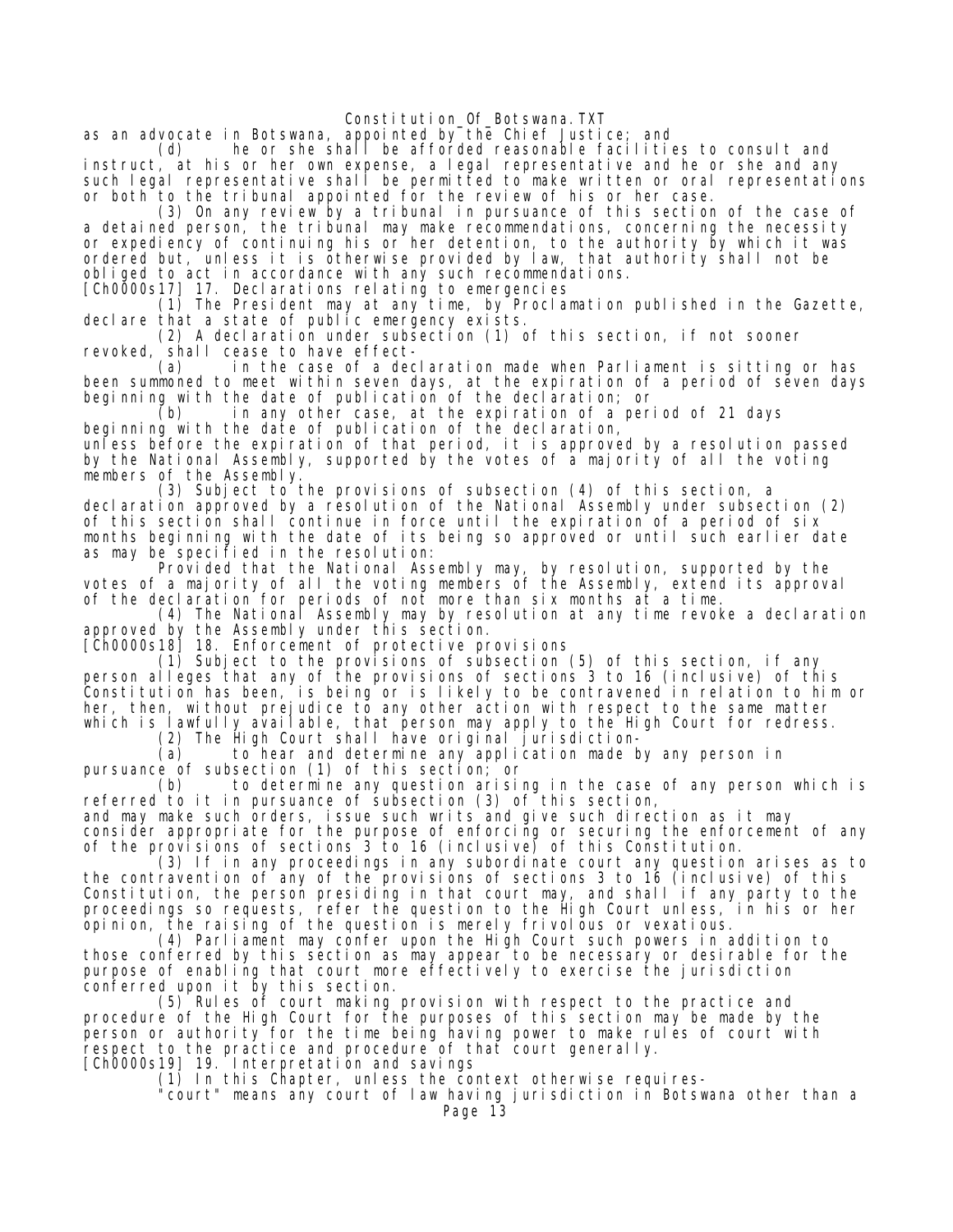court established by a disciplinary law, and in sections 4 and 6 of this

Constitution a court established by a disciplinary law;

"disciplinary law" means a law regulating the discipline of any disciplined force;

"disciplined force" means-

(a) a naval, military or air force;<br>(b) a police force; or

a police force; or

(c) a prison service;

"legal representative" means a person entitled to practise in Botswana as an advocate or attorney;

"member", in relation to a disciplined force, includes any person who, under<br>the law regulating the discipline of that force, is subject to that discipline.

the law regulating the discipline of that force, is subject to that discipline.<br>(2) In relation to any person who is a member of a disciplined force raised under an Act of Parliament, nothing contained in or done under the authority of the disciplinary law of that force shall be held to be inconsistent with or in contravention of any of the provisions of this Chapter other than sections 4, 6 and

7. (3) In relation to any person who is a member of a disciplined force raised otherwise than as aforesaid and lawfully present in Botswana, nothing contained in or done under the authority of the disciplinary law of that force shall be held to be inconsistent with or in contravention of any of the provisions of this Chapter. CHAPTER III

Citizenship (ss 20-29: repealed)

 $[Ch0000s20t029]20$  to 29 inclusive. [Repealed.]

CHAPTER IV

The Executive (ss 30-56)

PART I

The President and the Vice-President (ss 30-41)

[Ch0000s30] 30. Office of President

There shall be a President of the Republic of Botswana who shall be the Head of State.

[Ch0000s31] 31. First President

(1) The first President shall be the person who immediately before 30th September, 1966 holds the office of Prime Minister under the Constitution.

(2) The first President shall be deemed to have assumed office at the coming into operation of this Constitution.

[Ch0000s32] 32. Election of President after dissolution of Parliament

(1) Whenever Parliament is dissolved an election shall be held to the office of President in such manner as is prescribed by this section and, subject thereto, by or under an Act of Parliament.

(2) Nominations in the election of a President shall be delivered to the returning officer on such day and at such time as may be prescribed by or under any law for the time being in force in Botswana; the nomination of a candidate in an election of a President shall not be valid unless it is supported, in such manner as may be prescribed by or under an Act of Parliament, by not less than 1000 persons registered as voters for the purpose of elections to the Assembly.

(3) The following provisions shall then apply-

 (a) a person nominated as a Parliamentary candidate may, at the time of his or her nomination and subject to the provisions of paragraph (b), declare in such manner as may be prescribed by or under an Act of Parliament which of the candidates in the election of President he or she supports, but the nomination of a Parliamentary candidate shall be valid notwithstanding that the nomination paper does not contain such a declaration;<br>(b) such a declaration s

such a declaration shall not be made in relation to any Presidential candidate unless that candidate has signified, in such manner as may be prescribed by or under an Act of Parliament, his or her consent to the making of a declaration in his or her favour by that Parliamentary candidate;

 (c) where the Parliamentary election is contested in any constituency a poll shall be taken in that constituency at which the votes shall be given by ballot, and for the purposes of that poll any Parliamentary candidate who declared support in accordance with paragraph (a) for a particular Presidential candidate shall use the same voting colour and symbol, if any, as may have been allocated under any law for the time being in force in Botswana to that Presidential candidate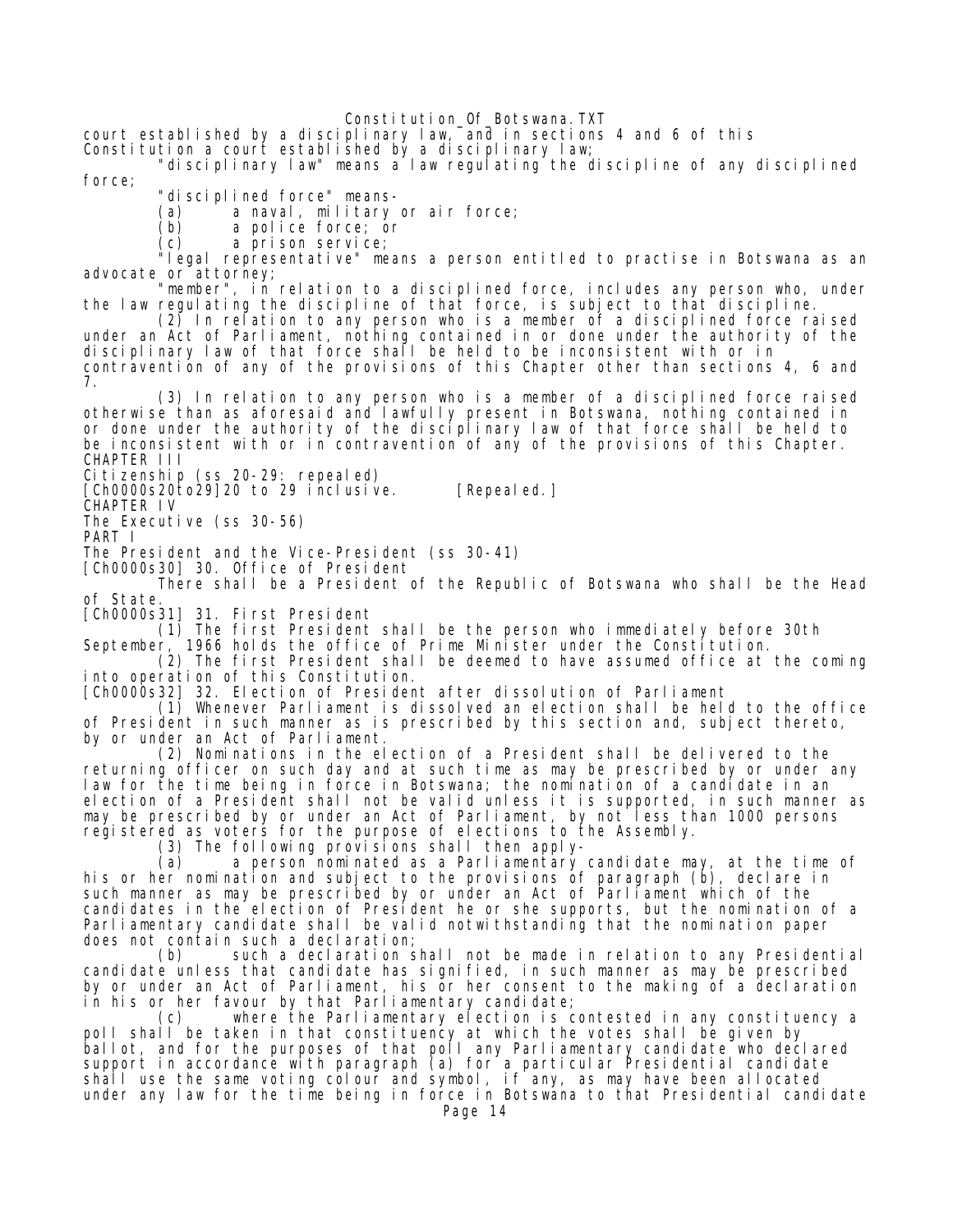for the purposes of the Presidential election;

(d) the returning officer shall declare to be elected as President any candidate for whom support has been declared in accordance with paragraph (a) above by not less than such number of persons elected as Members of the National Assembly in the Parliamentary election as corresponds to more than half the total number of seats for Elected Members in the Assembly, and if there is no such person the returning officer shall declare that no candidate has been elected. (4) Parliament may make provision whereby the time for nominating

Presidential candidates may be extended in the event of there being no qualified candidate nominated at the expiration of the time for the delivery of such nominations.

(5) Where, at the expiration of the time for the delivery of nominations in the election of a President, more than one qualified candidate is validly nominated and any of those candidates dies before the commencement of the poll in the Parliamentary election, the poll in the Parliamentary election shall be countermanded, fresh nominations of Parliamentary candidates shall take place in every constituency and a fresh election of a President shall be held in accordance with the foregoing provisions of this section.

(6) Where-

(a) any candidate in an election of a President dies during the period commencing with the taking of the poll in the Parliamentary election and ending when the result of the election has been ascertained and that candidate would, but for his or her death, have been entitled to have been declared elected as President under subsection (3) of this section; or

(b) the returning officer declares in accordance with the provisions of subsection (3)(d) of this section that no candidate has been elected, the new National Assembly shall meet on such day (not being more than 14 days after the result of the election is ascertained or, as the case may be, the declaration that no candidate has been elected) as the Speaker shall appoint, and shall elect a person to the office of President in such manner as is prescribed by section 35(5) of this Constitution and subject thereto by or under an Act of Parliament. Such an election shall take place before the election of the Specially Elected Members of the National Assembly.

(7) A person elected to the office of President under this section shall assume that office on the day upon which he or she is declared elected.

(8) Without prejudice to the provisions of section 92 of this Constitution, an Elected Member of the National Assembly may, in the event of there being one or more successful election petitions following a general election, move, at the first sitting of the Assembly after the resultant by-elections have been decided and the Members thereby elected have taken their seats, that the President does not enjoy the support of the majority of the Elected Members of the Assembly; and in the voting on that question the Specially Elected Members of the Assembly shall have no vote. If it appears as a result of the voting on that question that the President does not enjoy the support of a majority of the elected Members of the Assembly, the office of President shall become vacant.

(9) Any Elected Member of the Assembly may give notice to the President that he or she intends to move in the Assembly a motion under subsection (8) and notwithstanding any other provision of this Constitution the President shall not after receipt of any such notice be empowered to dissolve Parliament before the conclusion of the sitting of the Assembly mentioned in the said subsection (8).

(10) If the office of President becomes vacant in accordance with subsection (8) of this section the seats of the Specially Elected Members of the Assembly shall also become vacant, and the election of a person to the office of President shall take place before the election of the Specially Elected Members.

(11) In this section-

"Parliamentary candidate" means a candidate in the Parliamentary election;<br>"the Parliamentary election" means the general election to elect those

"the Parliamentary election" means the general election to elect those Members of the National Assembly who are referred to in section 58(2)(a) of this Constitution following any dissolution of Parliament;

"Presidential candidate" means a candidate for the office of President;

"the returning officer" means the returning officer specified in section 38 of this Constitution.

[Ch0000s33] 33. Qualification for election as President

Page 15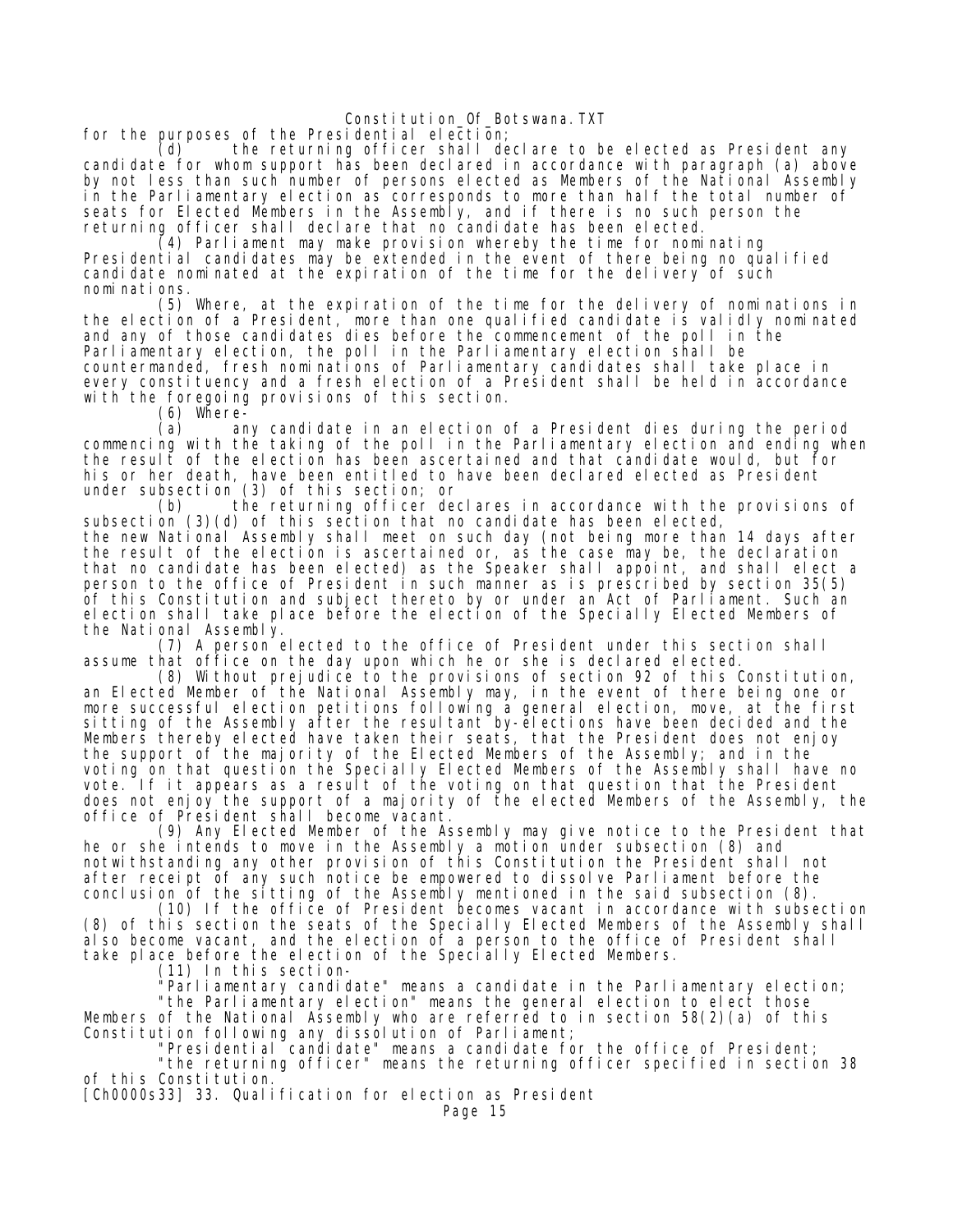(1) A person shall be qualified for election as President if, and shall not be qualified unless, he or she-<br>(a) is a citizen of Botswana by birth or descent;<br>(b) has attained the age of 30 years; and

(b) has attained the age of 30 years; and (c) is qualified to be elected as a Member of the National Assembly.

 $(2)$  Notwithstanding any other law to the contrary, for the purposes of this section and section 39-

(a) the term "citizen by birth" shall be understood to include only those persons who became citizens of Botswana prior to the amendment of the law relating to citizenship by the Cap. 01:01 Citizenship Act;

 (b) any person who, although his or her father was a citizen of Botswana at the time of that person's birth, had, by virtue of his or her having been born outside Botswana, to be registered as a citizen of Botswana, under the law relating to citizenship in force at that time, shall be regarded as a citizen by descent. [Ch0000s34]34. Tenure of office of President 16 of 1997, s. 2.

(1) The President shall, subject to the provisions of this section, hold office for an aggregate period not exceeding 10 years beginning from the date of his or her first assumption of office of President after the commencement of this Act.

(2) The President shall cease to hold the office of President if at any time during his or her tenure of office any circumstances arise that would, if he or she were not a member of the National Assembly, cause him or her to be disqualified for election thereto.

(3) The President shall cease to hold office of President at the expiry of the period prescribed under subsection (1) of this section, or when the person elected at the next election of President following a dissolution of Parliament assumes office.

[Ch0000s35] 35. Vacancy in office of President

16 of 1997, s. 3. (1) Whenever the President dies, resigns or ceases to hold office, the Vice-President shall assume office as President with effect from the date of the death, resignation or ceasing to be President.

 $(2)$  If the office of President-<br>(a) becomes vacant in circu

or

becomes vacant in circumstances in which there is no Vice-President; (b) is vacant whilst the Vice-President is absent from Botswana or is,

by reason of physical or mental infirmity unable to perform the functions of his or her office,

the functions of the office of President shall, until such time as a new President assumes office in accordance with this section or section 32 of this Constitution, be performed by such Minister as the Cabinet shall appoint. For the purposes of this subsection, a certificate of the Chief Justice that the Vice-President is by reason of physical or mental infirmity unable to discharge the functions of his or her office, shall, in respect of any period for which it is in force, be conclusive and shall not be questioned in any court.

(3) Any person performing the functions of the office of President by virtue of subsection (1) or (2) of this section shall not exercise the power of the President to revoke the appointment of Vice-President or to dissolve Parliament.

(4) If the office of President becomes vacant, the National Assembly shall, unless Parliament is dissolved, and notwithstanding that it may be prorogued, meet on the seventh day after the office of President becomes vacant, or on such earlier day as may be appointed by the Speaker, and shall elect a person to the office in such manner as is prescribed by the next following subsection and, subject thereto, by or under an Act of Parliament.

(5) In an election of a President under this section-

 (a) the Speaker shall preside at the meeting and conduct the election; (b) a person may be a candidate if and shall not be a candidate unless he or she has been nominated as a candidate with his or her consent prior to the sitting of the National Assembly at which the election takes place, by not less than 10 Members of the National Assembly entitled to vote in that election;

9 of 2005, s. 5. (c) at the election every Member of the Assembly except the Speaker shall be entitled to vote;

(d) the votes of the Members of the Assembly who are entitled to vote shall be given by ballot in such manner as not to disclose how any particular Member voted, and any person who receives the votes of more than one half of the total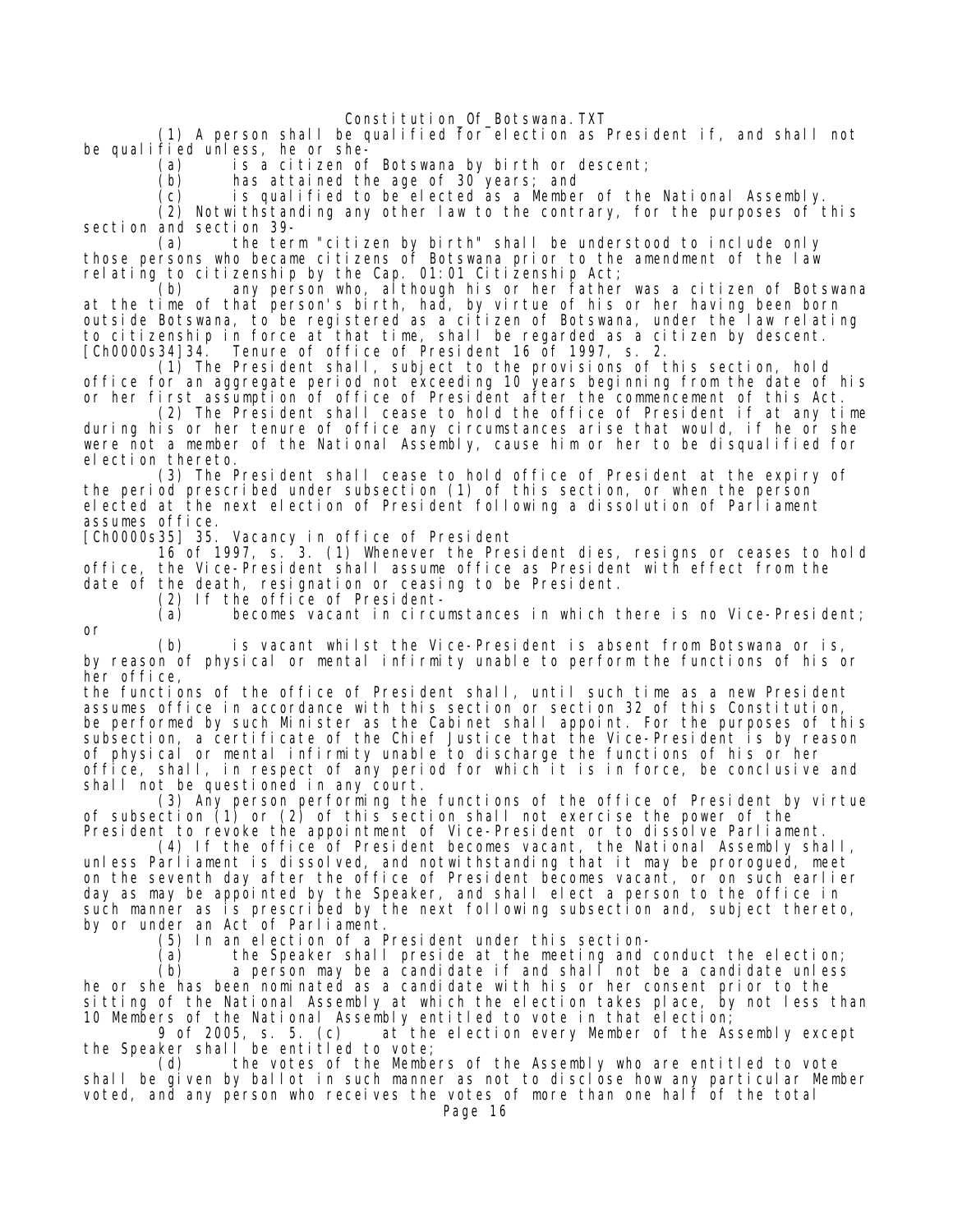number of persons entitled to vote shall be declared elected as President; (e) a person elected as President under this section shall assume the

office of President on the day upon which he or she is declared to be elected; (f) not more than three ballots shall be taken unless in the opinion of

the Speaker the holding of further ballots is likely to result in the election of a President, in which case not more than two further ballots may be taken; (g) only one ballot shall be taken at any sitting of the Assembly, and

the Speaker may adjourn the meeting at which a second or subsequent ballot is to be taken for such number of days (in addition to the days on which and to which the meeting is adjourned), not being more than two, as he or she thinks fit;<br>(h) if there is no candidate duly nominated for the first ba

if there is no candidate duly nominated for the first ballot in accordance with paragraph (b) or if after the number of ballots permitted under paragraph (f) have been taken no candidate has been declared elected Parliament shall stand dissolved or, in the case of a Presidential election held in accordance with section 32(6) of this Constitution, the foregoing general election shall be void.

(6) No business other than the election of a President shall be transacted at a meeting of the National Assembly under subsection (4) of this section or under section 32(6) of this Constitution and such a meeting or any sitting thereof shall not be regarded as a meeting or sitting of the Assembly for the purposes of any other provision of this Constitution.

(7) At any time when the office of Speaker is vacant or the holder of that office is unable by reason of absence or illness to exercise the functions vested in him or her by this section and section 32(6) of this Constitution, those functions may be exercised by the Deputy Speaker of the National Assembly or, if there is no Deputy Speaker or the Deputy Speaker is unable by reason of absence or illness to exercise those functions, by such member of the Assembly (not being the President or Vice-President or a Minister or Assistant Minister) as the Assembly may elect for that purpose.

[Ch0000s36] 36. Discharge of functions of President during absence, illness, etc. (1) Whenever the President is absent from Botswana or considers it desirable to do so by reason of illness or any other cause he or she may, by directions in

writing, authorize-

(a) the Vice-President; or

(b) during any period when there is no Vice-President or the Vice-President is absent from Botswana or is, by reason of physical or mental infirmity, unable to perform the functions of his or her office, some other Minister,

to discharge such of the functions of the office of President as he or she may specify, and the Vice-President or other Minister may discharge those functions until his or her authority is revoked by the President.

(2) If the President is incapable by reason of physical or mental infirmity of discharging the functions of his or her office and the infirmity is of such a nature that the President is unable to authorize another person under this section to perform those functions- (a) the Vice-President; or

 (b) during any period when there is no Vice-President or the Vice-President is absent from Botswana or the Vice-President is, by reason of physical or mental infirmity, unable to perform the functions of his or her office, such Minister as the Cabinet shall appoint,

shall perform the functions of the office of President.

(3) A person performing the functions of the office of President under this section shall not exercise the power of the President to revoke the appointment of the Vice-President or to dissolve Parliament.

(4) A person performing the functions of the office of President by virtue of subsection (2) of this section shall cease to perform those functions if he or she is notified by the President that the President is about to resume those functions

(5) For the purposes of this section, a certificate of the Chief Justice that-

(a) the President is incapable by reason of physical or mental infirmity of discharging the functions of his or her office and the infirmity is of such a nature that the President is unable to authorize another person under this section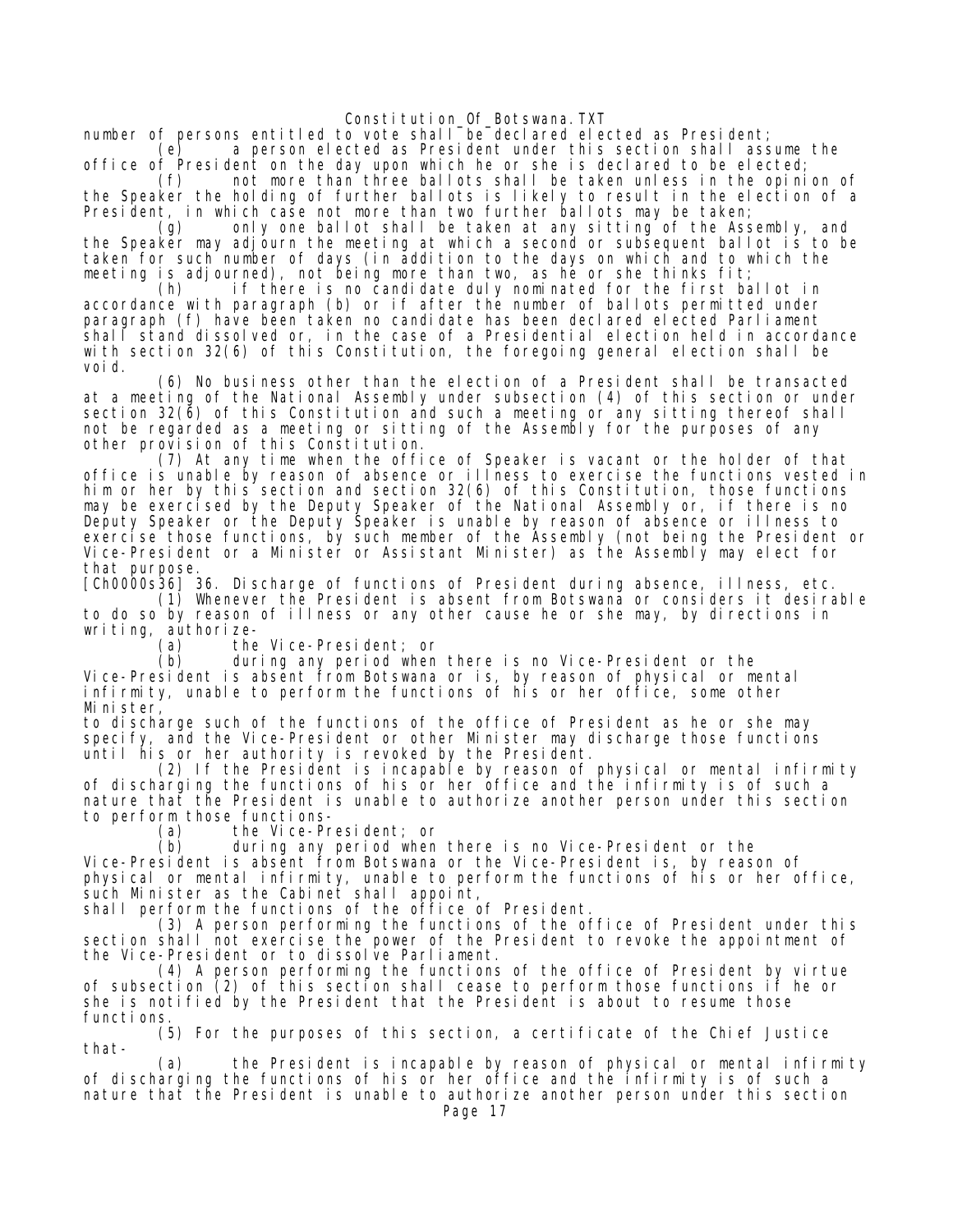to perform the functions of his or her office; or

 (b) the Vice-President is by reason of physical or mental infirmity unable to discharge the functions of his or her office,

shall, in respect of any period for which it is in force, be conclusive and shall not be questioned in any court:

Provided that any such certificate as is referred to in paragraph (a) of this subsection shall cease to have effect if the President notifies any person under subsection (4) of this section that he or she is about to resume the functions of the office of President.

[Ch0000s37] 37. Oath of President

A person assuming the office of President shall, before entering upon the duties of that office, take and subscribe such oaths as may be prescribed by Parliament.

[Ch0000s38] 38. Returning officer at elections of President (1) The Chief Justice shall be the returning officer for the purposes of elections to the office of President.<br>(2) Any question which may arise as to whether-

(a) any provision of this Constitution or any law relating to the election of a President under section 32 or 35 of this Constitution has been complied with; or<br>(b) a

any person has been validly elected as President under those sections,

shall be referred to and determined by the returning officer whose decision shall not be questioned in any court.

[Ch0000s39] 39. Vice President

16 of 1997, s. 4. (1) There shall be a Vice-President who shall be appointed by the President from among the Elected Members of the National Assembly who are citizens of Botswana by birth or descent, which appointment shall be endorsed by the said Elected Members.

(2) The Vice-President shall continue in office until a person elected at the next election of President under section 32 or 35 of this Constitution assumes office:

Provided that the office of Vice-President shall become vacant-

(i) if the appointment of the holder of the office is revoked by the President; or<br>(ii)

if the holder of the office ceases to be a Member of the National Assembly for any other reason than a dissolution of Parliament.

(3) The Vice-President shall not enter upon the duties of his or her office unless he or she has taken and subscribed the oath of allegiance and such oath for the due execution of his or her office as may be prescribed by Parliament.

(4) If the Vice-President is absent from Botswana or is incapable by reason of illness or any other cause of discharging the functions of his or her office, the President may appoint a person, from among the Members of the Assembly, to perform the functions of the office of Vice-President and any person so appointed may discharge those functions accordingly:

Provided that a person appointed under this subsection shall cease to perform the functions of the office of Vice-President-

(i) if his or her appointment is revoked by the President;

(ii) if he or she ceases to be a Member of the Assembly otherwise than by reason of a dissolution of Parliament;

(iii) upon the assumption by any person of the office of President; or

upon the President giving him or her notice that the Vice-President is about to resume his or her functions.

(5) Where the Vice-President is performing the functions of the office of President in accordance with section 35 or 36 of this Constitution he or she may appoint a person, from among the Members of the Assembly, to perform the functions of the office of Vice-President and any person so appointed may discharge those functions accordingly:

Provided that a person appointed under this subsection shall cease to perform the functions of the office of Vice-President-<br>if his or her appointment is revoked b

(i) if his or her appointment is revoked by the Vice-President;<br>(ii) if he or she ceases to be a Member of the Assembly otherwis

if he or she ceases to be a Member of the Assembly otherwise than by reason of a dissolution of Parliament; or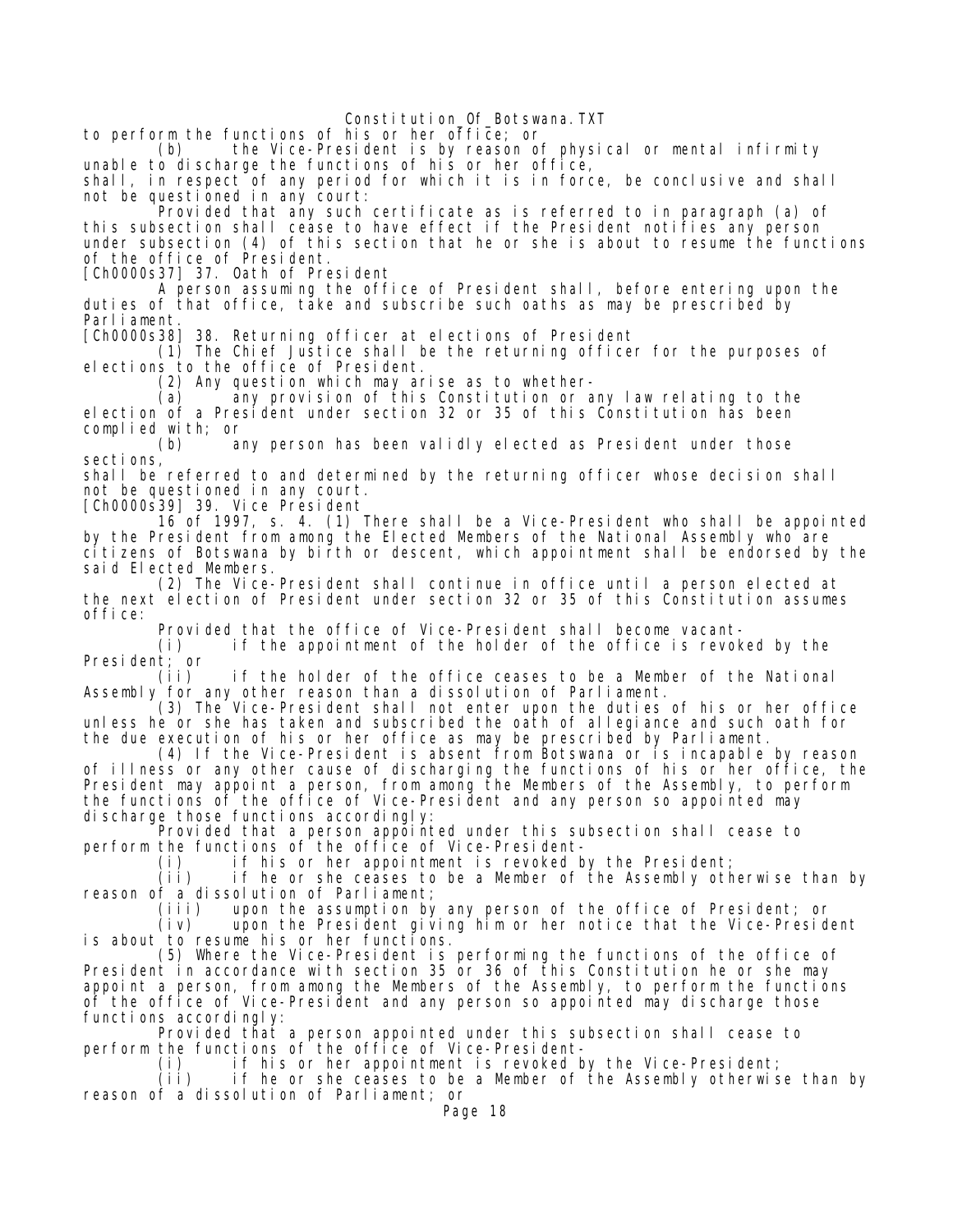(iii) if the Vice-President ceases to perform the functions of the office of President.

(6) In this section references to Members of the Assembly shall, in the event of Parliament being dissolved, be construed as references to those persons who immediately before the dissolution were Members of the Assembly.

[Ch0000s40] 40. Salary and allowances of President

(1) The President shall receive such salary and allowances as may be prescribed by resolution of the National Assembly, which shall be a charge on the general revenues of the Republic.

(2) The salary and allowances of the President shall not be altered to his or her disadvantage during his or her period of office.

(3) A person who has held the office of President shall receive such pension or, upon the expiration of his or her term of office, such gratuity as may be prescribed by resolution of the National Assembly, which shall be a charge on the Consol i dated Fund.

[Ch0000s41] 41. Protection of President in respect of legal proceedings

(1) Whilst any person holds or performs the functions of the office of President no criminal proceedings shall be instituted or continued against him or her in respect of anything done or omitted to be done by him or her either in his or her official capacity or in his or her private capacity and no civil proceedings shall be instituted or continued in respect of which relief is claimed against him or her in respect of anything done or omitted to be done in his or her private capaci ty.

(2) Where provision is made by law limiting the time within which proceedings of any description may be brought against any person, the term of any person in the office of President shall not be taken into account in calculating any period of time prescribed by that law which determines whether any such proceedings as are mentioned in subsection (1) of this section may be brought against that person.

PART II

The Cabinet (ss 42-46)

[Ch0000s42] 42. Ministers and Assistant Ministers

(1) There shall be such offices of Minister of the Government (not exceeding six or such other number as Parliament may from time to time provide) as may be established by Parliament or, subject to the provisions of any Act of Parliament, by the President.

(2) There shall be such offices of Assistant Minister (not exceeding three or such number as Parliament may from time to time provide) as may be established by Parliament or, subject to the provisions of any Act of Parliament, by the President.

(3) Appointments to the office of Minister or Assistant Minister shall be made by the President from among Members of the National Assembly:

Provided that-<br>(i) not mo not more than four persons may be appointed as Minister or Assistant Minister from amongst persons who are not Members of the Assembly but are qualified for election as such; and

(ii) if occasion arises for making an appointment to the office of a Minister or an Assistant Minister while Parliament is dissolved a person who was a Member of the Assembly before the dissolution may be appointed as a Minister or an Assistant Minister.

[Ch0000s43] 43. Tenure of office of Ministers and Assistant Ministers

(a) in the case of a Minister or Assistant Minister appointed from among the Members of the National Assembly, or in the case of a Minister or Assistant Minister appointed from among persons who are not Members of the Assembly who becomes a Member of the Assembly before the expiration of four months from the date of his or her appointment-

(i) if he or she ceases to be a Member of the National Assembly otherwise than by reason of a dissolution of the National Assembly; or

(ii) if, at the first sitting of the Assembly after a general election, he or she is not a Member of the Assembly;

(b) in the case of a Minister or Assistant Minister appointed from among persons who are not Members of the Assembly, if before the expiration of four months from the date of his or her appointment-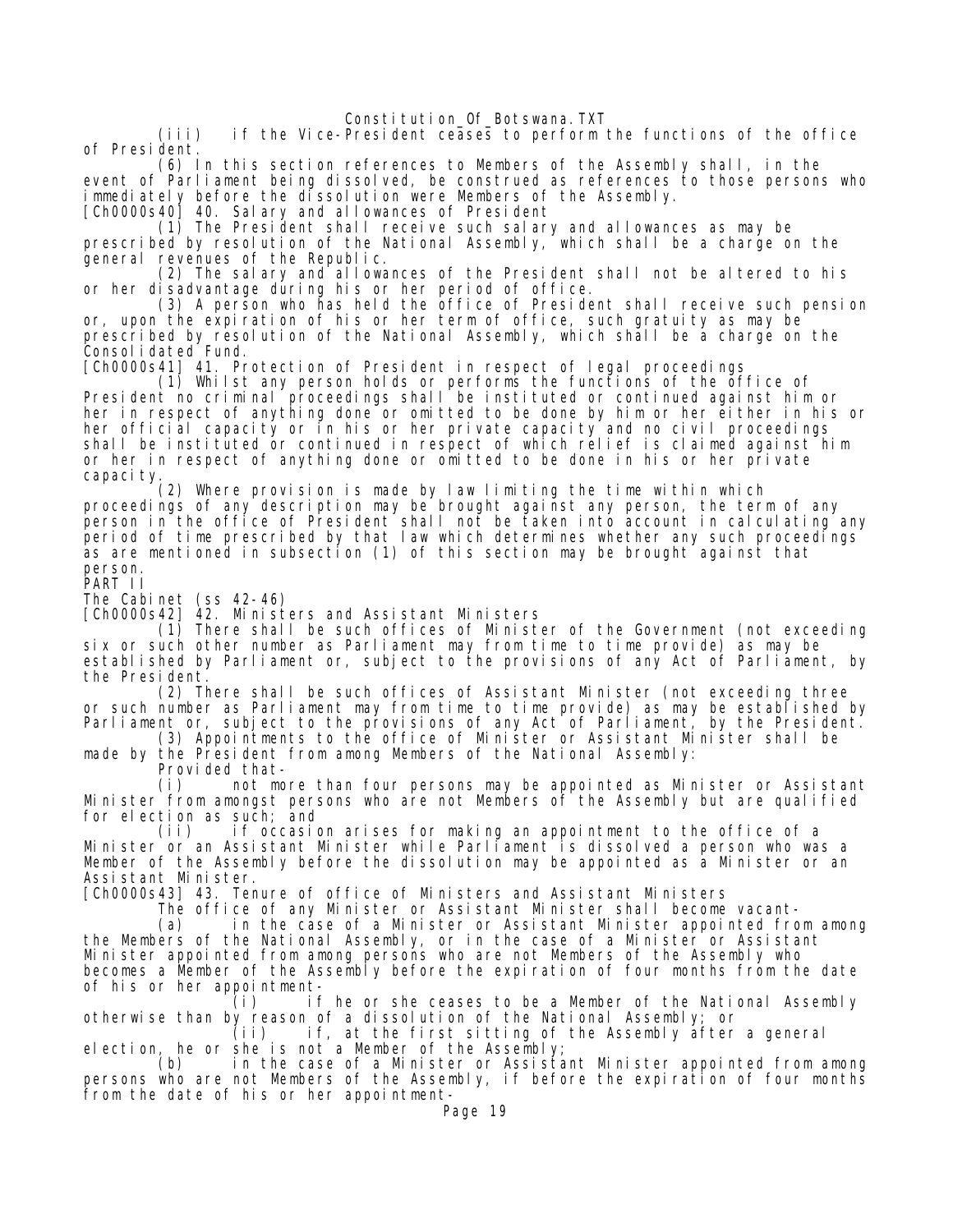(i) circumstances arise (other than a dissolution of the Assembly) that, if he or she were such a Member, would cause him or her to vacate his or her seat in the Assembly; or

(ii) he or she does not become a Member of the Assembly;

(c) if the holder of the office is removed from office by the President; (c) if the holder of the office is removed from office by the Pre<br>(d) upon the assumption by any person of the office of President.

[Ch0000s44] 44. Cabinet

(1) There shall be a Cabinet which shall consist of the President, Vice-President and the Ministers.

(2) There shall preside at meetings of the Cabinet-

(a) the President;<br>(b) in the absence

(b) in the absence of the President, the Vice-President; or

(c) in the absence of the President and the Vice-President, such

Minister as the President may designate.

Minister as the President may designate.<br>(3) The Cabinet may act notwithstanding any vacancy in its membership. [Ch0000s45] 45. Oaths to be taken by Ministers and Assistant Ministers

The Vice-President, a Minister or an Assistant Minister shall not enter upon the duties of his or her office unless he or she has taken and subscribed the oath of allegiance and such oath for the due execution of his or her office as may be prescribed by Parliament.

[Ch0000s46] 46. Secretary to the Cabinet

(1) There shall be a Secretary to the Cabinet whose office shall be a public office.

(2) The Secretary to the Cabinet shall have charge of the Cabinet Office and shall be responsible, in accordance with such instructions as may be given to him or her by the President, for arranging the business for, and keeping the minutes of, the Cabinet, for conveying decisions of the Cabinet to the appropriate person or authority, and shall have such other functions as the President may from time to time direct.

PART III

Executive Functions (ss 47-56)

[Ch0000s47] 47. Functions of President

(1) The executive power of Botswana shall vest in the President and, subject to the provisions of this Constitution, shall be exercised by him or her either directly or through officers subordinate to him or her.

(2) In the exercise of any function conferred upon him or her by this Constitution or any other law the President shall, unless it is otherwise provided, act in his or her own deliberate judgment and shall not be obliged to follow the advice tendered by any other person or authority.

(3) Nothing in this section shall prevent Parliament from conferring functions on persons or authorities other than the President.

[Ch0000s48] 48. Command of armed forces

(1) The supreme command of the armed forces of the Republic shall vest in the President and he or she shall hold the office of Commander in Chief.

(2) The powers conferred on the President by subsection (1) of this section shall include-

(a) the power to determine the operational use of the armed forces;

 (b) the power to appoint members of the armed forces, to make appointments on promotion to any office in the armed forces and to dismiss any

member of the armed forces. (3) The President may, by directions in writing and subject to such conditions as he or she may think fit, delegate to any member of the armed forces

any of the powers mentioned in subsection (2) of this section.

(4) Parliament may regulate the exercise of the powers conferred by or under this section.

[Ch0000s49] 49. Functions of Vice-President

The Vice-President shall be the principal assistant of the President in the discharge of his or her executive functions and shall be responsible, under the directions of the President, for such business of the government of Botswana (including the administration of any department of Government) as the President may assign to him or her.

[Ch0000s50] 50. Functions of Cabinet Ministers and Assistant Ministers

(1) The Cabinet shall be responsible for advising the President with respect Page 20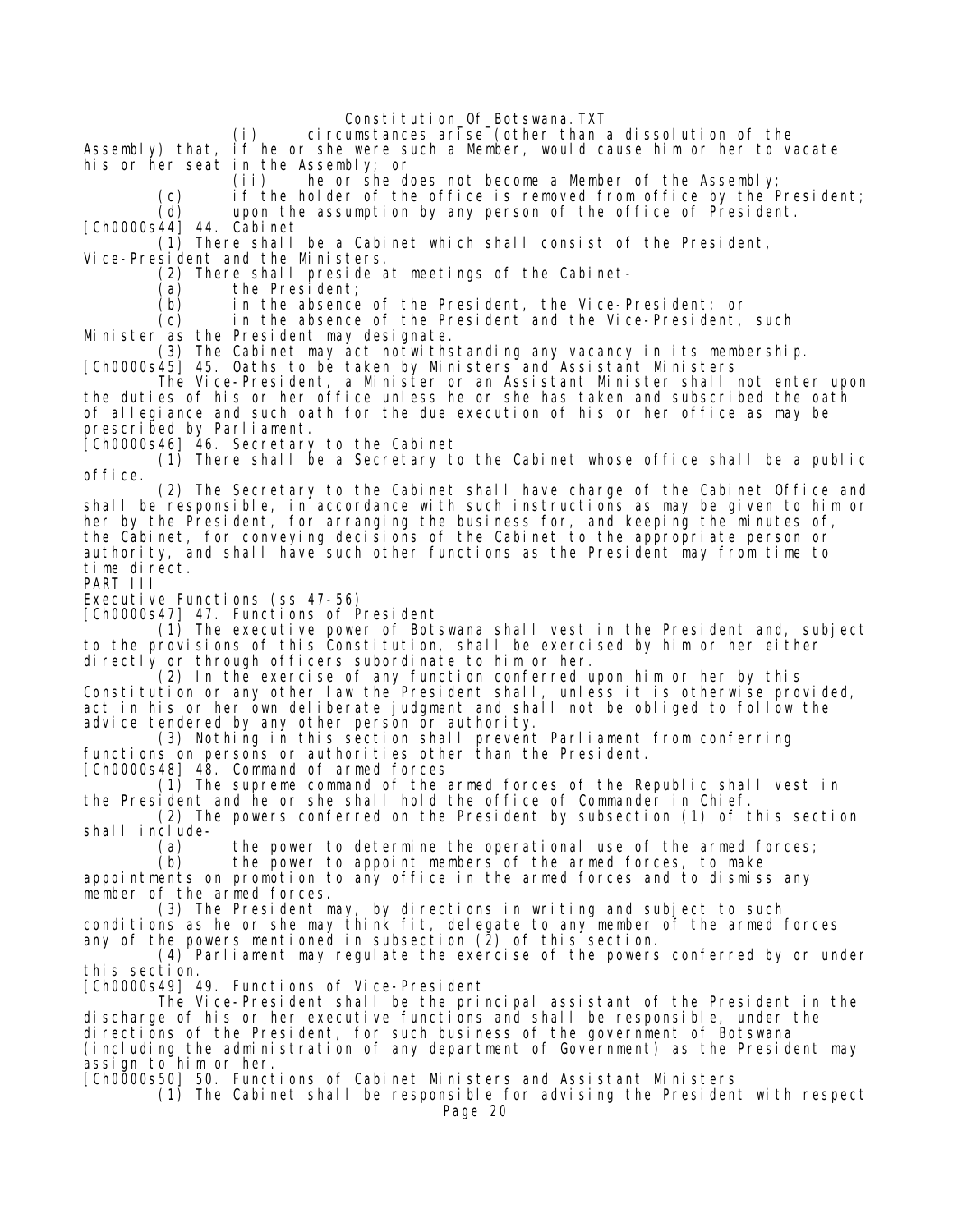to the policy of the Government and with respect to such other matters as may be referred to it by the President and shall, subject to the provisions of this Constitution, be responsible to the National Assembly for all things done by or under the authority of the President, Vice-President or any Minister in the execution of his or her office.

(2) The President shall, so far as practicable and subject to the provisions of this Constitution, consult the Cabinet on matters of policy and the exercise of his or her functions.

(3) The obligation of the President to consult his or her Cabinet and for the Cabinet to accept responsibility under this section shall not apply to the exercise by the President of his or her powers in relation to the appointment or removal of the Vice-President, Ministers and Assistant Ministers, the dissolution of Parliament, the Prerogative of Mercy, the assignment of responsibility to the Vice-President or any Minister and the specification of the functions of an Assistant Minister.

(4) A Minister shall be responsible, under the direction of the President, for such business of the government of Botswana (including the administration of any department of Government) as the President may assign to him or her.

(5) An Assistant Minister shall-

 $\dot{\mathcal{A}}$  assist the President or the Vice-President in the discharge of such of the functions of the office of President or Vice-President as the President may specify; or

(b) assist such Minister in the discharge of the functions assigned to him or her under subsection (4) of this section as the President may specify. [Ch0000s51] 51. Attorney-General

9 of 2005, s. 6. (1) There shall be an Attorney-General appointed by the President whose office shall be a public office.

(2) A person shall not be qualified to be appointed to the Office of Attorney-General unless he or she is qualified to be appointed to the Office of a Judge of the High Court.

(3) The Attorney-General shall be the principal legal adviser to the Government.

(4) A person holding the Office of Attorney-General shall vacate his or her office when he or she attains the age of 60 years or such other age as may be prescribed by Parliament.<br>[Ch0000s51A]51A.

Director of Public Prosecutions

9 of 2005, s. 7. (1) There shall be a Director of Public Prosecutions appointed by the President whose office shall be a public office and who shall be subject to the administrative supervision of the Attorney-General.

(2) A person shall not be qualified to be appointed to the Office of Director of Public Prosecutions unless he or she is qualified to be appointed to the Office of a Judge of the High Court.

(3) The Director of Public Prosecutions shall have power in any case in which he or she considers it desirable to do so-

(a) to institute and undertake criminal proceedings against any person before any court (other than a court martial) in respect of any offence alleged to have been committed by that person;<br>(b) to take over and co

to take over and continue any such criminal proceedings that have been instituted or undertaken by any other person or authority; and

(c) to discontinue, at any stage before judgment is delivered, any such criminal proceedings instituted or undertaken by himself or herself or any other person or authority.

(4) The powers of the Director of Public Prosecutions under subsection (3) may be exercised by him or her in person or by officers subordinate to him or her acting in accordance with his or her general or special authority.

(5) For the purposes of this section any appeal from any judgment in any criminal proceedings before any court, or any case stated or question of law reserved for the purpose of any such proceedings, to any other court shall be deemed to be part of those proceedings:

Provided that the power conferred on the Director of Public Prosecutions by subsection (3)(c) of this section shall not be exercised in relation to any appeal by a person convicted in any criminal proceedings or to any case stated or question of law reserved at the instance of such person.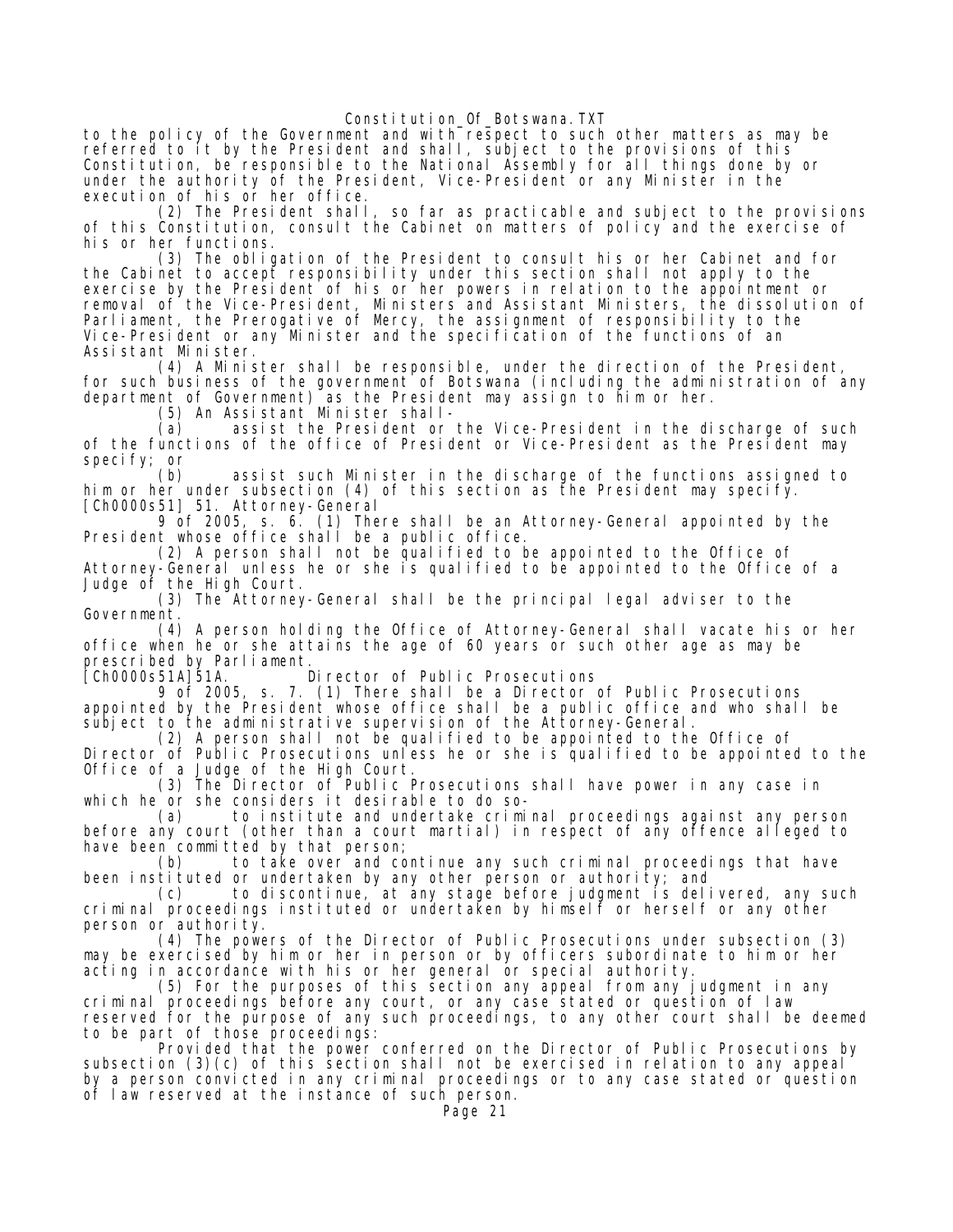(6) In the exercise of the functions vested in him or her by subsection (3) of this section the Director of Public Prosecutions shall not be subject to the direction or control of any other person or authority:<br>Provided that-

Provided that-<br>(a) where any other person or authority has instituted criminal proceedings, nothing in this subsection shall prevent the withdrawal of those proceedings by or at the instance of that person or authority, and with the leave of the court; and<br>(b)

before exercising his or her powers in relation to cases considered by the Attorney-General to be of national importance, the Director of Public Prosecutions shall consult the Attorney-General.

[Ch0000s52] 52. Permanent Secretaries

Where any Minister has been charged with responsibility for any department of Government, he or she shall exercise general direction and control over that department and, subject to such direction and control, the department shall be under the supervision of a Permanent Secretary whose office shall be a public office. [Ch0000s53] 53. Prerogative of Mercy

The President may-

(a) grant to any person convicted of any offence a pardon, either free or subject to lawful conditions;

(b) grant to any person a respite, either indefinite or for a specified period, of the execution of any punishment imposed on that person for any offence;

(c) substitute a less severe form of punishment for any punishment imposed on any person for any offence; and<br>(d) remit the whole or part of

remit the whole or part of any punishment imposed on any person for any offence or of any penalty or forfeiture otherwise due to the Government on account of any offence.

[Ch0000s54] 54. Advisory Committee on Prerogative of Mercy

 $(1)$  There shall be an Advisory Committee on the Prerogative of Mercy which shall consist of-<br>a) t

the Vice-President or a Minister appointed by the President by instrument in writing under his or her hand;

(b) the Attorney-General; and<br>(c) a person qualified to pra a person qualified to practise in Botswana as a medical

practitioner, appointed by the President by instrument in writing under his or her hand.

(2) A member of the Committee appointed under subsection (1)(a) or (c) of this section shall hold his or her seat thereon for such period as may be specified in the instrument by which he or she was appointed:

Provided that his or her seat shall become vacant-

(i) in the case of a person who, at the date of his or her appointment, was the Vice-President or a Minister, if he or she ceases to be the Vice-President or a Minister; or

(ii) if the President, by instrument in writing under his or her hand, so directs.

(3) The Committee shall not be summoned except by the authority of the President who shall, as far as is practicable, attend and preside at all meetings of the Committee, and, in the absence of the President, the member of the Committee appointed under subsection (1)(a) of this section shall preside.

(4) The Committee may act notwithstanding any vacancy in its membership and its proceedings shall not be invalidated by the presence or participation of any person not entitled to be present at or to participate in those proceedings.

(5) Subject to the provisions of this section, the Committee may regulate its own procedure.

[Ch0000s55] 55. Functions of Advisory Committee on Prerogative of Mercy

(1) Where any person has been sentenced to death for any offence, the President shall cause a written report of the case from the trial judge, together with such other information derived from the record of the case or elsewhere as he or she may require, to be considered at a meeting of the Advisory Committee on the Prerogative of Mercy; and after obtaining the advice of the Committee he or she shall decide whether to exercise any of his or her powers under section 53 of this Constitution.

(2) The President may consult with the Committee before deciding whether to Page 22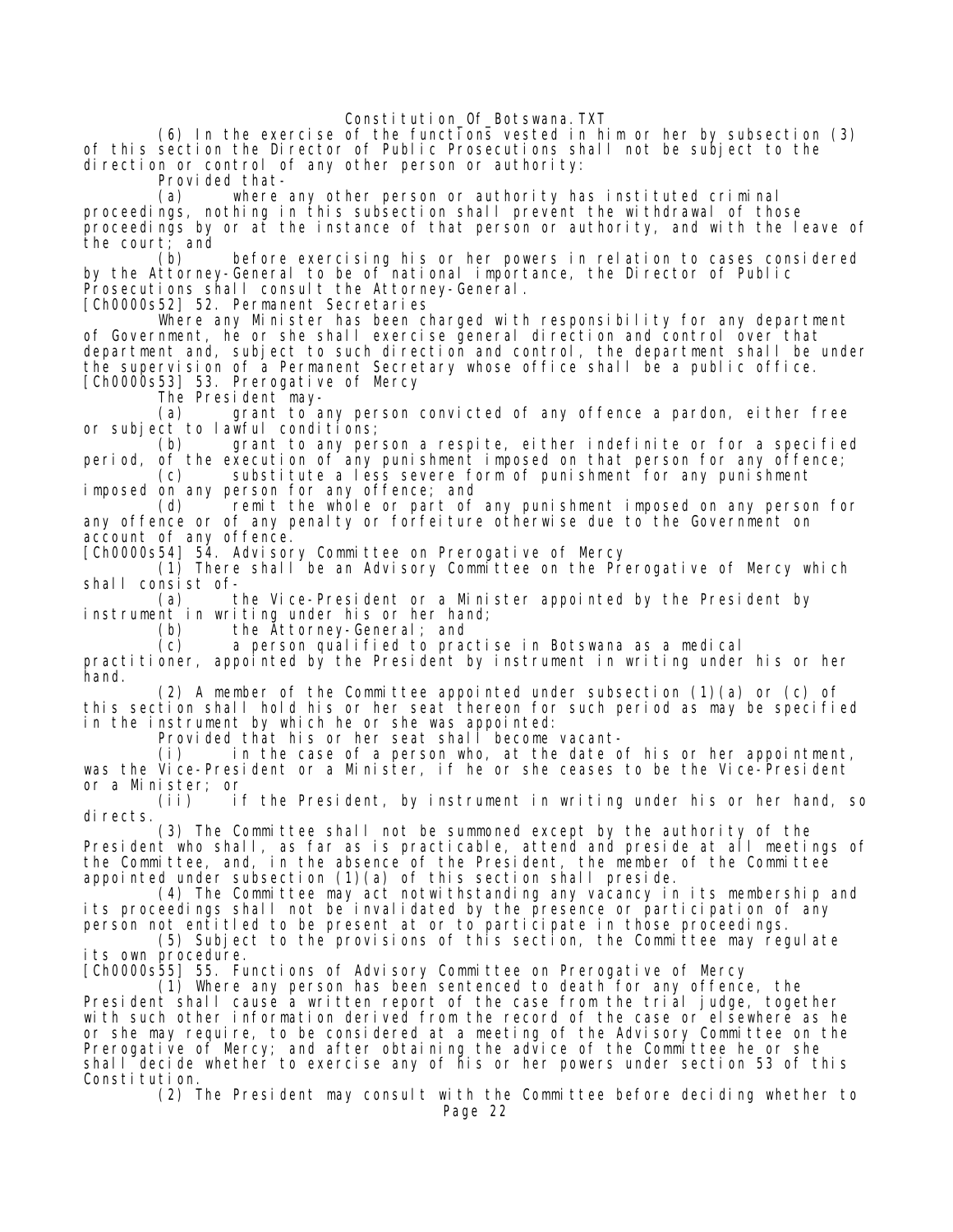exercise any of his or her powers under the said section 53 in any case not falling within subsection (1) of this section.

[Ch0000s56] 56. Constitution of offices

Subject to the provisions of this Constitution and of any Act of Parliament, the powers of constituting and abolishing offices for Botswana shall vest in the President.

CHAPTER V

Parliament (ss 57-94)

PART I

Composition (ss 57-70)

[Ch0000s57] 57. Parliament

There shall be a Parliament of Botswana which shall consist of the President and a National Assembly.

[Ch0000s58] 58. Composition of National Assembly

(1) The President shall be ex-officio a member of the National Assembly, and shall be entitled to speak and to vote in all proceedings of the National Assembly.

(2) In addition to the President the National Assembly shall consist of-<br>9 of 2005, s. 8. (a) 57 Elected Members who shall be elected in

accordance with the provisions of this Constitution and subject thereto in accordance with the provisions of any Act of Parliament; and

(b) four Specially Elected Members who shall be elected in accordance with the First Schedule to this Constitution and subject thereto in accordance with the provisions of any Act of Parliament.

(3) If a person who is not a member of the National Assembly is elected to the office of Speaker of the National Assembly, that person shall, by virtue of holding that office, be a member of the Assembly in addition to the members referred to in subsections (1) and (2) of this section. [Ch0000s59] 59. Speaker

(1) There shall be a Speaker of the National Assembly who shall be elected by the Members of the Assembly from among persons who are Members of the Assembly or from among persons who are not Members of the Assembly.

(2) The President, the Vice-President, a Minister, an Assistant Minister or a public officer shall not be qualified to be elected as Speaker.

(3) The Speaker shall vacate his or her office- (a) if, having been elected from among the Members of the National Assembly, he or she ceases to be a Member of the Assembly otherwise than by reason of a dissolution of Parliament or if he or she is required by virtue of section 68(2) to (3) of this Constitution, to cease to perform his or her functions as a Member of the Assembly;

(b) if any circumstances arise that, if he or she were not Speaker, would disqualify him for election as such;

(c) when the Assembly first sits after any dissolution of Parliament; or<br>(d) if he or she is removed from office by a resolution of the Assembly if he or she is removed from office by a resolution of the Assembly

supported by the votes of not less than two-thirds of all the Members thereof. (4) No business shall be transacted in the National Assembly (other than an

election to the office of Speaker) at any time when the office of Speaker is vacant.

[Ch0000s60] 60. Deputy Speaker

(1) There shall be a Deputy Speaker of the National Assembly who shall be elected from among the persons who are Members of the Assembly other than the President, the Vice-President, Ministers or Assistant Ministers.

(2) The Members of the National Assembly shall elect a person to the office of Deputy Speaker when the Assembly first sits after any dissolution and, if the office becomes vacant otherwise than by reason of the dissolution of the Assembly, at the first sitting of the Assembly after the office becomes vacant.

(3) The Deputy Speaker shall vacate his or her office-

(a) if he or she ceases to be a Member of the National Assembly, otherwise than by reason of a dissolution of Parliament;

(b) if any circumstances arise that, if he or she were not Deputy Speaker, would disqualify him or her for election as such;

 (c) if he or she is required, by virtue of section 68(2) to (3) of this Constitution, to cease to perform his or her functions as a Member of the Assembly; (d) if he or she is elected as Speaker;

Page 23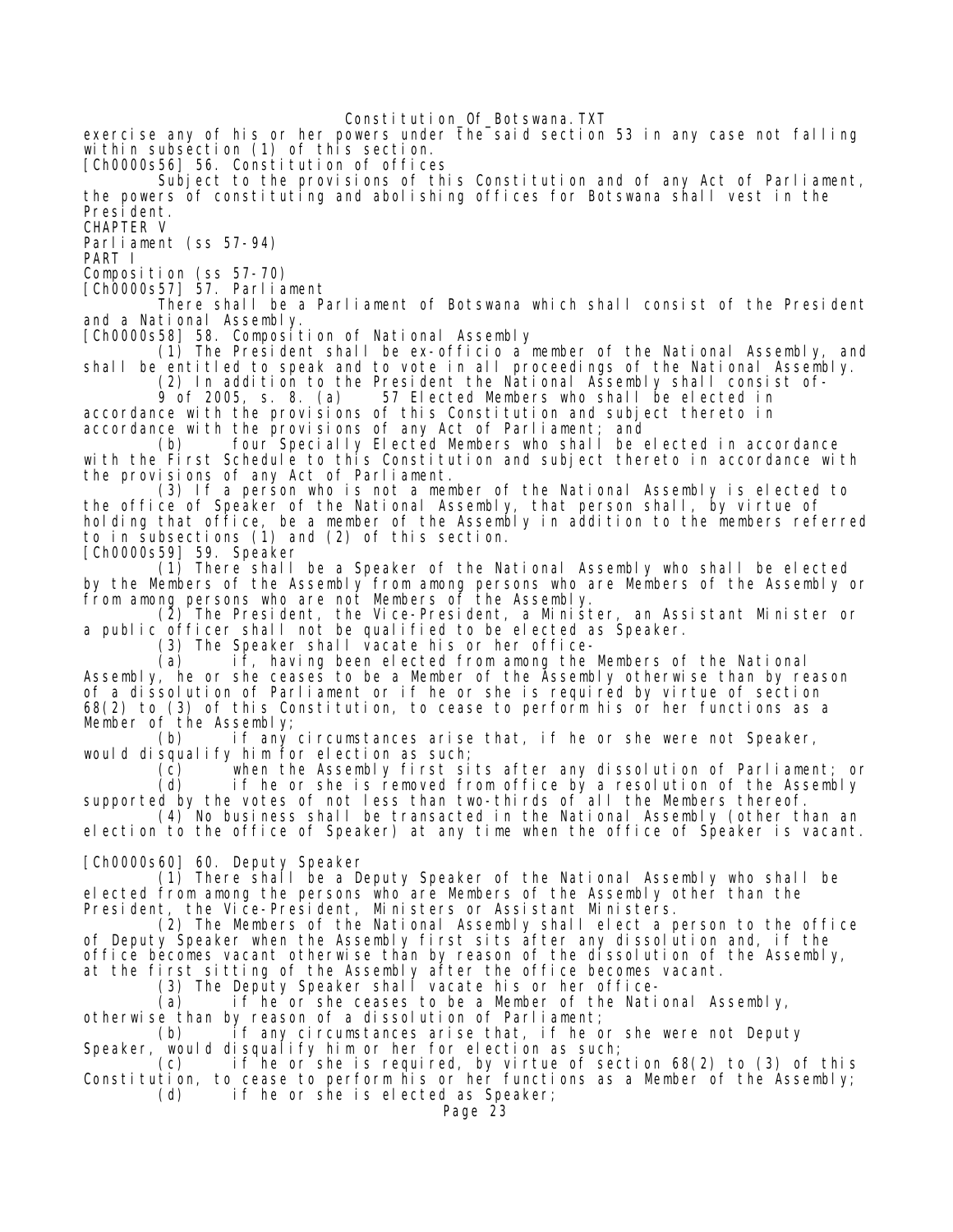(e) if he or she is removed from office by a resolution of the Assembly supported by the votes of not less than two-thirds of all the Members of the Assembly; or

(f) when the Assembly first sits after any dissolution of Parliament.

[Ch0000s61] 61. Qualifications for election to National Assembly

Subject to the provisions of section 62 of this Constitution, a person shall be qualified to be elected as a Member of the National Assembly if, and shall not be qualified to be so elected unless-

(a) he or she is a citizen of Botswana;

 $16$  of 1997, s. 5. (b) he or she has attained the age of 18 years;<br>(c) he or she is qualified for registration as a voter for the

he or she is qualified for registration as a voter for the purposes of the election of the Elected Members of the National Assembly and is so

registered; and (d) he or she is able to speak, and, unless incapacitated by blindness or other physical cause, to read English well enough to take an active part in the proceedings of the Assembly.

[Ch0000s62] 62. Disqualifications for membership of National Assembly

(1) No person shall be qualified to be elected as a Member of the National Assembly who-

(a) is, by virtue of his or her own act, under any acknowledgement of allegiance, obedience or adherence to a foreign power or state;

(b) has been declared insolvent or adjudged or otherwise declared bankrupt under any law for the time being in force in Botswana and has not been discharged, or has made a composition with his or her creditors and has not paid his

or her debts in full;<br>(c) is ce is certified to be insane or otherwise adjudged or declared to be of unsound mind under any law for the time being in force in Botswana;<br>(d) is a Member of the Ntlo ya Dikqosi;

is a Member of the Ntlo ya Dikgosi;

(e) subject to such exceptions as may be prescribed by Parliament, holds any public office, or is acting in any public office by virtue of a contract of service expressed to continue for a period exceeding six months;

S.I. 119/1993. (f) is under sentence of death imposed on him or her by a court in any part of the Commonwealth, or is under a sentence of imprisonment (by whatever name called) exceeding six months imposed on him or her by such a court or substituted by competent authority for some other sentence imposed on him or her by such a court;

(g) holds, or is acting in, any office the functions of which involve any responsibility for, or in connection with, the conduct of any elections to the Assembly or the compilation or revision of any electoral register for the purposes of such elections.

(2) Parliament may provide that a person shall not be qualified for election to the National Assembly for such period (not exceeding five years) as may be prescribed if he or she is convicted of any such offence connected with elections to the Assembly as may be prescribed.

(3) For the purposes of this section two or more terms of imprisonment that are required to be served consecutively shall be regarded as a single term of imprisonment for the aggregate period of those terms, and no account shall be taken of a sentence of imprisonment imposed as an alternative to or in default of the payment of a fine.

[Ch0000s63] 63. Constituencies

Botswana shall be divided into as many constituencies as there are Elected Members of the National Assembly and each of those constituencies shall return one Member to the National Assembly.

[Ch0000s64] 64. Delimitation Commission

(1) The Judicial Service Commission shall, not later than 1st March, 1969, and thereafter at intervals of not less than five nor more than 10 years, appoint a Delimitation Commission consisting of a Chairman and not more than four other members.

(2) Notwithstanding the provisions of subsection (1) of this section, at any time when-

(a) Parliament has made provision altering the number of seats of Elected Members in the National Assembly; or

(b) a comprehensive national population census is held in Botswana,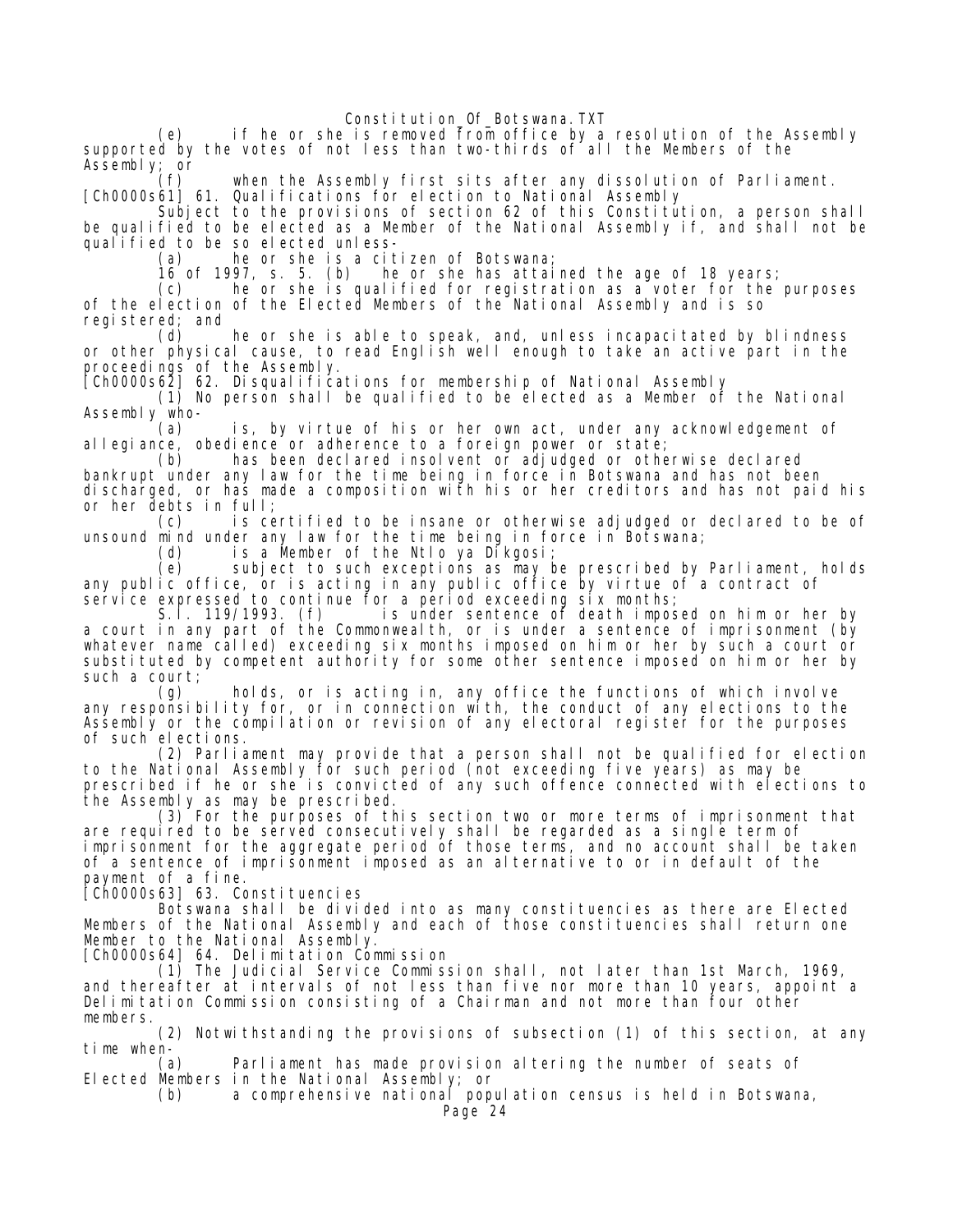the Judicial Service Commission shall, as soon as practicable thereafter, appoint a Delimitation Commission.

(3) The Chairman of a Delimitation Commission shall be selected from among persons who hold or have held high judicial office.

(4) No person shall be qualified to be appointed as Chairman or member of a Delimitation Commission who-

(a) is a Member of the National Assembly;<br>(b) is or has been within the preceding f is or has been within the preceding five years actively engaged in politics; or<br>(c)

is a public officer.

(5) A person shall be deemed to be actively engaged in politics or to have been so engaged during the relevant period if-

he or she is, or was at any time during that period, a Member of the National Assembly;

 (b) he or she is, or was at any time during that period, nominated as a candidate for election to the National Assembly; or

(c) he or she is, or was at any time during that period, the holder of an office in any political organization that sponsors or supports, or has at any time sponsored or supported, a candidate for election as a Member of the National Assembly:

Provided that no person shall be disqualified from holding the office of Chairman or member of a Delimitation Commission by reason only of the fact that he or she has been the Speaker of the National Assembly if he or she was elected to that office from amongst persons who were not Members of the National Assembly.

(6) The office of Chairman or other member of the Delimitation Commission shall become vacant if circumstances arise that, were he or she not Chairman or member of the Delimitation Commission, would disqualify him or her for appointment as such.

(7) If, after the appointment of the Delimitation Commission and before the Commission has submitted its report under section 65, the office of Chairman or any other member of the Commission falls vacant or the holder of the office becomes unable for any reason to discharge his or her functions as a member of the Commission, the Judicial Service Commission may, subject to the provisions of subsections (3) to (5) of this section, appoint another person to be a member of the Commission:

Provided that a member appointed under this section because of the inability of some other member to discharge his or her functions shall cease to be a member of the Commission when, in the opinion of the Judicial Service Commission, that other member is able to resume his or her functions as a member of the Commission. [Ch0000s65] 65. Report of Commission

(1) Whenever a Delimitation Commission has been appointed the Commission shall as soon as practicable submit to the President a report which shall state whether any alteration is necessary to the boundaries of the constituencies in order to give effect to subsection (2) of this section or in consequence of any alteration in the number of seats of Elected Members in the National Assembly and where any alteration is necessary shall include a list of the constituencies delimited by the Commission and a description of the boundaries of those constituencies.

(2) The boundaries of each constituency shall be such that the number of inhabitants thereof is as nearly equal to the population quota as is reasonably practicable:

Provided that the number of inhabitants of a constituency may be greater or less than the population quota in order to take account of natural community of interest, means of communication, geographical features, density of population, and the boundaries of Tribal Territories and administrative districts.

(3) In this section "population quota" means the number obtained by dividing the number of inhabitants of Botswana (as ascertained by reference to the latest comprehensive national population census in Botswana) by the number of constituencies into which Botswana is divided under section 63 of this Constitution.

(4) The President shall as soon as practicable after the submission of the report of the Delimitation Commission, by Proclamation published in the Gazette, declare the boundaries of the constituencies as delimited by the Commission.

(5) A Proclamation made under subsection (4) of this section shall come into

force at the next dissolution of the National Assembly after it is made.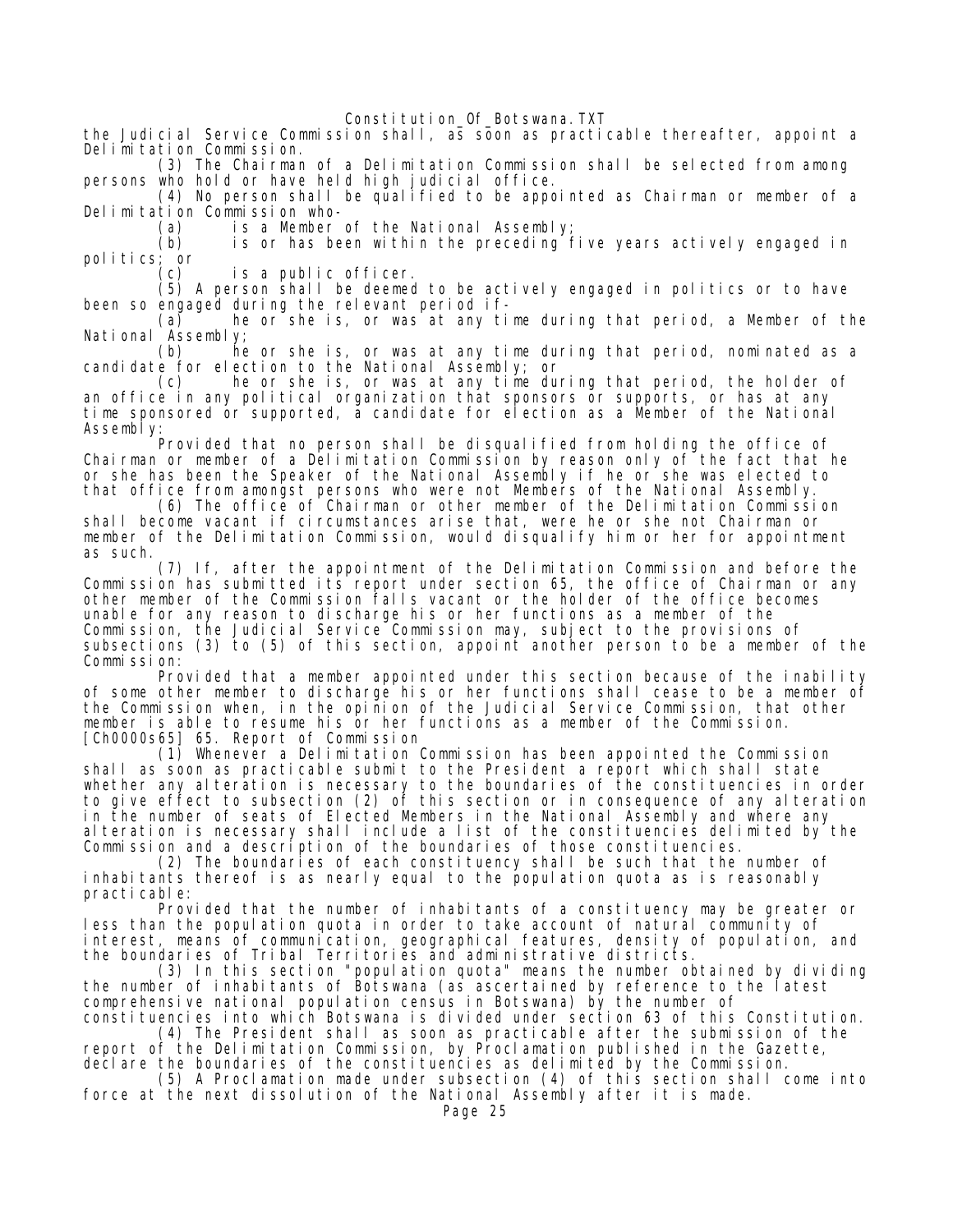(6) The Commission may by regulation or otherwise regulate its own procedure and may, subject to its rules of procedure, act notwithstanding any vacancy in its membership or the absence of any member and its proceedings shall not be invalidated by the presence or participation of any person not entitled to be present at or to participate in those proceedings:

Provided that any decision of the Commission shall require the concurrence of a majority of all its members.

(7) In the exercise of its functions under this section the Delimitation Commission shall not be subject to the direction or control of any other person or authority.

(8) A Delimitation Commission shall stand dissolved upon the date on which its report is delivered to the President. Appointment of Independent Electoral Commission 18 of 1997,

s. 2.

(1) There shall be an Independent Electoral Commission which shall consist of-

(a) a Chairman who shall be a judge of the High Court appointed by the Judicial Service Commission;

(b) a legal practitioner appointed by the Judicial Service Commission; and

 (c) five other persons who are fit, proper and impartial, appointed by the Judicial Service Commission from a list of persons recommended by the All Party Conference.

(2) Where the All Party Conference fail to agree on all or any number of persons referred to in subsection  $(1)(c)$  of this section up to dissolution of Parliament, the Judicial Service Commission shall appoint such person or persons as are necessary to fill any vacancy.

(3) For the purposes of this section, "All Party Conference" means a meeting of all registered political parties convened from time to time by the Minister.

(4) The first appointments of the Chairman and the Members of the Commission shall be made not later than 31st January, 1999, and thereafter subsequent

appointments shall be made at the last dissolution of every two successive lives of Parl i ament

(5) The Chairman and the members of the Commission shall hold office for a period of two successive lives of Parliament.

(6) A person shall not be qualified to be appointed as a member of the Independent Electoral Commission if-

 (a) he or she has been declared insolvent or adjudged or otherwise declared bankrupt under any law in force in any part of the Commonwealth and has not been discharged, or has made a composition with his or her creditors and has not paid his or her debts in full; or

(b) he or she has been convicted of any offence involving dishonesty in any country.

(7) A person appointed a member of the Commission shall not enter upon the duties of the office of Commissioner until he or she has taken and subscribed the oath of allegiance and such oath for the due execution of his or her office as may be prescribed by an Act of Parliament.

(8) The Commission shall regulate its own procedure and proceedings.

(9) The Chairman shall preside over all proceedings, and in his or her absence, the legal practitioner referred to in subsection (1)(b) shall preside over the proceedings.

(10) The quorum shall be four members, one of whom shall be the Chairman or the said legal practitioner.

(11) All issues shall be decided by the decision of the majority of the members present and voting.

(12) The Commission shall be responsible for-

(a) the conduct and supervision of elections of the Elected Members of the National Assembly and members of a local authority, and conduct of a referendum;

(b) giving instructions and directions to the Secretary of the Commission appointed under section 66 in regard to the exercise of his or her functions under the electoral law prescribed by an Act of Parliament;

(c) ensuring that elections are conducted efficiently, properly, freely

and fairly; and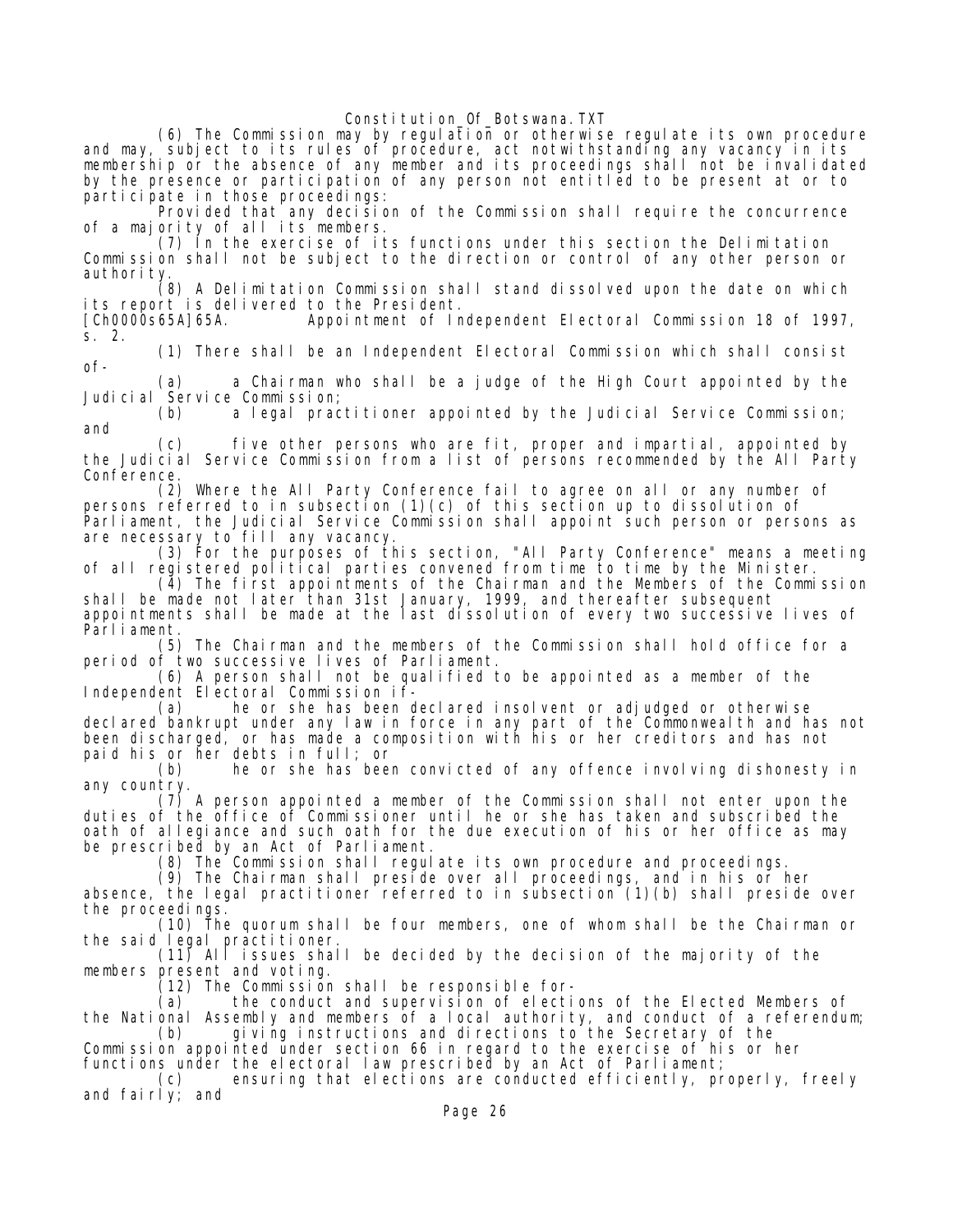(d) performing such other functions as may be prescribed by an Act of Parliament.

(13) The Commission shall on the completion of any election conducted by it, submit a report on the exercise of its functions under the preceding provisions of this section to the Minister for the time being responsible for matters relating to such elections, and that Minister shall, not later than seven days after the National Assembly first meets after he or she has received the report, lay it before the National Assembly.<br>[Ch0000s66]66. Appoir

Appointment of Secretary to Independent Electoral Commission 18 of 1997, s. 3.

(1) There shall be a Secretary to the Independent Electoral Commission

referred to in section 65A (in this section referred to as "the Secretary").

(2) The Secretary shall be appointed by the President.

(3) The functions of the Secretary shall, subject to the directions and supervision of the Independent Electoral Commission, be to exercise general supervision over the registration of voters for elections of-

(a) the Elected Members of the National Assembly; and

(b) the members of any local authority,

and over the conduct of such elections.

(4) A person shall not be qualified to be appointed as Secretary to the Independent Electoral Commission if-Independent Electoral Commission if- (a) he or she is not a citizen of Botswana;

(b) he or she has been declared insolvent or adjudged or otherwise declared bankrupt under any law in force in any part of the Commonwealth and has not been discharged, or has made a composition with his or her creditors and has not paid his or her debts in full; or<br>(c) he or she has bee

he or she has been convicted of any offence involving dishonesty in any country.

(5) A person shall not enter upon the duties of the office of Secretary until he or she has taken and subscribed to the oath of allegiance and such oath for the due execution of his or her office as may be prescribed by an Act of Parliament.

(6) For the purposes of the exercise of his or her functions under subsection (3) of this section, the Secretary may give such directions as he or she considers necessary or expedient to any registering officer, presiding officer or returning officer relating to the exercise by that officer of his or her functions under any law regulating the registration of voters or the conduct of elections, and any officer to whom directions are given under this subsection shall comply with those directions.

(7) Subject to the provisions of this section, a person holding office as Secretary shall vacate that office on attaining the age of 65 years or such other age as may be prescribed by an Act of Parliament.

(8) A holder of the office of Secretary may be removed from office only for inability to perform the functions of his or her office (whether arising from infirmity of body or mind or from any other cause) or for misbehaviour, and shall not be so removed except in accordance with the provisions of this section.

(9) If the President considers that the question of removing the Secretary ought to be investigated then-

ought to be investigated then-<br>(a) he or she shall appoint a tribunal which shall consist of a Chairman and not less than two members who hold or have held high judicial office;

(b) the tribunal shall enquire into and report on the facts thereof to the President and advise the President whether the Secretary ought to be removed from office under this section for inability to perform the functions of his or her office or for misbehaviour.

(10) Where a tribunal appointed under subsection (9) advises the President that the Secretary ought to be removed for inability to perform the functions of his or her office or for misbehaviour, the President shall remove him or her from office.

(11) If the question of removing the Secretary from office has been referred to a tribunal under subsection (9) of this section, the President may suspend him or her from performing the functions of his or her office, and any such suspension may at any time be revoked by the President and shall cease to have effect if the tribunal advises the President that the Secretary ought not to be removed from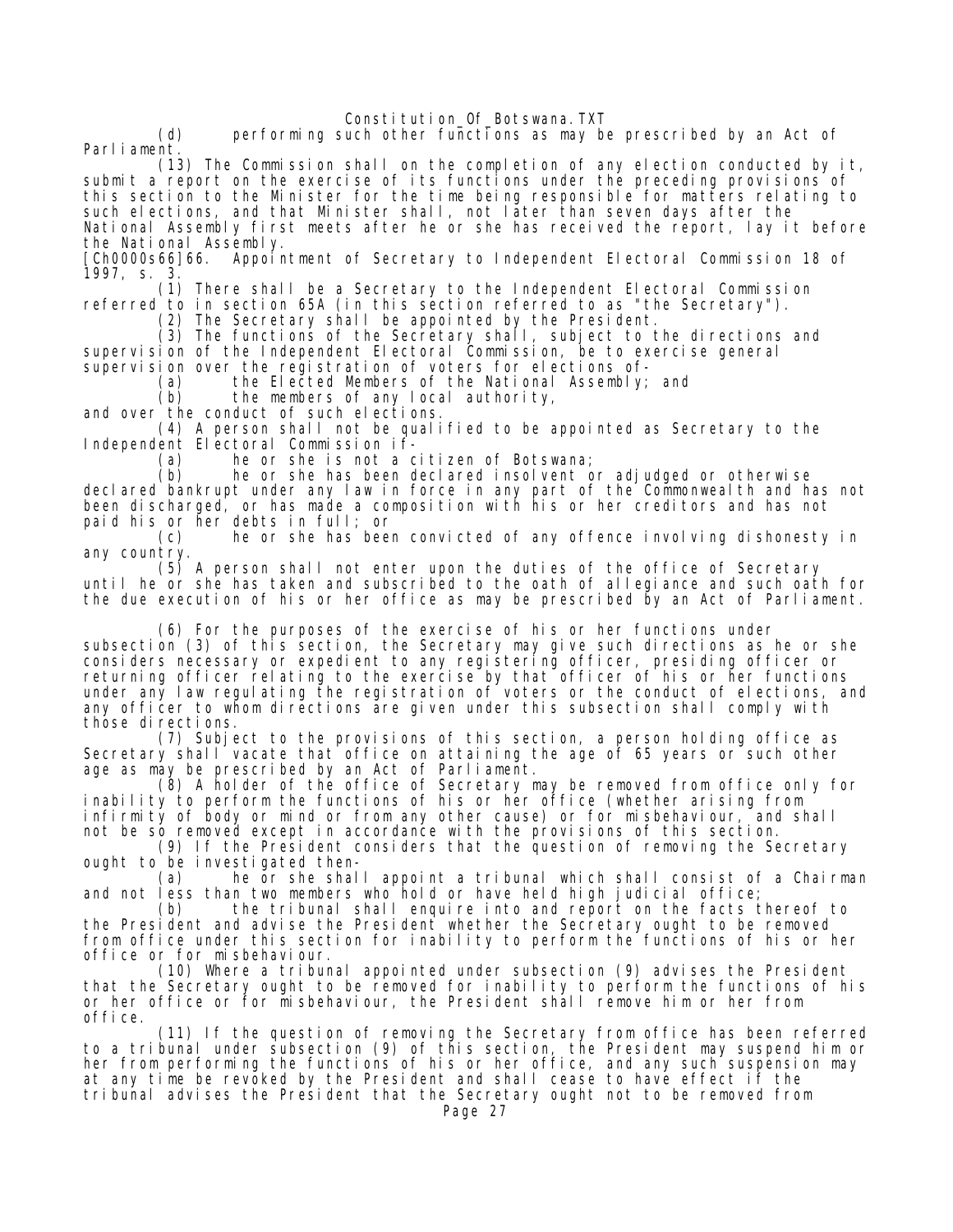office.

# office.<br>[Ch0000s67] 67. The franchise

67] 67. The franchise<br>(1) A person who-

 (a) is a citizen of Botswana or of any other country to which this section is applied by Parliament;

18 of 1997, s. 4(a). (b) has attained the age of 18 years; and (c) has either resided in Botswana for a continuous period of at least 12 months immediately preceding the date on which he or she applies for registration as a voter or was born in Botswana and is domiciled in Botswana on the date on which he or she applies for registration as a voter,

shall, unless he or she is disqualified for registration as a voter under any law, be entitled, upon his or her making application in that behalf at such time and in such manner as may be prescribed by any law, to be registered as a voter for the purposes of elections of Elected Members of the National Assembly, and no other person may be so registered.

(2) A person who has not continuously resided in Botswana for the period mentioned in paragraph (c) of subsection (1) of this section but has during the whole period retained his or her residence (or if he or she has more than one residence, his or her principal residence) in Botswana and has been absent therefrom for some temporary purpose only shall be deemed for the purposes of the said paragraph (c) to have been resident in Botswana during such absence.

(3) A person shall be entitled to be registered as a voter-

(a) in the constituency in which he or she has his or her residence, or if he or she has more than one residence in Botswana in the constituency in which he or she has his or her principal residence; or<br>18 of 1997, s. 4(b). (b) in th

in the case of a person who does not have a residence in Botswana but is able to register in person, in the constituency in which he or she last resided, or in which he or she was born; or<br>'18 of 1997, s. 4(b). (c) in the case of a person

in the case of a person who is not resident in Botswana and is unable to register in person, at such place as may be prescribed by Parliament and registration at such place shall be treated as registration in the constituency in which he or she last resided, or in which he or she was born in Botswana.

(4) A person shall be entitled to be registered as a voter in one constituency only.

(5) Every person who is registered in any constituency as a voter for the purposes of elections of the Elected Members of the National Assembly shall, unless he or she is disqualified by Parliament from voting in such elections on the grounds of his or her having been convicted of an offence in connection with the elections or on the grounds of his or her having been reported guilty of such an offence by the court trying an election petition or on the grounds of his or her being in lawful custody at the date of the election, be entitled so to vote in that constituency in accordance with the provisions made by or under a law in that behalf; and no other person may so vote.

[Ch0000s68] 68. Tenure of office of Members

(1) The seat of an Elected Member or a Specially Elected Member of the National Assembly shall become vacant-

(a) upon the dissolution of Parliament;

(b) if he or she is absent from the sittings of the Assembly for such period and in such circumstances as may be prescribed in the rules of procedure of the Assembly;

(c) subject to the provisions of subsections (2) to (3) of this section, if any circumstances arise that, if he or she were not a Member of the Assembly, would cause him or her to be disqualified for election thereto.

(2) If circumstances such as are referred to in paragraph (c) of the preceding subsection arise in relation to a Member of the Assembly by virtue of the fact that he or she is declared insolvent, adjudged to be of unsound mind, sentenced to death or imprisonment, or convicted of an election offence and it is open to the Member to appeal against the decision (either with the leave of the court or other authority or without such leave), he or she shall forthwith cease to perform his or her functions as a Member of the Assembly but, subject to the next following subsection, he or she shall not vacate his or her seat until the expiration of a period of 30 days thereafter: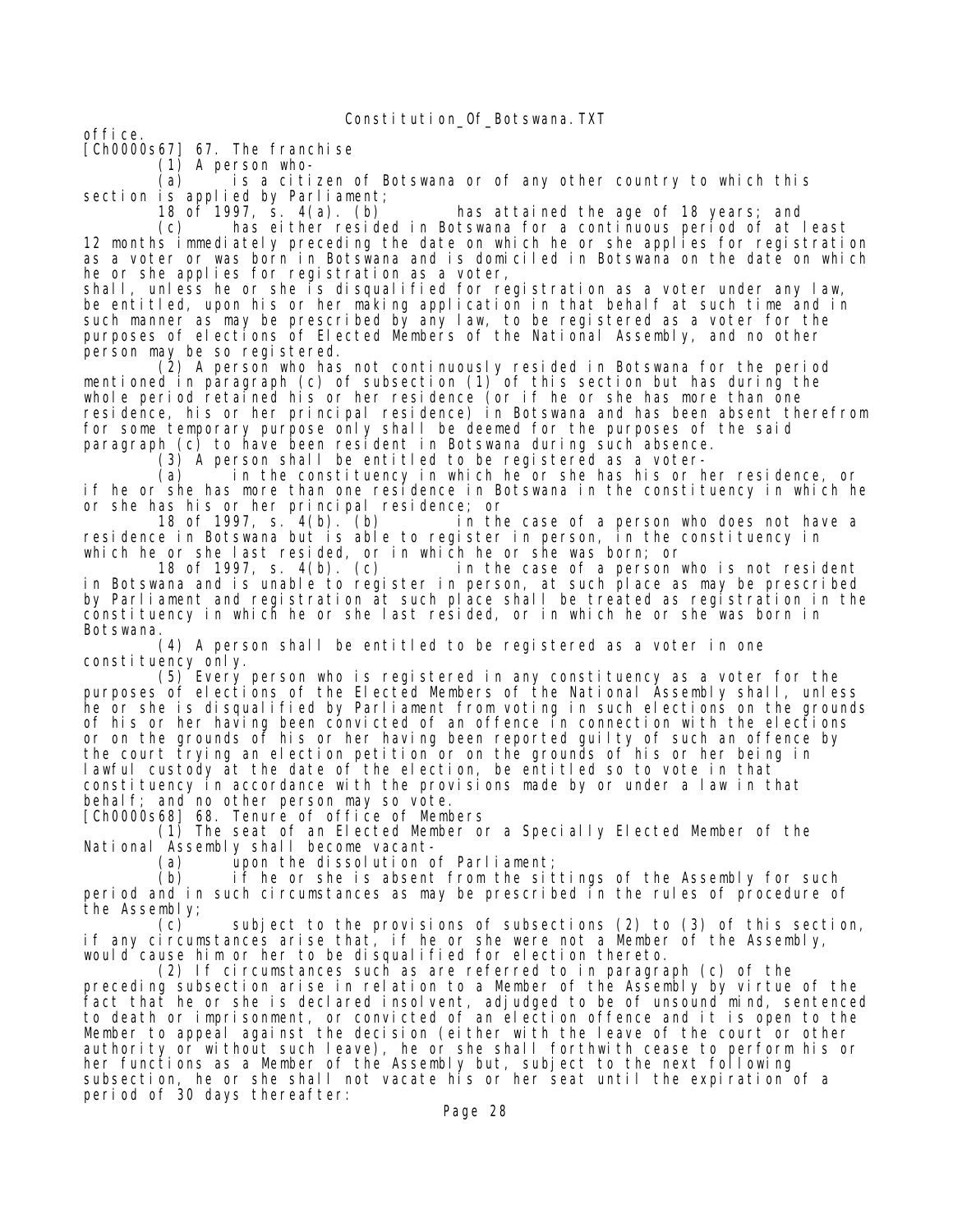Provided that the Speaker may, at the request of the Member, from time to time extend that period for further periods of 30 days to enable the Member to pursue an appeal against the decision, so, however, that extensions of time exceeding in the aggregate 150 days shall not be given without the approval of the Assembly signified by resolution.

(3) If, on the determination of any appeal, such circumstances continue to exist and no further appeal is open to the Member of the Assembly, or if, by reason of the expiration of any period for entering an appeal or notice thereof or the refusal of leave to appeal or for any other reason, it ceases to be open to the Member to appeal, he or she shall forthwith vacate his or her seat.

(4) If at any time before the Member of the Assembly vacates his or her seat such circumstances as aforesaid cease to exist, his or her seat shall not become vacant by reason of those circumstances, and he or she may resume the performance of his or her functions as a Member of the Assembly.

[Ch0000s69] 69. Determination of questions as to membership of National Assembly (1) The High Court shall have jurisdiction to hear and determine any

question whether-<br>(a) any person has been validly elected as an Elected Member of the National Assembly or the seat of any such Member has become vacant;

(b) any person has been validly elected as Speaker of the Assembly or, having been so elected, has vacated the office of Speaker.

(2) Any question whether any person has been validly elected as a Specially Elected Member of the National Assembly or whether the seat of any such Member has become vacant shall be determined by the Speaker.

(3) Parliament may make provision with respect to the persons who may apply to the High Court for the determination of any question under this section;

(b) the circumstances and manner in which the conditions upon which any such application may be made; and

(c) the powers, practice and procedure of the High Court in relation to any such application.

[Ch0000s70] 70. Clerk of the Assembly

(1) There shall be a Clerk of the National Assembly and an Assistant Clerk of the National Assembly and their offices shall be offices in the public service.

(2) There shall be such other offices in the department of the Clerk of the Assembly as may be prescribed by resolution of the National Assembly and such offices shall be offices in the public service.

PART II

General Provisions Relating to Procedure in National Assembly (ss 71-76)

[Ch0000s71] 71. Oaths to be taken by Speaker and Members

The Speaker, before assuming the duties of his or her office, and every Member of the National Assembly before taking his or her seat therein, shall take and subscribe before the Assembly the oath of allegiance.

[Ch0000s72] 72. Presiding in Assembly

There shall preside at any sitting of the National Assembly-<br>(a) the Speaker;

(b) in the absence of the Speaker, the Deputy Speaker; or

(c) in the absence of the Speaker and the Deputy Speaker, such Member of the Assembly (not being the President or Vice-President or a Minister or Assistant Minister) as the Assembly may elect for that sitting.

[Ch0000s73] 73. Quorum in Assembly

1 of 1999, s. 2(a) and (b). If objection is taken by any Member of the National Assembly present that there are present in the Assembly (besides the person presiding) less than one third of the Members of the Assembly and, after such interval as may be prescribed in the rules of procedure of the Assembly, the person presiding ascertains that the number of Members present is less than one third, he or she shall thereupon adjourn the Assembly.

[Ch0000s74] 74. Voting in Assembly

(1) Save as otherwise provided in this Constitution, any question proposed for decision in the National Assembly shall be determined by a majority of the votes of the Members present and voting.

 $(2)$  9 of 2005, s. 9.

(3) The person presiding in the National Assembly shall have neither an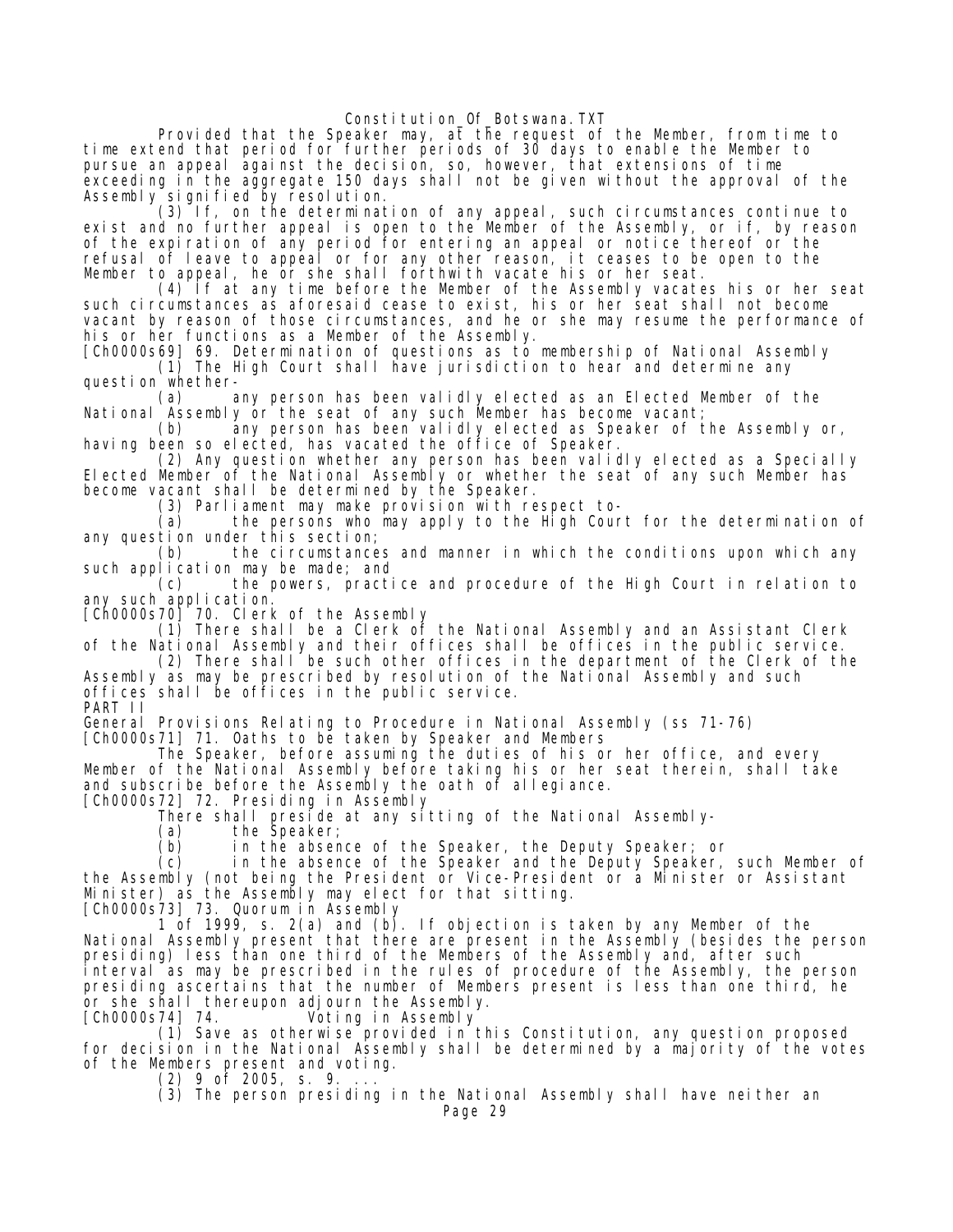original vote nor a casting vote and if upon any question before the Assembly the votes are equally divided the motion shall be lost.

[Ch0000s75] 75. Unqualified persons sitting or voting

Any person who sits or votes in the National Assembly knowing or having reasonable grounds for knowing that he or she is not entitled to do so shall be liable to a penalty not exceeding P50 or such other sum as may be prescribed by Parliament for each day on which he or she so sits or votes in the Assembly, which shall be recoverable by action in the High Court at the suit of the Attorney-General.

[Ch0000s76] 76. Regulation of procedure in Assembly

 $\sim$  (1) Subject to the provisions of this Constitution, the National Assembly may regulate its own procedure.

may regulate its own procedure.<br>(2) The National Assembly may act notwithstanding any vacancy in its membership (including any vacancy not filled when the Assembly first meets after any dissolution) and the presence or participation of any person not entitled to be present or to participate in the proceedings of the Assembly shall not invalidate those proceedings.

PART III

Ntlo ya Dikgosi (ss 77-85) 9 of 2005, s.10.

[Ch0000s77] 77. Establishment and composition of Ntlo ya Dikgosi 9 of 2005, s. 11. (1) There shall be a Ntlo ya Dikgosi for Botswana which shall consist of not less than 33 nor more than 35 Members which shall be constituted as follows—

(a) one person from each of the following areas, which person for the time being performs the functions of the office of Kgosi in respect of such areas-

(i) Barolong Farms in the Southern District,<br>(ii) Chobe in the North West District,

- (ii) Chobe in the North West District,<br>(iii) Ga Malete in the South East Distr
- Ga Malete in the South East District,
- (iv) Ga Mmangwato in the Central District,
- 
- (v) Ghanzi District,<br>(vi) Goo Tawana in th (vi) Goo Tawana in the North West District,<br>(vii) Kgalagadi District,
- (vii) Kgalagadi District,<br>(viii) Kgatleng District,
- (viii) Kgatleng District,<br>(ix) Kweneng District,
- Kweneng District,
- (x) Ngwaketse in the Southern District,<br>(xi) North East District, and
- (xi) North East District, and<br>(xii) Tlokweng in the South Eas
- Tlokweng in the South East District;

 (c) such number of persons, not being more than 20, as may be selected (b) five persons who shall be appointed by the President; and under section 78(4)(c) of this Constitution.

(2) Notwithstanding the provisions of subsection  $(1)(a)$ , the number of persons referred to in that subsection may, by virtue of section 78 (5), be less than 12, but not less than 10.

[Ch0000s78] 78. Designation and selection of Members to Ntlo ya Dikgosi 9 of 2005, s. 12.

(1) Except for the areas of Ghanzi, Chobe, Kgalagadi and North East, the Members for the areas referred to in section  $77(1)(a)$  shall be designated to the Ntlo ya Dikgosi according to the established norms and practices of those areas.

(2)The Members for the Ghanzi, Chobe, Kgalagadi and North-East areas referred to in section 77(1)(a) shall be selected, from their own number, to the Ntlo ya Dikgosi by persons for the time being performing the functions of the office of Kgosi within each of those areas.

(3) For the purpose of selecting the Members under section  $77(1)(c)$ , there shall be 20 regions, as listed in the Second Schedule to this Constitution, the boundaries of which shall be defined by an Act of Parliament.

(4) There shall be a Regional Electoral College for each region composed of paid Dikgosana from that region up to and including a Kgosi, which shall-

(a) when necessary, meet at a Kgotla or other suitable venue;<br>(b) be chaired by a senior government official appointed by the Minister (b) be chaired by a senior government official appointed by the Minister<br>responsible for local government; and<br>(c) select a Member to the Ntlo ya Dikgosi for that region by election

or in such other manner as the Regional Electoral College may agree.

(5) Notwithstanding the provisions of section  $77(1)(a)$  and subsections (2) and (4)(c) of this section, the areas of Ghanzi and Kgalagadi shall each have the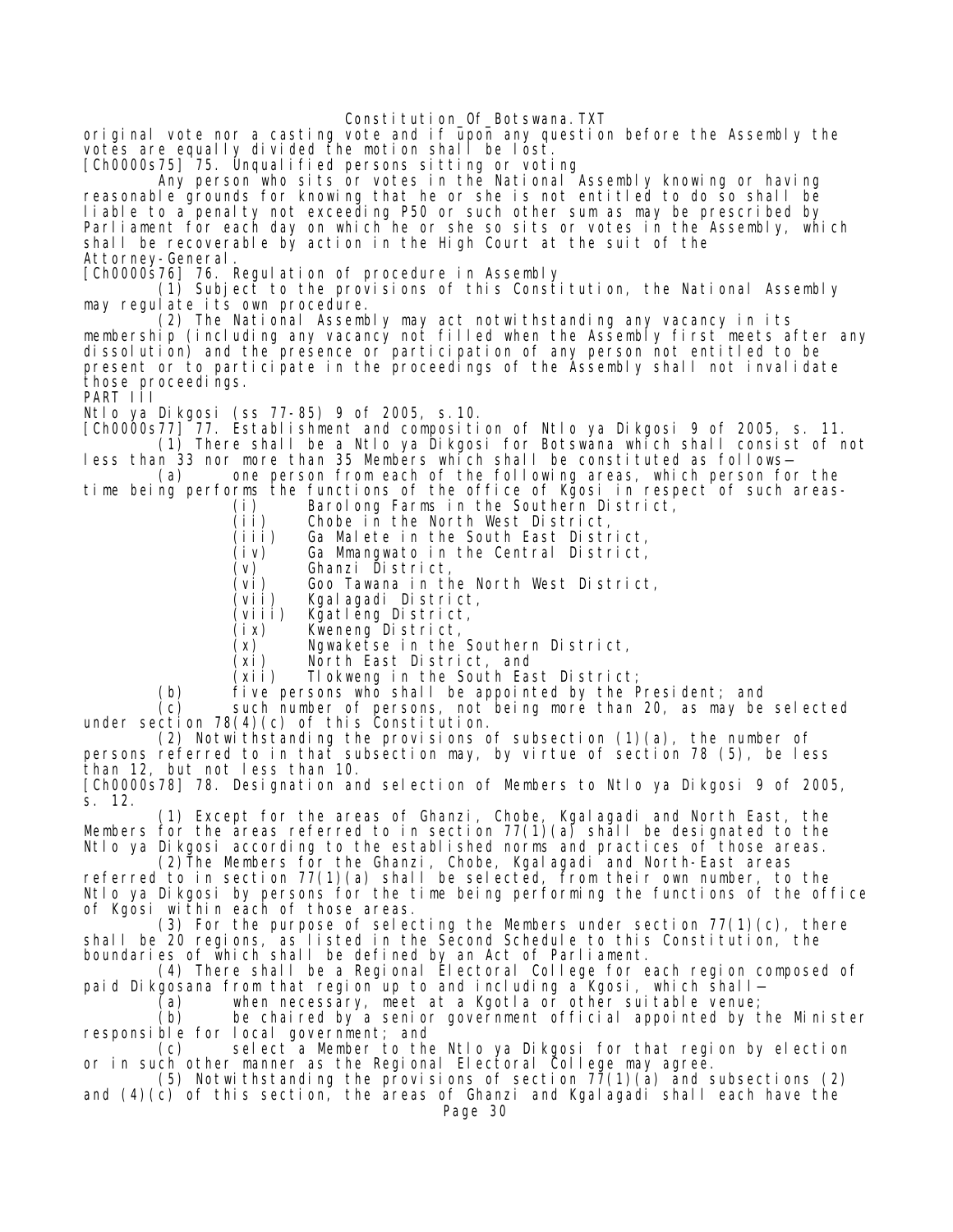option of either selecting one Member under subsection (2) of this section or of each selecting two regional Members under subsection  $(4)(c)$  of this section, but may not select Members under both subsections.

[Ch0000s79] 79. Qualifications for membership of Ntlo ya Dikgosi 9 of 2005, s. 18. (1) A person shall be qualified to be appointed under section 77(1)(b) as a Member of the Ntlo ya Dikgosi if he or she—

(a) is a citizen of Botswana; and<br>(b) has attained the age of 21 ye has attained the age of 21 years.

(2) No person shall be qualified to be appointed, selected or designated as a Member of the Ntlo ya Dikgosi if he or she-<br>(a) is, by virtue of his or her o

(a) is, by virtue of his or her own act, under any acknowledgement of allegiance, obedience or adherence to a foreign power or state;

allegiance, obedience or adherence to a foreign power or state;<br>(b) has been declared insolvent or adjudged or otherwise declared bankrupt under any law in force in any part of the Commonwealth or any country with a comparable legal system and has not been discharged, or has made a composition with his or her creditors and has not paid his or her debts in full;  $\,$ 

(c) is certified insane or otherwise adjudged or declared to be of unsound mind under any law for the time being in force in Botswana;

(d) subject to such exceptions as may be prescribed by Parliament, holds any public office, or is acting in any public office by virtue of a contract of service expressed to continue for a period exceeding  $\sin x$  months;

(e) is under sentence of death imposed on him or her by a court in any part of the Commonwealth or any country with a comparable legal system, or is under a sentence of imprisonment (by whatever name called) exceeding six months imposed on him or her by such a court or substituted by a competent authority for some other sentence imposed on him or her by such a court;<br>(f) holds, or is acting in, anyoffic

holds, or is acting in, anyoffice the functions of which involve any responsibility for, or in connection with, the conduct of any elections to the National Assembly or the compilation or revision of any electoral register for the purposes of such elections; or

(g) is disqualified for election to the National Assembly by virtue of provision made in pursuance of section 62 (2) of this Constitution.

(3) For the purposes of this section, two or more terms of imprisonment that are required to be served consecutively shall be regarded as a single term of imprisonment for the aggregate period of those terms, and no account shall be taken of a sentence of imprisonment imposed as an alternative to or in default of the payment of a fine.

(4) A Member of the Ntlo ya Dikgosi shall not, while he or she is such a Member, participate in party politics, but active participation in politics prior to being a Member of the Ntlo ya Dikgosi shall not bar any person from being such a Member.

[Ch0000s80] 80. Oath of allegiance

Every Member of the Ntlo ya Dikgosi shall, before taking his or her seat therein, take and subscribe before the Ntlo ya Dikgosi the oath of allegiance. [Ch0000s81] 81. Secretary to Ntlo ya Dikgosi

There shall be a Secretary to the Ntlo ya Dikgosi whose office shall be an office in the public service.

[Ch0000s82] 82. Tenure of office of Members of Ntlo ya Dikgosi 9 of 2005, s. 14.

(1) A Member of the Ntlo ya Dikgosi shall vacate his or her seat in the Ntlo ya Dikgosi—

(a) upon expiration of a period of five years from the date upon which he or she takes the oath of allegiance under section 80 of this Constitution;<br>(b) if, having been designated or selected to the Ntlo ya Dikgosi

if, having been designated or selected to the Ntlo ya Dikgosi as such, he or she ceases to be a person for the time being performing the functions of the office of Kgosi;

(c) if he or she ceases to be qualified for membership of the Ntlo ya<br>Dikgosi in terms of section 79;

(d) if he or she participates in party politics; or

 $(e)$  upon the dissolution of Parliament,

whichever occurs first.

(2) A member of the Ntlo ya Dikgosi shall be eligible for reselection, redesignation or reappointment, as the case may be, to the Ntlo ya Dikgosi. [Ch0000s83] 83. Rules of Procedure of Ntlo ya Dikgosi

Page 31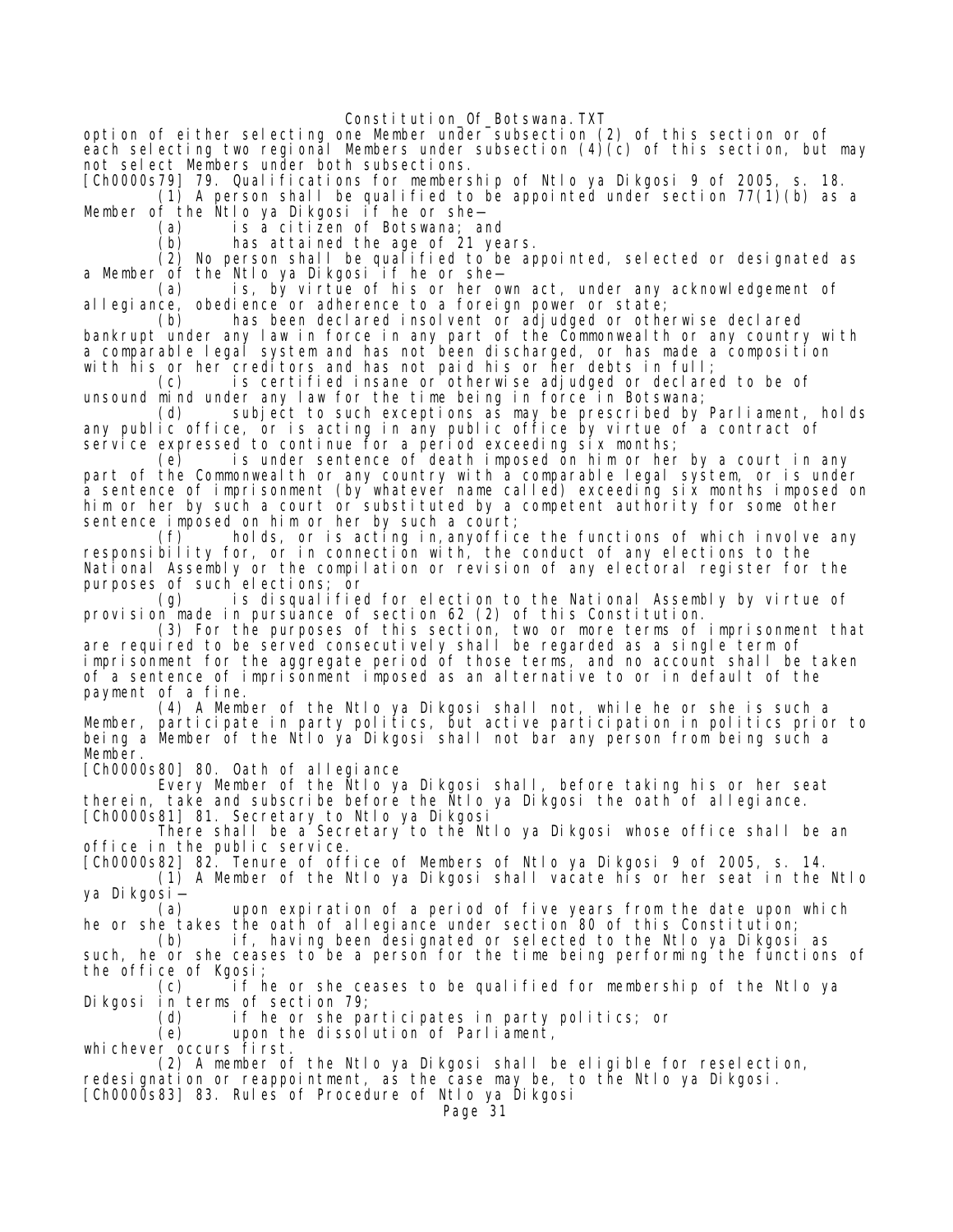Subject to the provisions of this Constitution, the Ntlo ya Dikgosi may, subject to the approval of the President, make rules regulating its own procedure and in particular, and without prejudice to the generality of the foregoing power, make rules for all or any of the following matter-<br>(a) the appointment or election and tenure of office of a Chairman of

the Ntlo ya Dikgosi;

(b) the time and place at which the Ntlo ya Dikgosi shall meet; (c) the manner in which the views of the Ntlo ya Dikgosi shall be

recorded and, if necessary, expressed to a Minister, the National Assembly, or to any other person or body;

(d) the regulation and orderly conduct of the proceedings of the Ntlo ya

Dikgosi; (e) ...... 9 of 2005, s. 15.

[Ch0000s84] 84. Ntlo ya Dikgosi may transact business notwithstanding vacancies The Ntlo ya Dikgosi shall not be disqualified for the transaction of business by reason of any vacancy among the Members thereof including any vacancy not filled when the Ntlo ya Dikgosi is first constituted or is reconstituted at any time; and any proceedings therein shall be valid notwithstanding that some person who was not entitled to do so sat or voted in the Ntlo ya Dikgosi or otherwise took part in the proceedings.

[Ch0000s85] 85. Functions of Ntlo ya Dikgosi

(1) The Ntlo ya Dikgosi shall consider the copy of any Bill which has been referred to it under the provisions of section 88(2) of this Constitution and the Ntlo ya Dikgosi shall be entitled to submit resolutions thereon to the National Assembly.

(2) Any resolution which has been submitted to the National Assembly in accordance with the last foregoing subsection shall forthwith be laid before the Assembly by the Clerk of the Assembly.

(3) Any Minister who is responsible for a Bill such as is referred to in subsection (1) of this section, or his or her representative, may attend the proceedings of the Ntlo ya Dikgosi when the copy of the Bill is being considered.

(4) Any Minister may consult the Ntlo ya Dikgosi in respect of any matter on which he or she desires to obtain the opinion of the Ntlo ya Dikgosi, and for that purpose the Minister or his or her representative may attend the proceedings of the Ntlo ya Dikgosi.

(5) The Ntlo ya Dikgosi shall be entitled to discuss any matter within the executive or legislative authority of Botswana of which it considers it is desirable to take cognizance in the interests of the tribes and tribal organizations it represents and to make representations thereon to the President, or to send messages thereon to the National Assembly.

(6) A person attending the proceedings of the Ntlo ya Dikgosi by virtue of the provisions of subsection (3) or (4) of this section shall be entitled to take part in the proceedings of the Ntlo ya Dikgosi relating to the matter in respect of which he or she attends as if he or she were a Member of the Ntlo ya Dikgosi:

Provided that he or she shall not be entitled to vote in the Ntlo ya

Dikgosi. PART IV

Powers of Parliament (ss 86-89)

[Ch0000s86] 86. Legislative powers

Subject to the provisions of this Constitution, Parliament shall have power to make laws for the peace, order and good government of Botswana.

[Ch0000s87] 87. Mode of exercising legislative powers

(1) Subject to the provisions of section 89(4) of this Constitution the power of Parliament to make laws shall be exercised by Bills passed by the National Assembly, after reference in the cases specified in section 88(2) of this Constitution to the Ntlo ya Dikgosi, and assented to by the President.

(2) When a Bill is presented to the President for assent he or she shall either assent or withhold his or her assent.

(3) Where the President withholds his or her assent to a Bill, the Bill shall be returned to the National Assembly.

(4) If where the President withholds his or her assent to a Bill the Assembly resolves within six months of the Bill being returned to it that the Bill should again be presented for assent, the President shall assent to the Bill within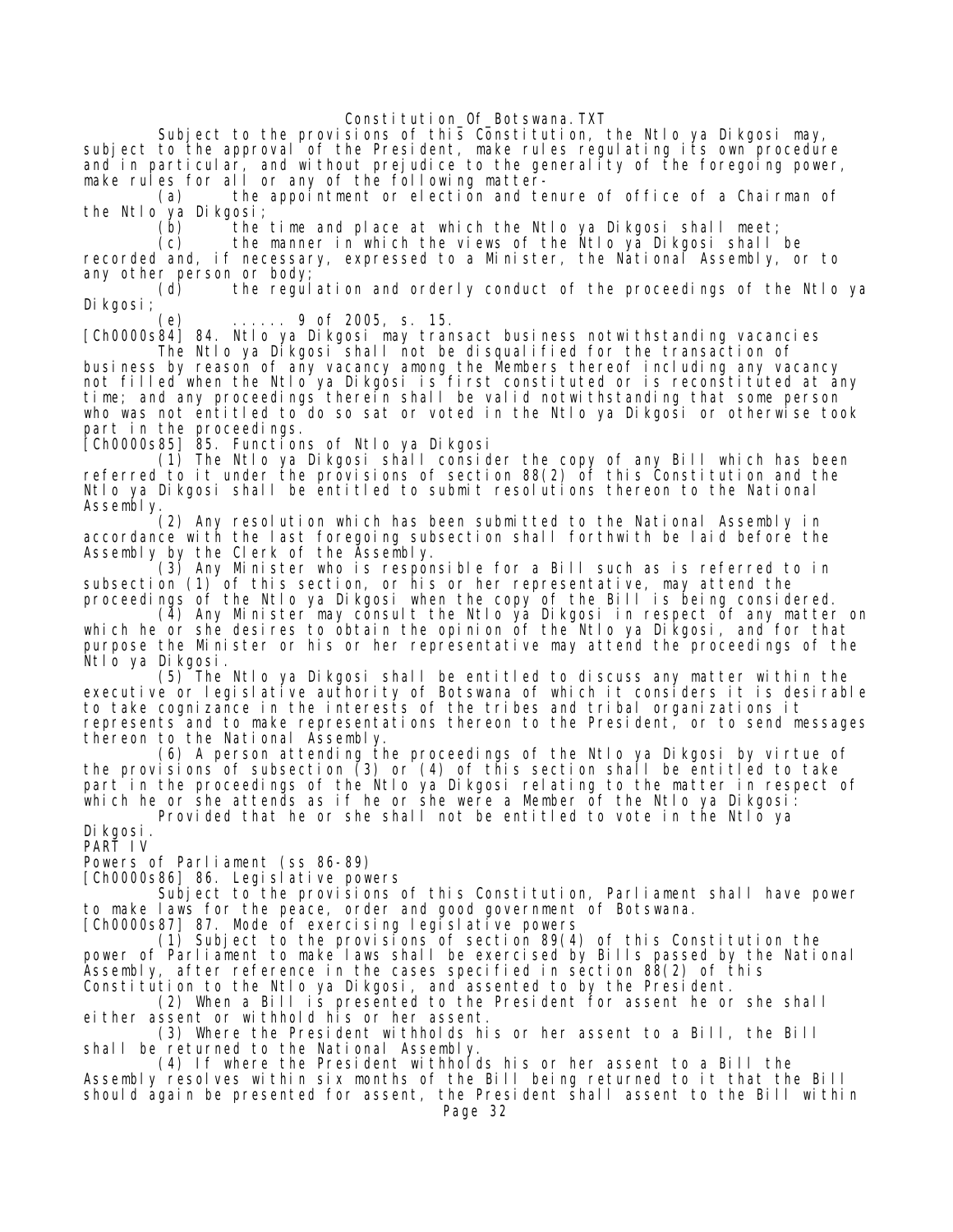21 days of its being again presented to him or her, unless he or she sooner dissolves Parliament.

(5) When a Bill that has been duly passed and presented for assent is assented to in accordance with the provisions of this Constitution it shall become law and the President shall thereupon cause it to be published in the Gazette as a law.

(6) No law made by Parliament shall come into operation until it has been published in the Gazette, but Parliament may postpone the coming into operation of any such law and may make laws with retrospective effect.

(7) All laws made by Parliament shall be styled "Acts" and the words of enactment shall be "enacted by the Parliament of Botswana".

[Ch0000s88] 88. Introduction of Bills

(1) Except upon the recommendation of the President, which recommendation may be signified by the Vice-President or a Minister, the National Assembly shall

not- (a) proceed upon any Bill (including any amendment to a Bill) that, in the opinion of the person presiding, makes provision for any of the following purposes-

(i) for the imposition of taxation or the alteration of taxation otherwise than by reduction;

for the imposition of any charge upon the revenues or other funds of Botswana or the alteration of any such charge otherwise than by reduction;

(iii) for the payment, issue or withdrawal from any public fund of Botswana of any moneys not charged thereon or any increase in the amount of such payment, issue or withdrawal; or<br>(iv) for the

for the composition or remission of any debt to the Government of Botswana;

(b) proceed upon any motion (including any amendment to a motion) the effect of which, in the opinion of the person presiding, would be to make provision for any of those purposes.

(2) The National Assembly shall not proceed upon any Bill (including any amendment to a Bill) that, in the opinion of the person presiding, would, if enacted, alter any of the provisions of this Constitution or affect-

9 of 2005, s. 16. (a) the designation, recognition, removal of powers of Dikgosi or Dikgosana

(b) the organization, powers or administration of customary courts;

- (c) customary law, or the ascertainment or recording of customary law;
- or

(d) tribal organization or tribal property,

 (i) a copy of the Bill has been referred to the Ntlo ya Dikgosi after it unless has been introduced in the National Assembly; and

(ii) a period of 30 days has elapsed from the date when the copy of the Bill was referred to the Ntlo ya Dikgosi.

[Ch0000s89] 89. Alteration of Constitution

(1) Subject to the provisions of this section Parliament may alter this Constitution.

(2) A Bill for an Act of Parliament under this section shall not be introduced into the National Assembly unless the text of the Bill has been published in the Gazette not less than 30 days before it is so introduced.

(3) In so far as it alters any of the provisions of- (a) Chapter II; sections 30 to 44 inclusive, 47 to 51 inclusive, and 56; sections 77 to 79 inclusive and section 85; Chapter VII; or sections 117 to 120 inclusive and section 127 in its application to any of the provisions mentioned in this paragraph;

 (b) sections 57, 63 to 66 inclusive, 86 to 89 inclusive, 90(2) and (3), 91(2), (3), (4) and (5), and 92; Chapter VI; and section 127 in its application to any of the provisions mentioned in this paragraph,

a Bill for an Act of Parliament under this section shall not be passed by the National Assembly unless-

(i) the final voting on the Bill in the Assembly takes place not less<br>than three months after the previous voting thereon in the Assembly; and

 $(i)$  at such final voting the Bill is supported by the votes of not less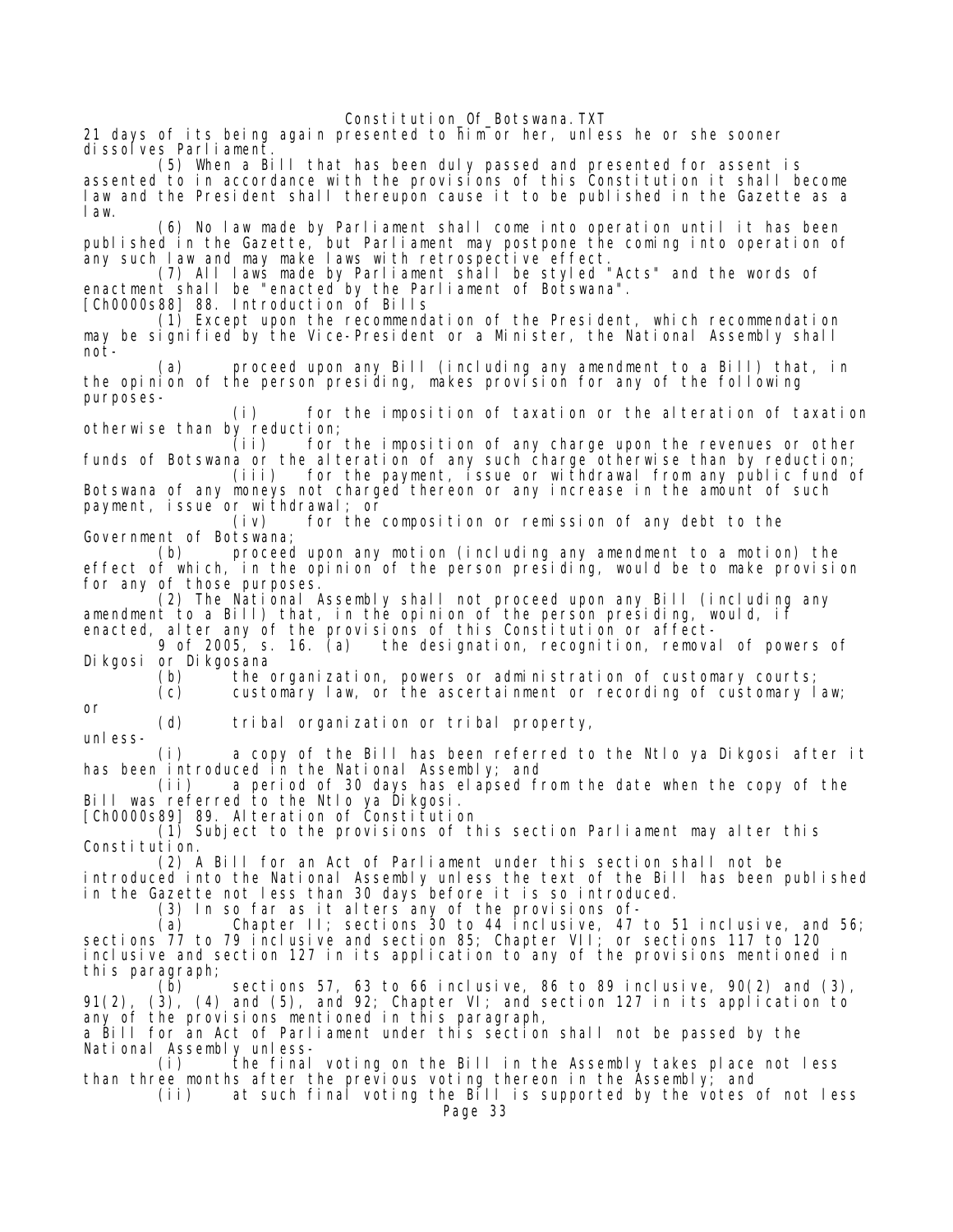than two-thirds of all the Members of the Assembly.

(4) In so far as it alters any of the provisions mentioned in subsection (3)(b) of this section no Bill shall be presented to the President for his or her assent unless after its passage by the Assembly it has been submitted to the electors qualified to vote in the election of the Elected Members of the National Assembly, and, on a vote taken in such manner as Parliament may prescribe, the majority of the electors voting have approved the Bill. (5) In this section-

(a) references to any provision of this Constitution include references to any provision of a law that alters that provision; and<br>(b) references to the alteration of any provis

references to the alteration of any provision of this Constitution include references to the amendment, modification or re-enactment, with or without modification, of that provision, the suspension or repeal of that provision and the making of a different provision in lieu thereof.

PART V

Summoning, Prorogation and Dissolution (ss 90-93)

[Ch0000s90] 90. Sessions of Parliament

(1) Each session of Parliament shall be held at such place within Botswana and shall commence at such time as the President may appoint.

(2) There shall be a session of Parliament at least once in every year so that a period of six months shall not intervene between the last sitting of Parliament in one session and the first sitting thereof in the next session.

(3) Whenever Parliament is dissolved a general election of the Elected Members of the Assembly shall be held within 60 days of the date of the dissolution and a session of Parliament shall be appointed to commence within 30 days of the date of that general election.

[Ch0000s91] 91. Prorogation and dissolution of Parliament

(1) The President may at any time prorogue Parliament.

(2) Subject to the provisions of this Constitution, the President may at any time dissolve Parliament.

(3) Subject to the provisions of subsection (4) of this section, Parliament, unless sooner dissolved, shall continue for five years from the date of the first sitting of the National Assembly after any dissolution and shall then stand dissolved.

(4) At any time when Botswana is at war, Parliament may from time to time extend the period of five years specified in subsection (3) of this section for not more than 12 months at a time:

Provided that the life of Parliament shall not be extended under this subsection for more than five years.

(5) If, after a dissolution of Parliament and before the holding of the general election of the Elected Members of the National Assembly, the President considers that, owing to the existence of a state of war or of a state of emergency in Botswana or any part thereof, it is necessary to recall Parliament, the President may summon the Parliament that has been dissolved to meet and that Parliament shall be deemed to be the Parliament for the time being, but the general election of the Elected Members of the National Assembly shall proceed and the Parliament that has been recalled shall, if not sooner dissolved, again stand dissolved on the day before the day on which the election is held.

[Ch0000s92] 92. Vote of no confidence in the Government

If the National Assembly at any time passes a resolution supported by a majority of all the Members of the Assembly who are entitled to vote declaring that it has no confidence in the Government of Botswana, Parliament shall stand dissolved on the fourth day following the day on which such resolution was passed, unless the President earlier resigns his or her office or dissolves Parliament. [Ch0000s93] 93. Sittings of National Assembly

(1) The President may at any time summon a meeting of the National Assembly. (2) Subject to the provisions of this Constitution, the sittings of the National Assembly in any session of Parliament after the commencement of that session shall be commenced at such times and on such days as the Assembly shall appoint. PART VI

Interpretation (s 94)

[Ch0000s94] 94. Votes of two-thirds of the Assembly 9 of 2005, s. 17.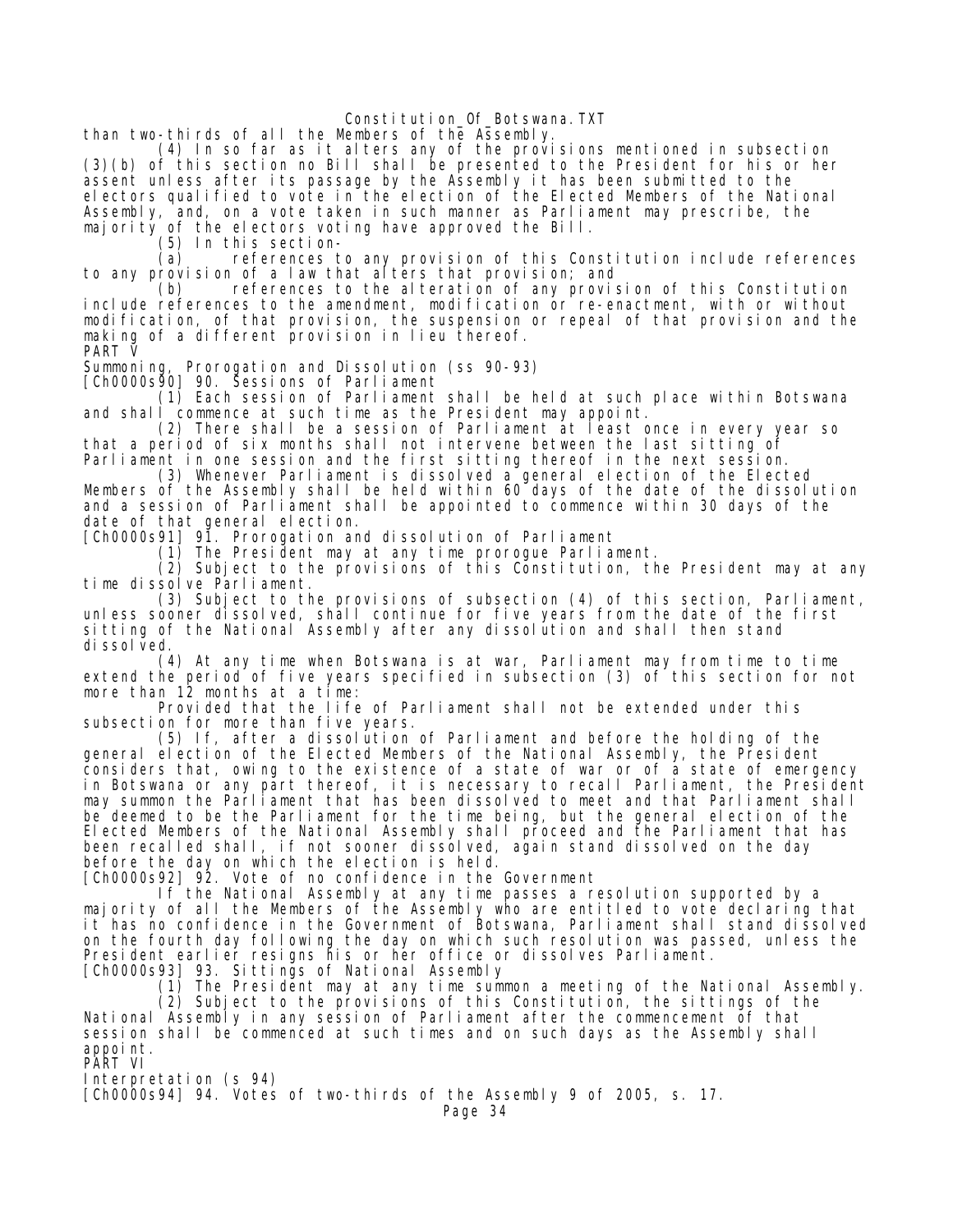Any reference in this Constitution to the votes of two-thirds of the Members of the Assembly shall be construed as a reference to the votes of two-thirds of the Members of the Assembly excluding the person presiding.

CHAPTER VI The Judicature (ss 95-107)

PART I

The High Court (ss 95-98)

[Ch0000s95] 95. Jurisdiction and composition

(1) There shall be for Botswana a High Court which shall have unlimited original jurisdiction to hear and determine any civil or criminal proceedings under any law and such other jurisdiction and powers as may be conferred on it by this Constitution or any other law.

2 of 2002, s. 2(a)(i). (2) The judges of the High Court shall be the Chief Justice and such number of other judges of the Court as may be prescribed by Parliament:

2 of 2002, s. 2(a)(ii). Provided that the office of a judge of the High Court shall not be abolished while there is a substantive holder thereof.

(3) The High Court shall be a superior court of record and, save as otherwise provided by Parliament, shall have all the powers of such a court.

(4) The High Court shall sit in such places as the Chief Justice may appoint.

(5) The High Court shall have jurisdiction to supervise any civil or criminal proceedings before any subordinate court or any court martial and may make such orders, issue such writs and give such directions as it may consider appropriate for the purpose of ensuring that justice is duly administered by any such court.

(6) The Chief Justice may make rules with respect to the practice and procedure of the High Court in relation to the jurisdiction and powers conferred on it by subsection (5) of this section.

2 of 2002, s. 2(b). (7) The Chief Justice may appoint a Rules of Court Advisory Committee to assist him or her in reviewing and overhauling the rules made under subsection (6) and to advise on proposals to update and amend such rules. [Ch0000s96] 96. Appointment of judges of High Court

(1) The Chief Justice shall be appointed by the President.

2 of 2002, s. 3(a). (2) The other judges of the High Court shall be appointed by the President, acting in accordance with the advice of the Judicial Service Commission.

(3) A person shall not be qualified to be appointed as a judge of the High Court unless-

 (a) he or she holds, or has held office, as a judge of a court having unlimited jurisdiction in civil and criminal matters in Botswana, in a Commonwealth country or in any country outside the Commonwealth that may be prescribed by Parliament or a court having jurisdiction in appeals from such a court; or

2 of 2002, s. 3(b). (b) he or she is qualified to practise as an advocate or attorney in such a court and has been qualified for not less than ten years to practise as an advocate or attorney in such a court;

2 of 2002, s. 3(b). (c) he or she is qualified to practise as an advocate or attorney and he or she has had the experience in the teaching of law in a recognised university for not less than ten years; or

2 of 2002, s. 3(b). (d) he or she is a Chief Magistrate who has held that office for not less than five years.

(4) In computing, for the purposes of subsection (3) of this section, the period during which any person has been qualified to practise as an advocate or attorney any period during which he or she has held judicial office after becoming so qualified shall be included.

2 of 2002, s. 3(c)(i). (5) If the office of Chief Justice is vacant or if the Chief Justice is for any reason unable to perform the functions of his or her office, then, until a person has been appointed to and has assumed the functions of that office or until the Chief Justice has resumed those functions, as the case may be, those functions shall be performed by such one of the judges of the High Court or such other person qualified for appointment as a judge of the High Court as the President may appoint for that purpose:

Provided that-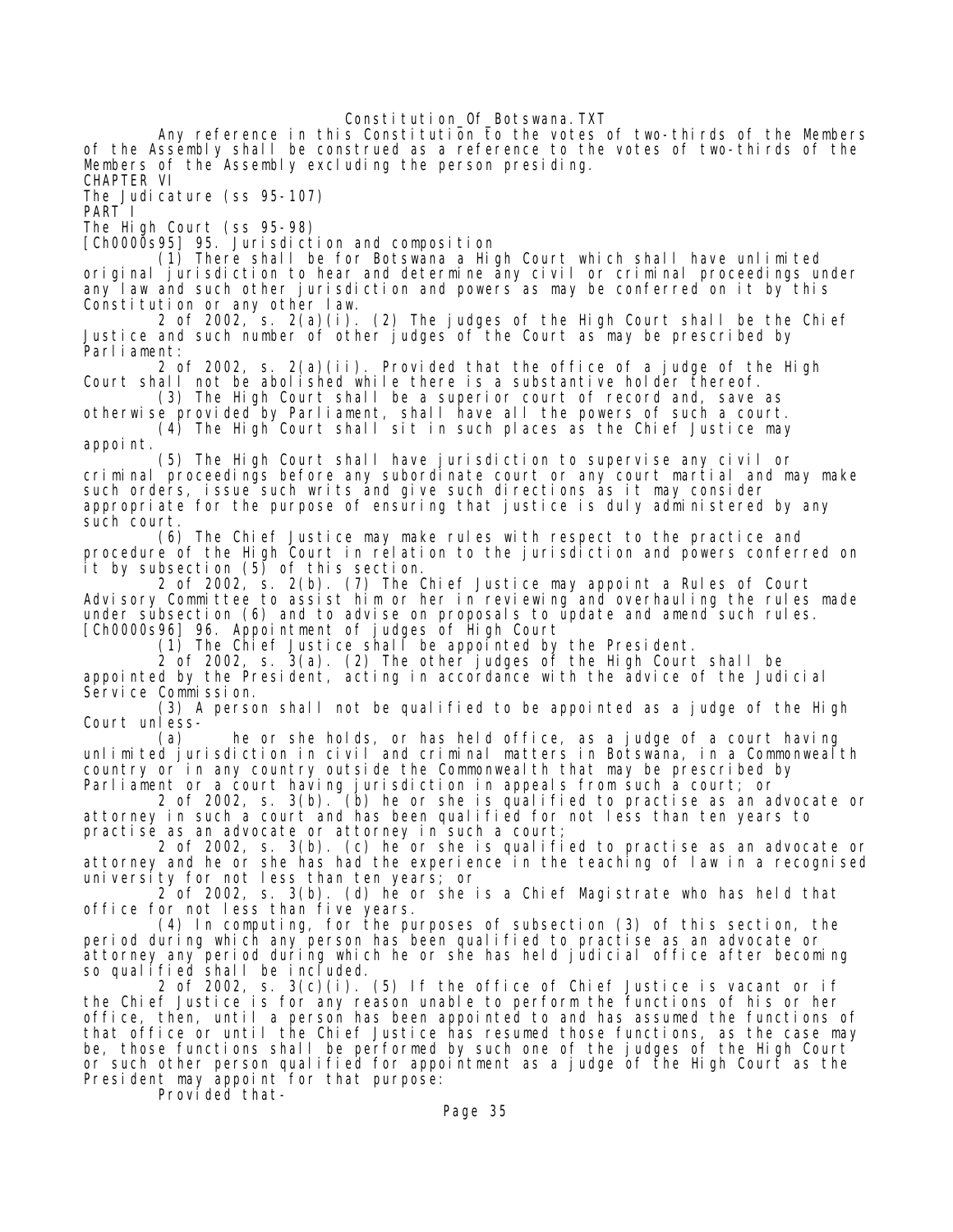2 of 2002, s. 3(e). (i) a person may be appointed under this subsection notwithstanding that he or she has attained the age of 70 years or such other age as may be prescribed for the purposes of section 97 of this Constitution;

2 of 2002, s. 3(c)(ii). (ii) a person appointed under this subsection, who is not a judge of the High Court, may, notwithstanding the assumption or resumption of the functions of the office of Chief Justice by the holder of that office, continue to act as a judge of the High Court for so long thereafter and to such extent as may be necessary to enable him or her to deliver judgment or to do any other thing in relation to proceedings that were commenced before him or her previously thereto.

2 of 2002, s. 3(d). (6) If the office of any judge of the High Court is vacant, or if any such judge is appointed to act as Chief Justice, or is for any reason unable to perform the functions of his or her office, or if the President, acting after consultation with the Chief Justice, is satisfied that the state of business in the High Court requires that the number of judges of the court should be temporarily increased, the President, acting in accordance with the advice of the Judicial Service Commission, may appoint a person qualified for appointment as a judge of the High Court to act as a judge of that court:

2 of 2002, s. 3(e). Provided that a person may be so appointed notwithstanding that he or she has attained the age of 70 years or such other age as may be prescribed for the purposes of section 88 of this Constitution.

2 of 2002, s. 3(d). (7) Any person appointed under subsection (6) of this section to act as a judge of the High Court shall, subject to the provisions of section 97(4) and (5) of this Constitution, continue to act for the period of his or her appointment or, if no such period is specified, until his or her appointment is revoked by the President, acting in accordance with the advice of the Judicial Service Commission:

Provided that the President, acting in accordance with the advice of the Judicial Service Commission, may permit a person whose appointment to act as a judge of the High Court has expired or been revoked to continue to act as such a judge for such period as may be necessary to enable him or her to deliver judgment or to do any other thing in relation to proceedings that were commenced before him or her previously thereto.

[Ch0000s97] 97. Tenure of office of judges of High Court

2 of 2002, s. 4. (1) Subject to the provisions of this section, a person holding the office of a judge of the High Court shall vacate that office on attaining the age of 70 years or such other age as may be prescribed by Parliament:

Provided that the President, acting in accordance with the advice of the Judicial Service Commission, may permit a judge who has attained that age to continue in office for such period as may be necessary to enable him or her to deliver judgment or to do any other thing in relation to proceedings that were commenced before him or her before he or she attained that age.

(2) A judge of the High Court may be removed from office only for inability to perform the functions of his or her office (whether arising from infirmity of body or mind or from any other cause) or for misbehaviour, and shall not be so removed except in accordance with the provisions of this section.

(3) If the President considers that the question of removing a judge of the High Court under this section ought to be investigated then- (a) he or she shall appoint a tribunal which shall consist of a Chairman

and not less than two other members, who hold or have held high judicial office;

(b) the tribunal shall enquire into the matter and report on the facts thereof to the President and advise the President whether the judge ought to be removed from office under this section for inability as aforesaid or for mi sbehavi our.

(4) Where a tribunal appointed under subsection (3) of this section advises the President that a judge of the High Court ought to be removed from office for inability as aforesaid or for misbehaviour, the President shall remove such judge from office.

(5) If the question of removing a judge of the High Court from office has been referred to a tribunal under subsection (3) of this section, the President may suspend the judge from performing the functions of his or her office, and any such suspension may at any time be revoked by the President and shall in any case cease to have effect if the tribunal advises the President that the judge ought not to be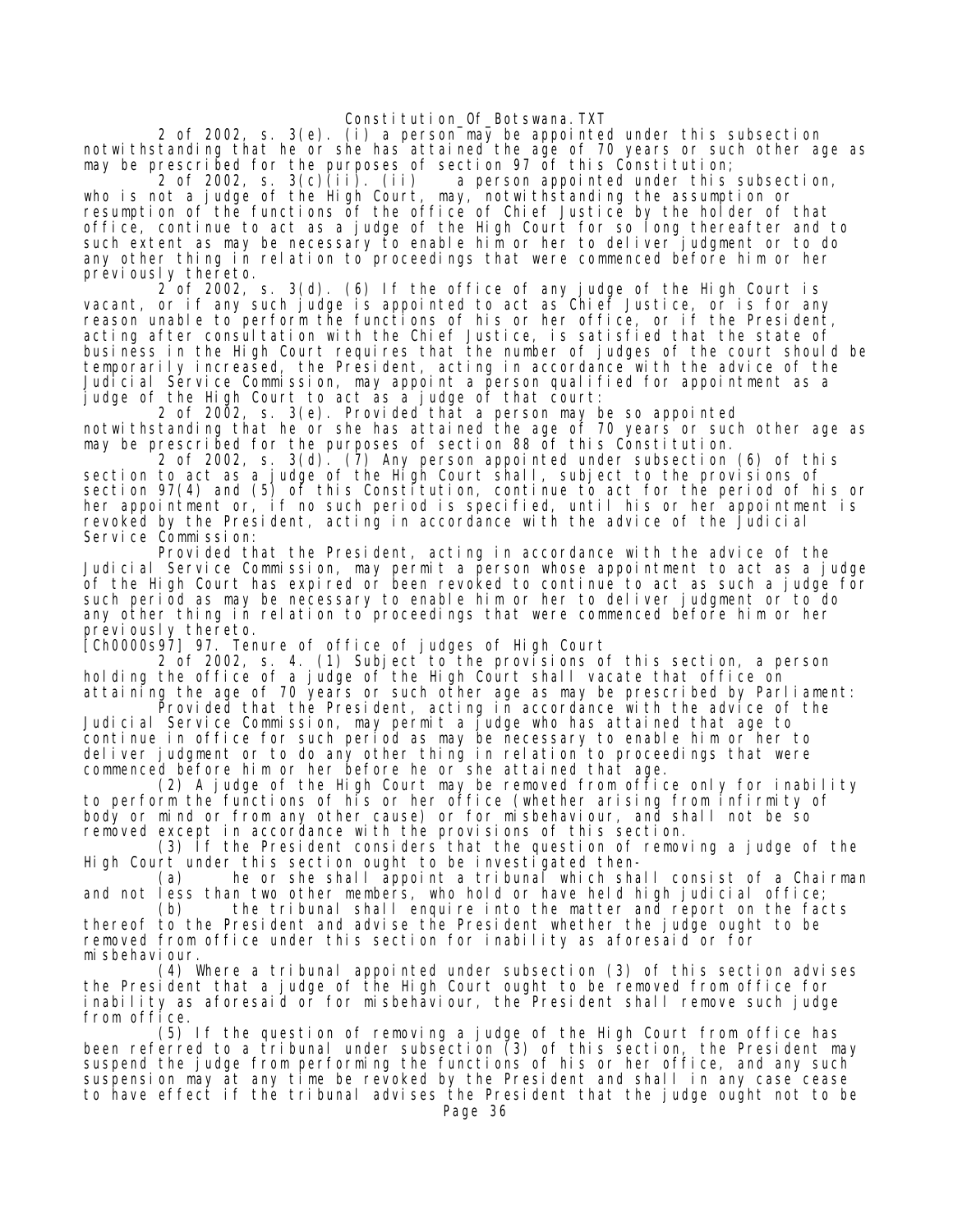removed from office.

[Ch0000s98] 98. Oaths to be taken by judges of High Court

A judge of the High Court shall not enter upon the duties of his or her office unless he or she has taken and subscribed such oath for the due execution of his or her office as may be prescribed by Parliament.

PART II Court of Appeal (ss 99-102)

[Ch0000s99] 99. Composition and jurisdiction

(1) There shall be a Court of Appeal for Botswana which shall have such jurisdiction and powers as may be conferred on it by this Constitution or any other law.

(2) The judges of the Court of Appeal shall be-<br>
(a) the President of the Court of Appeal;<br>
(b) such number, if any, of Justices of App

such number, if any, of Justices of Appeal as may be prescribed by

Parliament; and<br>2 of 2002, s. 5. (c) the Chief Justice and the other judges of the High Court:

Provided that Parliament may make provision for the office of President of the Court of Appeal to be held by the Chief Justice ex-officio.

(3) The office of a Justice of Appeal shall not be abolished while there is a substantive holder thereof.

(4) The Court of Appeal shall be a superior court of record and save as otherwise provided by Parliament shall have all the powers of such a court.

[Ch0000s100] 100. Appointment of judges of Court of Appeal (1) The President of the Court of Appeal shall, unless that office is held ex-officio by the Chief Justice, be appointed by the President.

(2) The Justices of Appeal, if any, shall be appointed by the President,

acting in accordance with the advice of the Judicial Service Commission.

(3) A person shall not be qualified to be appointed as a judge of the Court of Appeal unless-

 (a) he or she holds, or has held office as, a judge of a court having unlimited jurisdiction in civil and criminal matters in Botswana, in a Commonwealth country or in any country outside the Commonwealth that may be prescribed by Parliament or a court having jurisdiction in appeals from such a court; or

2 of 2002, s. 6(a). (b) he or she is qualified to practise as an advocate or attorney in such a court and has been qualified for not less than ten years to practise as an advocate or attorney in such a court; or

2 of 2002, s. 6(a). (c) he or she is qualified to practise as an advocate or attorney and he or she has had experience in the teaching of law in a recognised university for not less than ten years.

(4) In computing, for the purposes of subsection (3) of this section, the period during which any person has been qualified to practise as an advocate or attorney any period during which he or she has held judicial office after becoming so qualified shall be included.

(5) If the office of President of the Court of Appeal is vacant or if the President of the Court of Appeal is for any reason unable to perform the functions of his or her office, then, until a person has been appointed to and has assumed the functions of that office or until the President of the Court of Appeal has resumed those functions, as the case may be, those functions shall be performed by such one of the other judges of the Court of Appeal or such other person qualified for appointment as a judge of the Court of Appeal as the President may appoint for that purpose:

Provided that-

2 of 2002, s. 6(b). (i) a person may be appointed under this subsection notwithstanding that he or she has attained the age of 70 years or such other age as may be prescribed for the purposes of section 101 of this Constitution;<br>(ii) a person appointed under this subsection, who is not a

a person appointed under this subsection, who is not a judge of the Court of Appeal, may, notwithstanding the assumption or resumption of the functions of the office of President of the Court of Appeal by the holder of that office, continue to act as a judge of the Court of Appeal for so long thereafter and to such extent as may be necessary to enable him or her to deliver judgment or to do any other thing in relation to proceedings that were commenced before him or her previously thereto.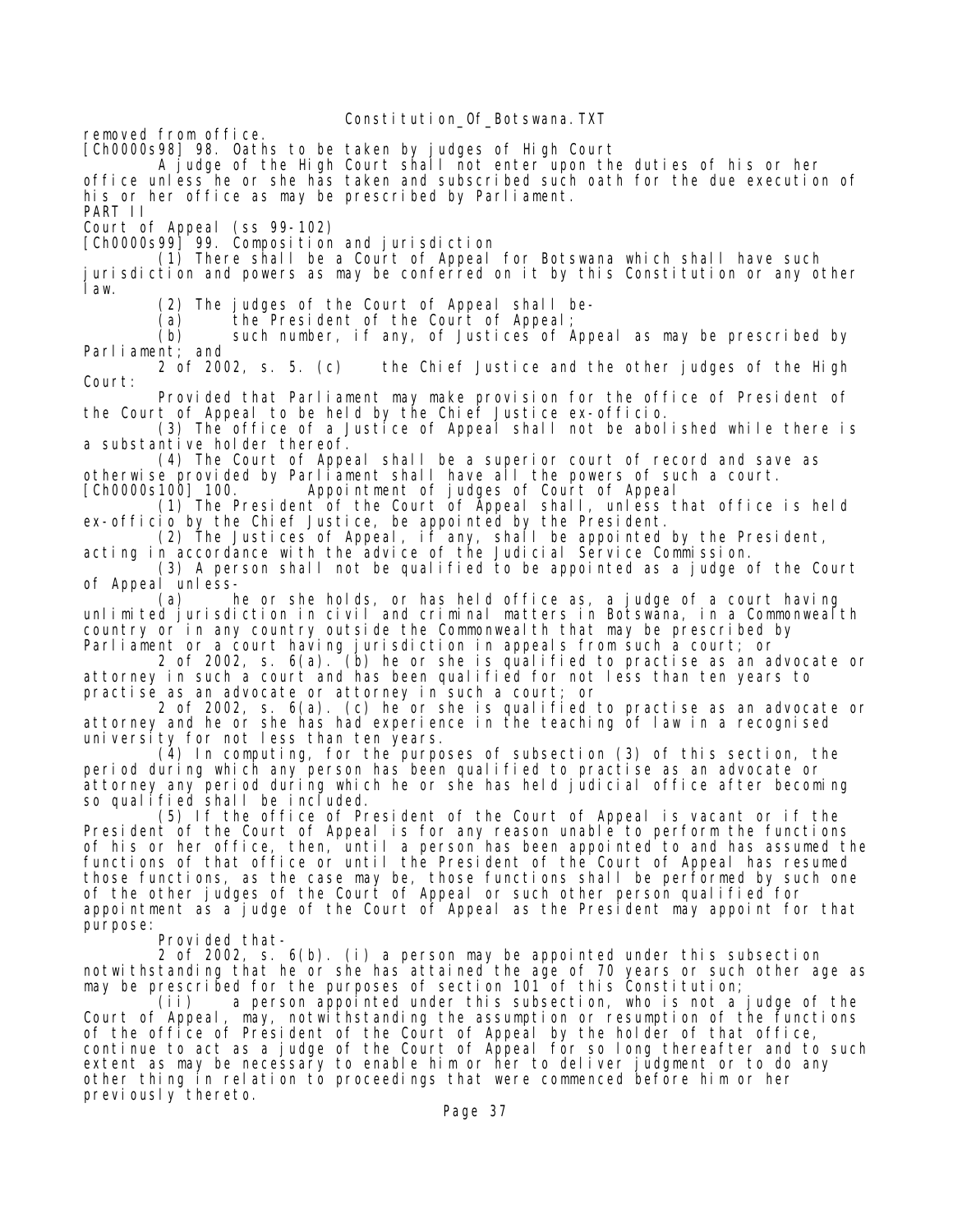(6) If the office of a Justice of Appeal is vacant or if any Justice of Appeal is appointed to act as Chief Justice or President of the Court of Appeal or is for any reason unable to perform the functions of his or her office, the President, acting in accordance with the advice of the Judicial Service Commission, may appoint a person qualified for appointment as a Justice of Appeal to act as a Justice of Appeal:

2 of 2002, s. 6(b). Provided that a person may be so appointed notwithstanding that he or she has attained the age of 70 years or such other age as may be prescribed for the purposes of section 101 of this Constitution.

(7) Any person appointed under subsection (6) of this section to act as a Justice of Appeal, shall subject to the provisions of section 101(4) and (5) of this Constitution, continue to act for the period of his or her appointment or, if no such period is specified, until his or her appointment is revoked by the President, acting in accordance with the advice of the Judicial Service Commission:

Provided that the President, acting in accordance with the advice of the Judicial Service Commission, may permit a person whose appointment to act as a Justice of Appeal has expired or been revoked to continue to act as such a judge for such period as may be necessary to enable him or her to deliver judgment or to do any other thing in relation to proceedings that were commenced before him or her previously thereto.

[Ch0000s101] 101. Tenure of office of judges of Court of Appeal

2 of 2002, s. 7. (1) Subject to the provisions of this section, a person holding the office of a judge of the Court of Appeal shall vacate that office on attaining the age of 70 years or such other age as may be prescribed by Parliament: Provided that-

(i) the President, acting in accordance with the advice of the Judicial Service Commission, may permit a judge who has attained that age to continue in office for such period as may be necessary to enable him or her to deliver judgment or to do any other thing in relation to proceedings that were commenced before him or her before he or she attained that age;

(ii) a person may be appointed as President of the Court of Appeal or as a Justice of Appeal for a fixed period of three years notwithstanding that he or she has attained the age referred to in this subsection or that he or she will before the expiry of his or her appointment have attained that age; and

(iii) the appointment as President of the Court of Appeal or as Justice of Appeal serving for a fixed period under paragraph (ii) above shall not affect the date at which he or she is due to retire.

(2) A judge of the Court of Appeal may be removed from office only for inability to perform the functions of his or her office (whether arising from infirmity of body or mind or from any other cause) or for misbehaviour, and shall not be so removed except in accordance with the provisions of this section.

(3) If the President considers that the question of removing a judge of the Court of Appeal under this section ought to be investigated then- (a) he or she shall appoint a tribunal which shall consist of a Chairman

and not less than two other members, who hold or have held high judicial office;

(b) the tribunal shall enquire into the matter and report on the facts thereof to the President and advise the President whether the judge ought to be removed from office under this section for inability as aforesaid or for misbehaviour.

(4) Where a tribunal, appointed under subsection (3) of this section, advises the President that a judge of the Court of Appeal ought to be removed from office for inability as aforesaid or for misbehaviour, the President shall remove such judge from office.<br>(5) If the question of removing a judge of the Court of Appeal from office

has been referred to a tribunal under subsection (3) of this section, the President may suspend the judge from performing the functions of his or her office, and any such suspension may at any time be revoked by the President and shall in any case cease to have effect if the tribunal advises the President that the judge ought not to be removed from office.

[Ch0000s102] 102. Oaths to be taken by judges of Court of Appeal

A judge of the Court of Appeal shall not enter upon the duties of his or her office unless he or she has taken and subscribed such oath for the due execution of his or her office as may be prescribed by Parliament.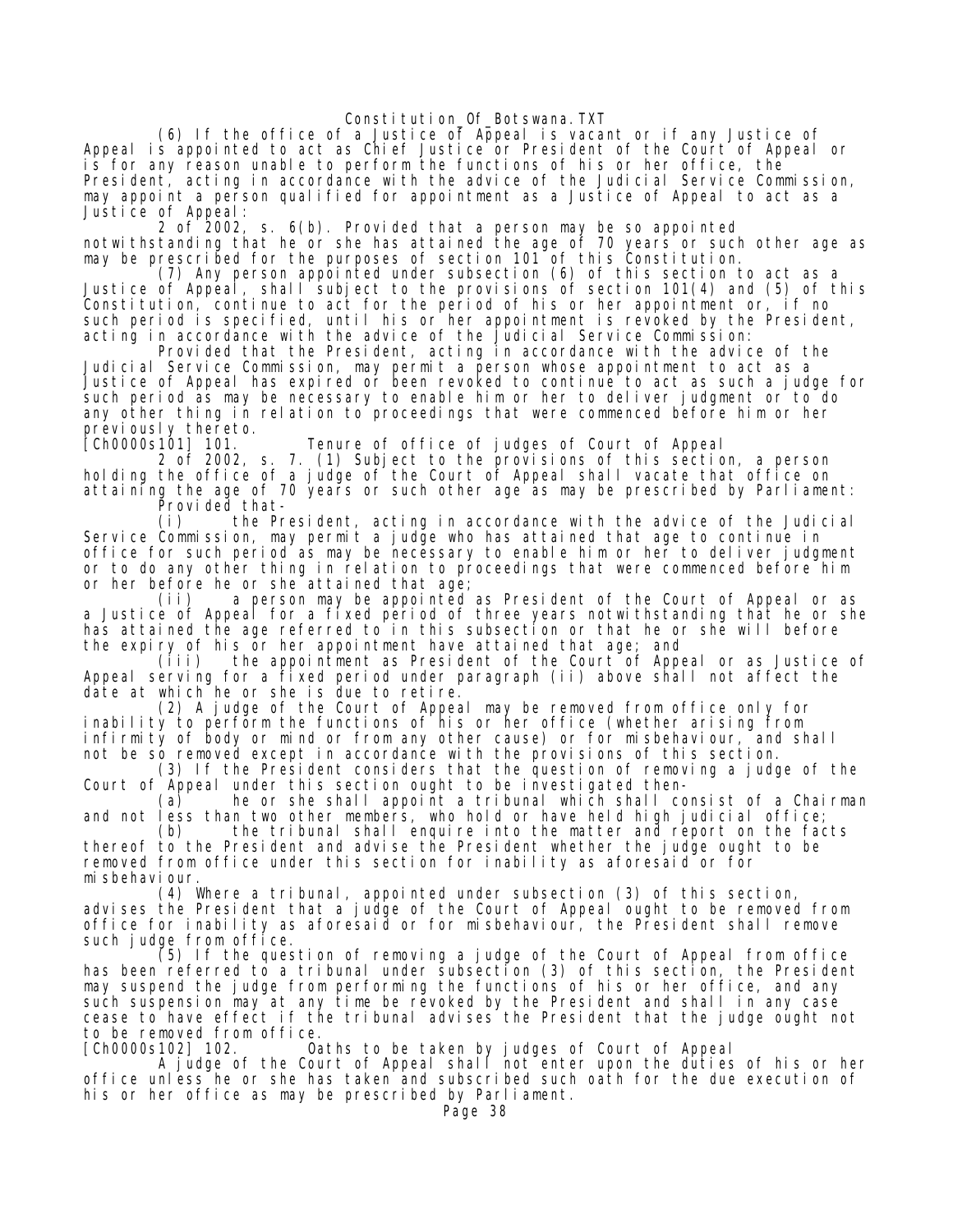PART III

Judicial Service Commission (ss 103-104)<br>[Ch0000s103] 103. Composition and Composition and procedure

2 of 2002, s. 8(a). (1) There shall be a Judicial Service Commission for Botswana which shall consist of-

(a) the Chief Justice who shall be Chairman;<br>(b) the President of the Court of Appeal (no

(b) the President of the Court of Appeal (not being the Chief Justice or the most Senior Justice of the Court of Appeal);<br>(c) the Attorney-General;

(c) the Attorney-General;<br>(d) the Chairman of the l

(d) the Chairman of the Public Service Commission;<br>(e) a member of the Law Society nominated by the L

(e) a member of the Law Society nominated by the Law Society; and<br>(f) a person of intergrity and experience not being a legal practi a person of intergrity and experience not being a legal practitioner appointed by the President.

2 of 2002, s. 8(a). (2) A member nominated under paragraph (e) or appointed under paragraph (f) of subsection (1) shall hold office for a period of two years, under paragraph (f) of subsection (1) shall hold office for a period of two years,<br>but shall be eligible for re-nomination or re-appointment, as the case may be, for another term of office for two years:

Provided that-

(i) a member nominated under paragraph (e) may be removed from office by the rest of the members of the Commission acting together only for inability of the member to discharge the functions of his or her office whether arising from infirmity of mind or body or any other cause or for gross misbehaviour; or

(ii) a member appointed under paragraph (f) may be removed from office by the President only for inability of the member to discharge the functions of his or her office whether arising from infirmity of mind or body or any other cause or for gross misbehaviour.

(3) A member of the Commission shall not enter upon the duties of his or her office until he or she has taken and subscribed such oath for the due execution of his or her office as may be prescribed by Parliament.

(4) The Judicial Service Commission shall not be subject to the direction or control of any other person or authority in the exercise of its functions under this Constitution.

2 of 2002, s. 8(b). (5) The Commission may regulate its own procedure and, subject to that procedure, may act notwithstanding any vacancy in its membership or the absence of any member and its proceedings shall not be invalidated by the presence or participation of any person not entitled to be present at or to participate in those proceedings.

2 of 2002, s. 8(b). (6) The decisions of the Commission shall be by the vote of a majority of the members present, and in the event of an equality of votes, the Chairman shall have a casting vote.<br>[Ch0000s104] 104. Appointment

[Ch0000s104] 104. Appointment, etc., of judicial officers

(1) Power to appoint persons to hold or act in offices to which this section applies, to exercise disciplinary control over persons holding or acting in such offices and to remove such persons from office shall vest in the President acting in accordance with the advice of the Judicial Service Commission.

(2) The offices to which this section applies are-<br>(a) the office of Registrar of the Court of Ap (a) the office of Registrar of the Court of Appeal and High Court;<br>(b) all offices of magistrate;

all offices of magistrate;

(c) such other offices of President or member of any court or connected with any court as may be prescribed by or under an Act of Parliament.

(3) In this section references to a court do not include references to a court martial.

PART IV

Interpretation of the Constitution (ss 105-106)

[Ch0000s105] 105. Reference to High Court of cases involving interpretation of Constitution

(1) Where any question as to the interpretation of this Constitution arises in any proceedings in any subordinate court and the court is of the opinion that the question involves a substantial question of law, the court may, and shall, if any party to the proceedings so requests, refer the question to the High Court.

(2) Where any question is referred to the High Court in pursuance of this section, the High Court shall give its decision upon the question and the court in which the question arose shall, subject to any appeal, dispose of the case in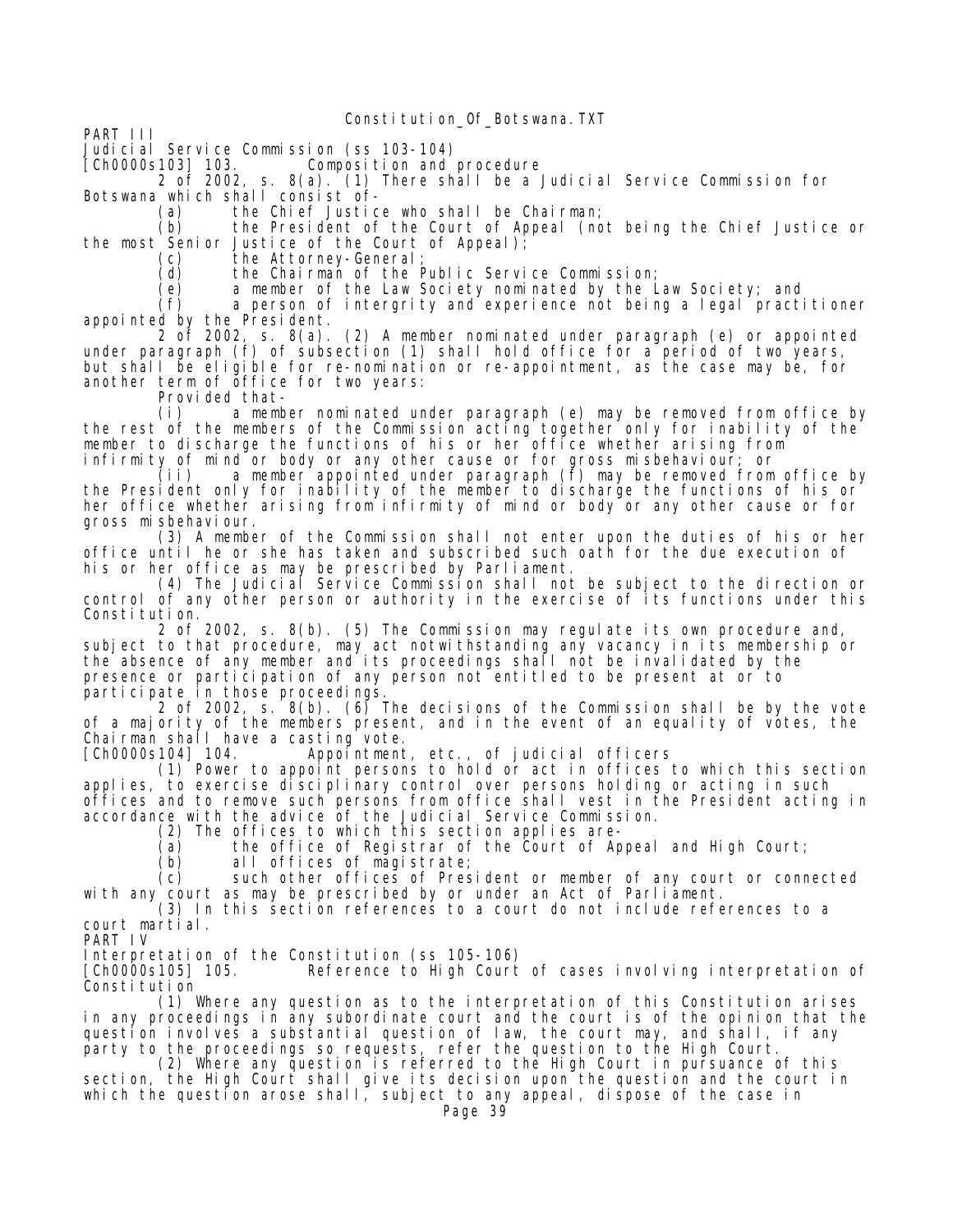accordance with that decision.

accordance with that decision.<br>[Ch0000s106] 106. Appeal to Court of Appeal

An appeal shall lie as of right to the Court of Appeal from any decision of the High Court which involves the interpretation of this Constitution, other than a decision of the High Court under section 69(1) of this Constitution:

Provided that no appeal shall lie from a determination of the High Court under this section dismissing an application on the ground that it is frivolous or vexatious. PART V

Judicial Committee (s 107: repealed)<br>[Ch0000s107] 107. [Repealed.]  $[Ch0000s107]$  107.

CHAPTER VII

The Public Service (ss 108-116)

Power to specify qualifications for certain offices Subject to the provisions of this Constitution and of any Act of Parliament, power to specify the qualifications and disqualifications for holding such public offices as he or she may constitute shall vest in the President.<br>[Ch0000s109] 109. Public Service Commission Public Service Commission

(1) There shall be a Public Service Commission for Botswana which shall

consist of a Chairman and not less than two nor more than four other members. (2) The members of the Public Service Commission shall be appointed by the President.

(3) A person shall not be qualified for appointment as a member of the Public Service Commission if he or she is a Member of the National Assembly or a public officer, or is or has within the two years immediately preceding his or her appointment been actively engaged in politics.

(4) For the purposes of this section a person shall be deemed to be or to have been actively engaged in politics in circumstances in which he or she would be deemed to be or to have been so engaged for the purposes of section  $64(4)(b)$  of this Constitution.

(5) Subject to the provisions of this section, the office of a member of the Public Service Commission shall become vacant-

(a) at the expiration of three years from the date of his or her appointment;

(b) if any circumstances arise that, if he or she were not a member of the Commission, would cause him or her to be disqualified for appointment as such; or

 (c) if he or she is removed from office in accordance with the provisions of subsection (6) of this section.

(6) Subject to subsection (7) of this section a member of the Public Service Commission may be removed from office by the President for inability to discharge the functions of his or her office (whether arising from infirmity of body or mind or any other cause) or for misbehaviour.

(7) If the President considers that the question of removing a member of the Public Service Commission under subsection (6) of this section ought to be

investigated, then-<br>a) the the President shall appoint a tribunal which shall consist of a Chairman and not less than two other members selected by the Chief Justice from among persons who hold or have held high judicial office; and

(b) the tribunal shall enquire into the matter and report on the facts thereof to the President and recommend to him or her whether the member ought to be removed under subsection (6) of this section, and the President shall act in accordance with that recommendation.

(8) A member of the Public Service Commission shall not be removed from office except in accordance with the provisions of this section.

(9) If the office of Chairman of the Public Service Commission is vacant or if the person holding that office is for any reason unable to perform the functions of his or her office, then, until a person has been appointed to and has assumed the functions of that office or until the person holding that office has resumed those functions, as the case may be, those functions shall be performed by such one of the other members of the Commission as may be designated in that behalf by the President.

(10) If at any time there are less than two members of the Public Service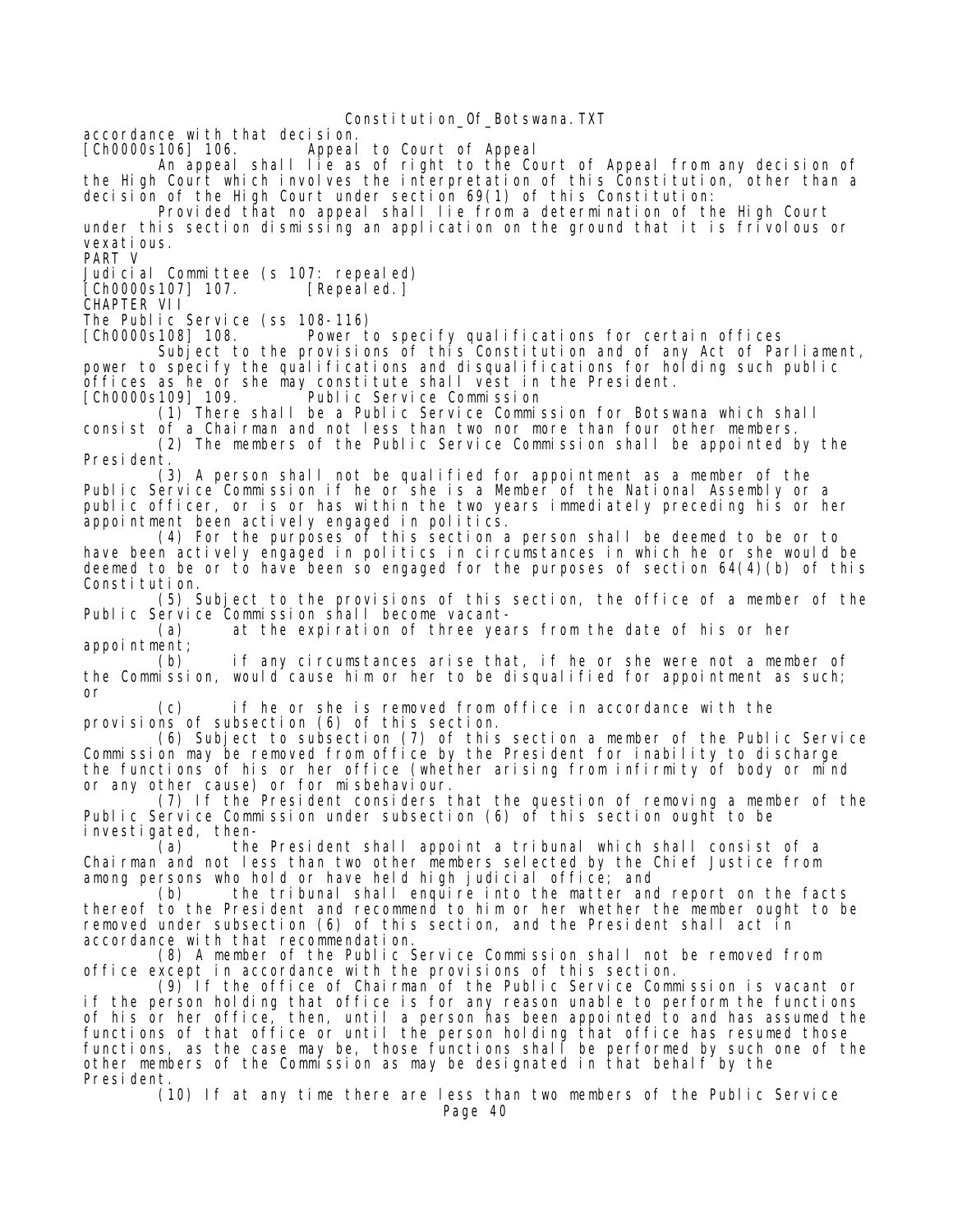Commission besides the Chairman or if any such member is appointed to act as Chairman or is for any reason unable to perform the functions of his or her office, the President may appoint a person who is qualified for appointment as a member of the Commission to act as a member, and any person so appointed shall, subject to the provisions of subsection (5)(b) of this section, continue to act until the office in which he or she is acting is filled, or as the case may be, until the holder thereof resumes his or her functions or until his or her appointment to act is revoked by the President.

(11) Except as provided in subsection (13) of this section the Public Service Commission shall not be subject to the direction or control of any other person or authority in the exercise of its functions under this Constitution.

(12) A member of the Commission shall not enter upon the duties of his or her office until he or she has taken and subscribed the oath of allegiance and such oath for the due execution of his or her office as may be prescribed by Parliament.

(13) Provision may be made by or under an Act of Parliament prescribing the procedure of the Commission and, subject thereto, the Commission may regulate its own procedure.

(14) Except as may be otherwise provided in its rules or procedure, the Commission may act notwithstanding any vacancy in its membership or the absence of any member and its proceedings shall not be invalidated by the presence or participation of any person not entitled to be present at or to participate in those proceedings.

(15) Any decision of the Commission shall require the concurrence of a majority of all the members thereof.

(16) A member of the Commission shall not, during the tenure of his or her office or during the three years immediately following such tenure, be eligible for appointment to any public office other than that of Ambassador, High Commissioner or other principal representative of Botswana in any other country or accredited to any international organization.

[Ch0000s110] 110. Appointment, etc., of public officers

(1) Subject to the provisions of this section and of sections 111, 113 and 114 of this Constitution, power to appoint persons to hold or to act in any office in the public service, to exercise disciplinary control over persons holding or acting in such offices and to remove from such offices shall vest in such person or persons as may be prescribed by Act of Parliament.

(2) The provisions of this section shall not apply in relation to the following offices, that is to say-

(a) the office of judge of the Court of Appeal or of the High Court;

 $(b)$  any office to which section 104 or 112 of the Constitution applies. (3) Before any person or persons as may have been prescribed under the

provisions of subsection (1) exercise power to appoint to or to act in any public office any person who holds or is acting in any office the power to make appointments to which is vested by this Constitution in the President acting in accordance with the advice of the Judicial Service Commission such person shall consult with the Judicial Service Commission.

Appeals to President

(1) Any person other than a member of the Botswana Police Force or the Prison Service who has been removed from office or subjected to any other punishment by the exercise of any powers conferred on any person under the provisions of section 110 of this Constitution may appeal to the Public Service Commission who may dismiss such appeal or allow it wholly or in part.

(2) Subject to the provisions of subsection (3) every decision of the Public Service Commission under the provisions of this section shall be final.

(3) Notwithstanding anything contained in subsection (2) if the Public Service Commission dismisses an appeal or allows it in part only the person who appealed may appeal to the President.

(4) If any person appeals to the President in accordance with the provisions of subsection (3) of this section the President shall either dismiss the appeal or shall order that it be heard by a tribunal appointed by the President, the Chairman of which shall be a person who holds or has held high judicial office or is qualified to be appointed as a judge of the High Court.

(5) If the President appoints a tribunal to hear an appeal in accordance with subsection (4) of this section the tribunal shall hear the appeal and shall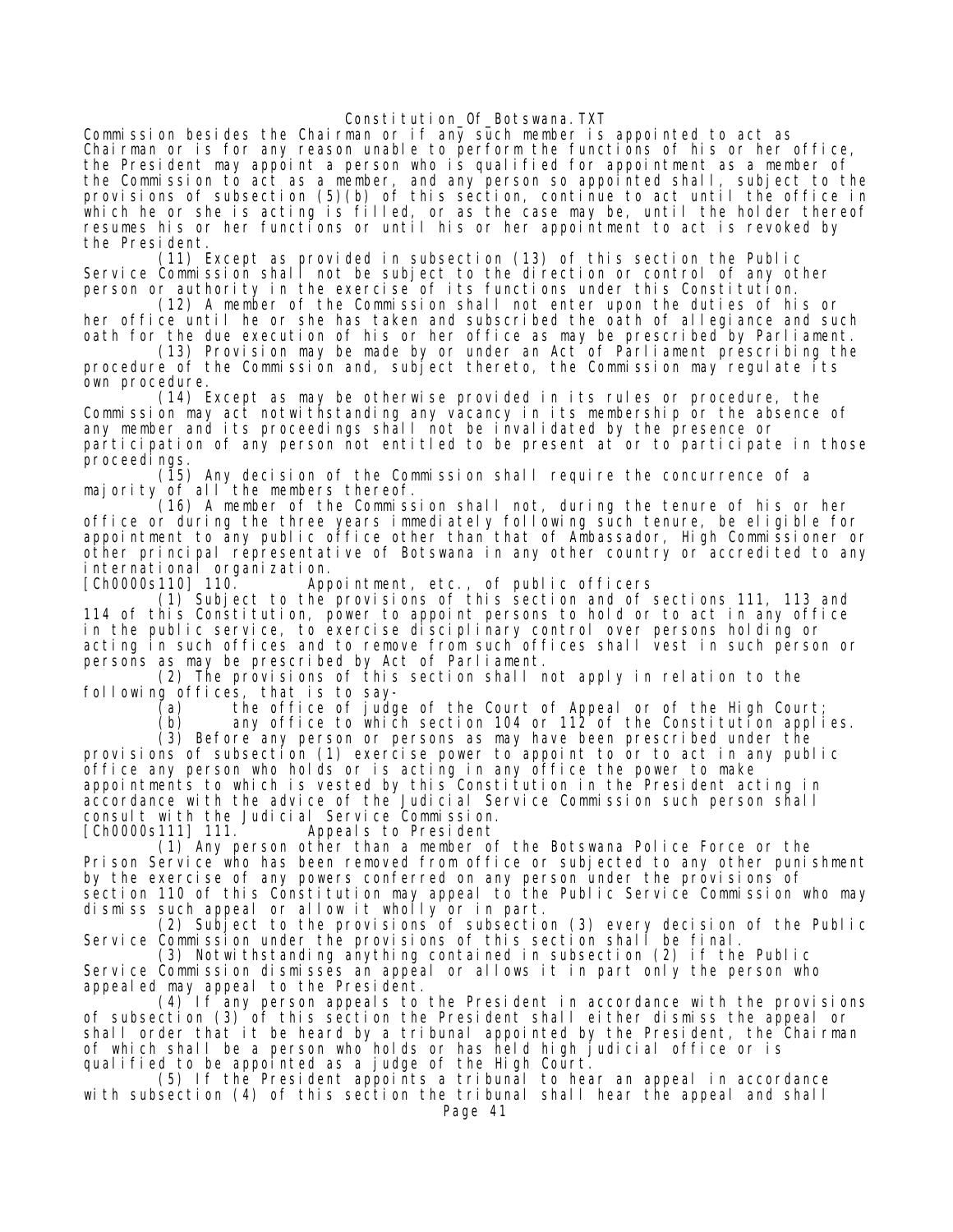advise the President whether or not the appeal should be allowed either wholly or in part, and the President shall act in accordance with that advice.<br>[Ch0000s112] 112. Powers of President in relation to certai

Powers of President in relation to certain public offices (1) The power to appoint a person to hold or act in offices to which this section applies and to remove from office and to exercise disciplinary control over persons holding or acting in such offices shall, subject to the provisions of sections 113 and 114 of this Constitution, vest in the President.

(2) The offices to which this section applies are- Ambassador, High Commissioner or other principal representative of Botswana in any other country or accredited to any international organisation;<br>(b) Secretary to the Cabinet;

Secretary to the Cabinet;

(c) Attorney-General; 9 of 2005, s. 18.(cA) Director of Public Prosecutions;

(d) Permanent Secretary;

(e) Commissioner of Police; and

any other superscale office (other than an office to which this Constitution makes specific provision for appointment or an office to which appointment is made under the provisions of section 104 of this Constitution) which

may be prescribed by Act of Parliament.<br>[ChOOOOs113]113. Tenure of offic Tenure of office of Director of Public Prosecutions 9 of  $2005, s. 19(a)$ .

(1) Subject to the provisions of this section, a person appointed as Director of Public Prosecutions shall hold office for a 5 year renewable term or until he or she attains the age of 60 years, whichever is the earlier.

9 of 2005, s. 19(b) and (c). (2) A person holding the office of Director of Public Prosecutions may be removed from office only for inability to perform the functions of his or her office (whether arising from infirmity of body or mind or any other cause) or for misbehaviour or for incompetence and shall not be so removed except in accordance with the provisions of this section.

9 of 2005, s. 19(c). (3) If the President considers that the question of removing a person holding the office of Director of Public Prosecutions from office ought to be investigated then-

(a) he or she shall appoint a tribunal which shall consist of a Chairman and not less than two other members, who hold or have held high judicial office; and 9 of 2005, s. 19(b) and (c). (b) the tribunal shall enquire into the

matter and report on the facts thereof to the President and advise the President whether the person holding the office of Director of Public Prosecutions ought to be removed from office under this section for inability as aforesaid or for misbehaviour or for incompetence.

9 of 2005, s. 19(b) and (c). (4) Where a tribunal appointed under subsection (3) of this section advises the President that a person holding the office of Director of Public Prosecutions ought to be removed from office for inability as aforesaid or for misbehaviour or for incompetence, the President shall remove such person from office.

9 of 2005, s. 19(c). (5) If the question of removing a person holding the office of Director of Public Prosecutions from office has been referred to a tribunal under this section, the President may suspend that person from performing the functions of his or her office, and any such suspension may at any time be revoked by the President and shall in any case cease to have effect if the tribunal advises the President that the person ought not to be removed from office. [Ch0000s114] 114. Tenure of office of Auditor-General

(1) Subject to the provisions of this section, a person holding the office of Auditor-General shall vacate his or her office when he or she attains the age of<br>60 years or such other age as may be prescribed by Parliament. 60 years or such other age as may be prescribed by Parliament. (2) A person holding the office of Auditor-General may be removed from

office only for inability to perform the functions of his or her office (whether arising from infirmity of body or mind or any other cause) or for misbehaviour and shall not be so removed except in accordance with the provisions of this section.

(3) If the National Assembly resolves that the question of removing a person holding the office of Auditor-General from office under this section ought to be investigated then-

(a) the Assembly shall, by resolution, appoint a tribunal which shall consist of a Chairman and not less than two other members, who hold or have held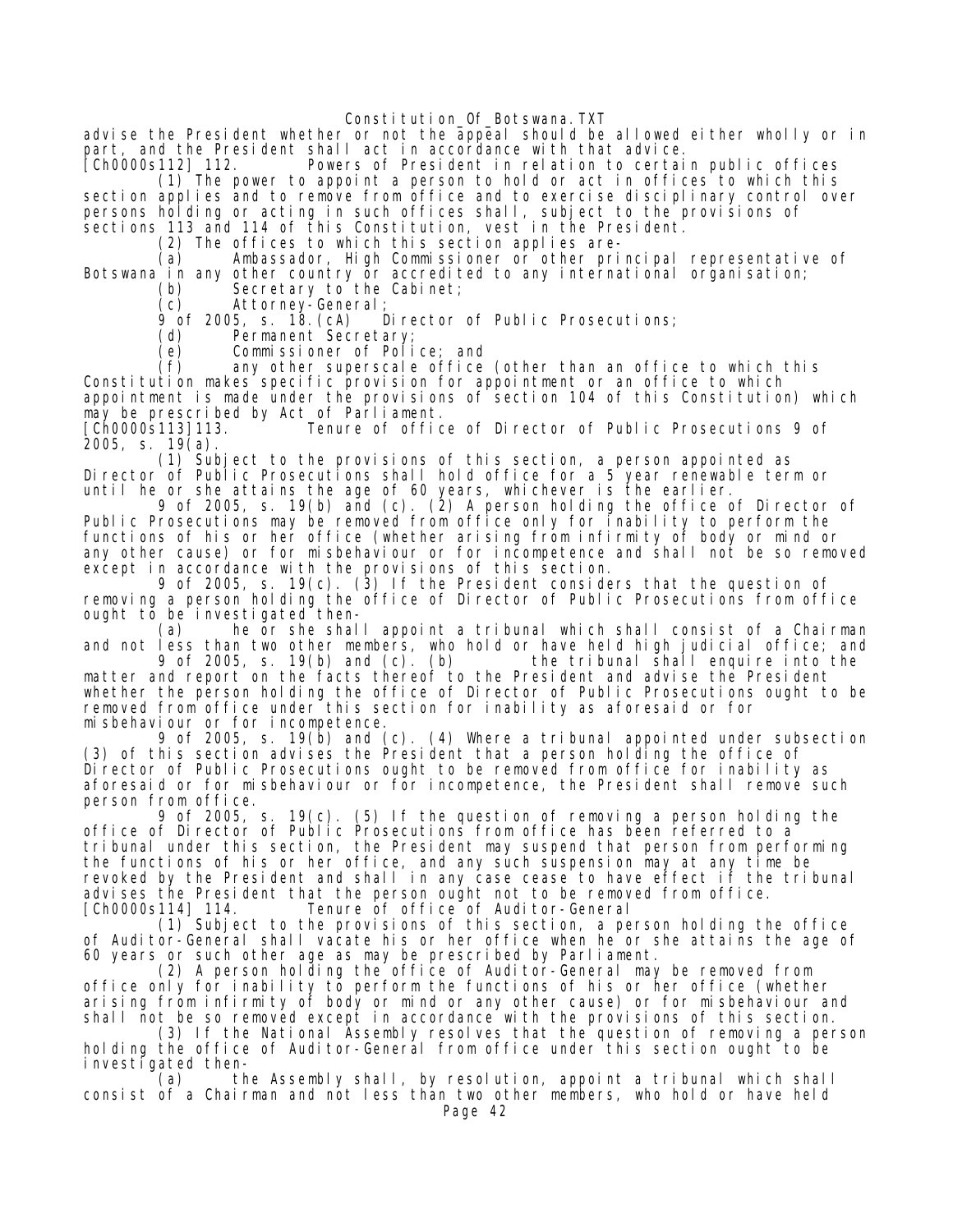high judicial office;<br>(b) the tribunal shall enquire into the matter and report on the facts thereof to the Assembly;

 (c) the Assembly shall consider the report of the tribunal at the first convenient sitting of the Assembly after it is received and may, upon such consideration, by resolution, remove the Auditor-General from office.

(4) If the question of removing a person holding the office of

Auditor-General from office has been referred to a tribunal under this section, the National Assembly may, by resolution, suspend that person from performing the functions of his or her office, and any such suspension may at any time be revoked by the Assembly by resolution and shall in any case cease to have effect if, upon consideration of the report of the tribunal in accordance with the provisions of this section, the Assembly does not remove the Auditor-General from office.

[Ch0000s115] 115. Pensions laws and protection of pensions rights (1) The law to be applied with respect to any pensions benefits that were The law to be applied with respect to any pensions benefits that were qranted to any person before the coming into operation of this Constitution shall be the law that was in force at the date on which those benefits were granted or any law in force at a later date that is not less favourable to that person.

(2) The law to be applied with respect to any pensions benefits (not being benefits to which subsection (1) of this section applies) shall-

(a) in so far as those benefits are wholly in respect of a period of service as a public officer that commenced before the date on which this Constitution comes into operation, be the law that was in force immediately before

that date; and<br>(b) in so far as those benefits are wholly or partly in respect of a period of service as a public officer that commenced after the date on which this Constitution comes into operation, be the law in force on the date on which that period of service commenced,

or any law in force at a later date that is not less favourable to that person.

(3) Where a person is entitled to exercise an option as to which of two or more laws shall apply in his or her case, the law for which he or she opts shall, for the purposes of this section, be deemed to be more favourable to him or her than the other law or laws.

(4) All pensions benefits shall (except to the extent to which under any law providing for the funding of pensions benefits they are a charge on a fund established by that law and have been duly paid out of that fund to the person or authority to whom payment is due) be a charge on the Consolidated Fund.

(5) In this section "pensions benefits" means any pensions, compensation, gratuities or other like allowances for persons in respect of their service as public officers or as members of the armed forces or for the widows, children, dependants or personal representatives of such persons in respect of such service.

(6) References in this section to the law with respect to pensions benefits include (without prejudice to their generality) references to the law regulating the circumstances in which such benefits may be granted or in which the grant of such benefits may be refused, the law regulating the circumstances in which any such benefits that have been granted may be withheld, reduced in amount or suspended and the law regulating the amount of any such benefits.

(7) In this section references to service as a public officer include references to service as a public officer of the former Protectorate of Bechuanal and.<br>[Ch0000s116] 116.

Power of Commissions in relation to pensions, etc.

(1) Where under any law any person or authority has a discretion-

(a) to decide whether or not any pensions benefits shall be granted; or to withhold, reduce in amount or suspend any such benefits that have

been granted, those benefits shall be granted and may not be withheld, reduced in amount or suspended unless the appropriate Commission concurs in the refusal to grant the benefits or, as the case may be, in the decision to withhold them, reduce them in amount or suspend them.

(2) Where the amount of any pensions benefits that may be granted to any person is not fixed by law, the amount of the benefits to be granted to him or her shall be the greatest amount for which he or she is eligible unless the appropriate Commission concurs in his or her being granted benefits of a smaller amount.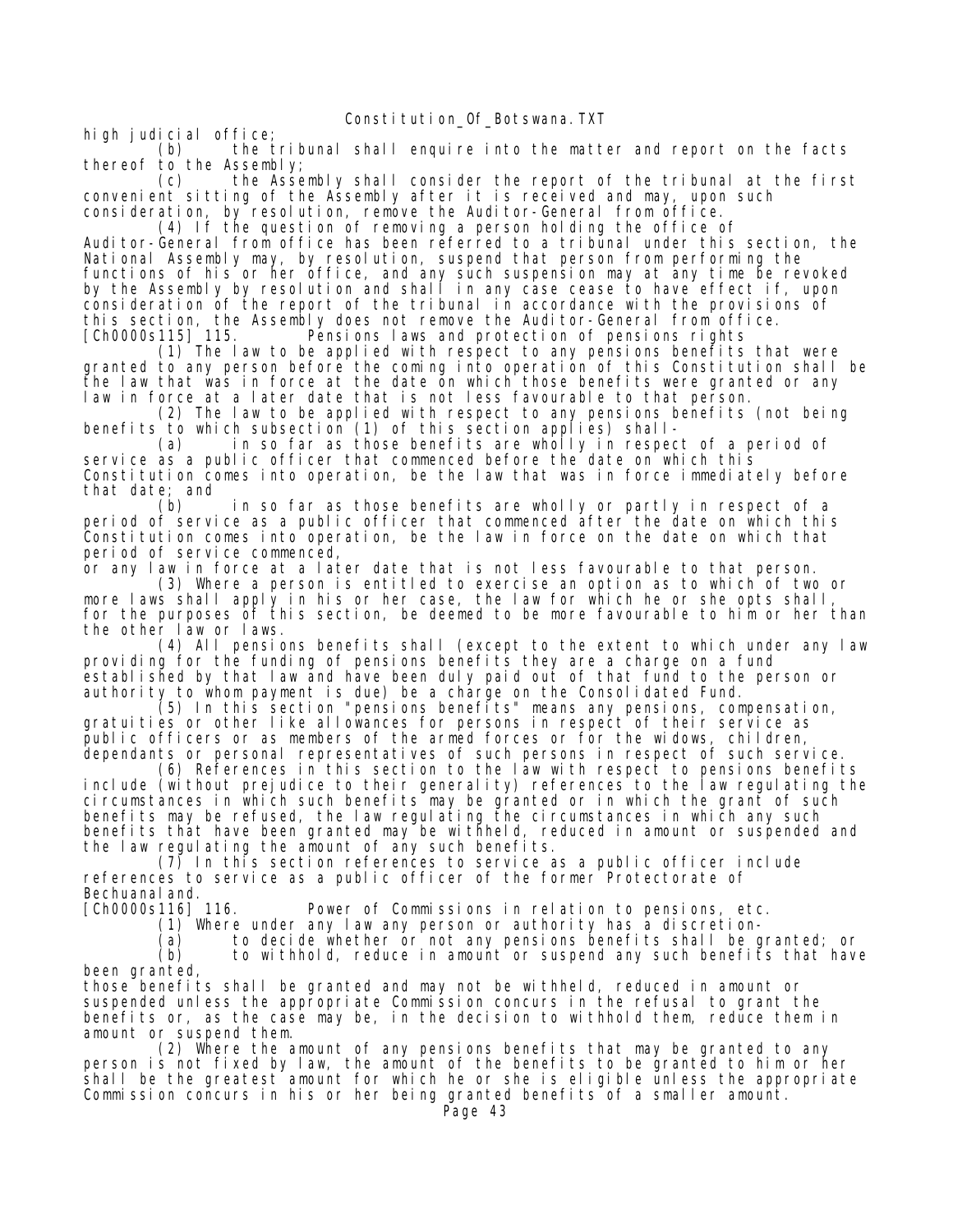9 of 2005. s. 20. (3) The appropriate Commission shall not concur under subsection (1) or subsection (2) of this section in action taken on the ground that any person who holds or has held the office of a judge of the Court of Appeal or of the High Court or the Auditor-General or Director of Prosecutions has been guilty of misbehaviour unless he or she has been removed from office by reason of such

misbehaviour.<br>(4) In this section "the appropriate Commission" means-

 $\alpha$  in the case of benefits for which any person may be eligible in respect of the service in the public service of a person who, immediately before he or she ceased to be a public officer, was subject to the disciplinary control of the Judicial Service Commission or that have been granted in respect of such service, the Judicial Service Commission;

(b) in any other case, the Public Service Commission.

(5) In this section "pensions benefits" means any pensions, compensation, gratuities or other like allowances for persons in respect of their service as public officers (including service as public officers of the former Protectorate of Bechuanaland) or for the widows, children, dependants or personal representatives of such persons in respect of such service.

CHAPTER VIII

Finance (ss 117-124)

[Ch0000s117] 117. Consolidated Fund

All revenues or other moneys raised or received for the purposes of the Government of Botswana (not being revenues or other moneys that are payable by or under any law into some other fund established for a specific purpose or that may by or under any law be retained by the department of Government that received them for the purposes of defraying the expenses of that department) shall be paid into and form one Consolidated Fund.

[Ch0000s118] 118. Withdrawals from Consolidated Fund or other public funds

(1) No moneys shall be withdrawn from the Consolidated Fund except- (a) to meet expenditure that is charged upon the Fund by this

Constitution or by any Act of Parliament; (b) where the issue of those moneys has been authorized by an Appropriation Act, by a supplementary estimate approved by resolution of the National Assembly or by a law enacted in pursuance of section 120 of this Constitution.

(2) No moneys shall be withdrawn from any public fund of Botswana other than the Consolidated Fund unless the issue of those moneys has been authorized by or under a law.

(3) No moneys shall be withdrawn from the Consolidated Fund except in the manner prescribed by Parliament.

(4) The deposit of any moneys forming part of the Consolidated Fund with a bank or with the Crown Agents for Overseas Governments and Administrations or the investment of any such moneys in securities in which, under the law for the time being in force in Botswana, trustees are authorized to invest, or the making of advances to such extent and in such circumstances as may be prescribed by Parliament, shall not be regarded as a withdrawal of those moneys from the Fund for the purposes of this section.<br>[Ch0000s119]\_119.\_\_\_\_\_\_\_\_Autho

Authorization of expenditure

(1) The Minister for the time being responsible for finance shall cause to be prepared and laid before the National Assembly, before or not later than 30 days after the commencement of each financial year, estimates of the revenues and expenditure of Botswana for that year.

9 of 2005, s. 21. (2) The organisations of expenditure contained in the estimates for a financial year (other than expenditure charged upon the Consolidated Fund by this Constitution or any other law) shall be included in a Bill to be known as an Appropriation Bill which shall be introduced into the Assembly to provide for the issue from the Consolidated Fund of the sums necessary to meet that expenditure and the appropriation of those sums for the purposes specified in the said Bill.

9 of 2005, s. 21. (3) If in any financial year it is found-<br>(a) that the amount appropriated by the Appropriation Act for the

purposes included in any organisation of expenditure is insufficient or that a need has arisen for expenditure for a purpose for which no amount has been appropriated by the Appropriation Act; or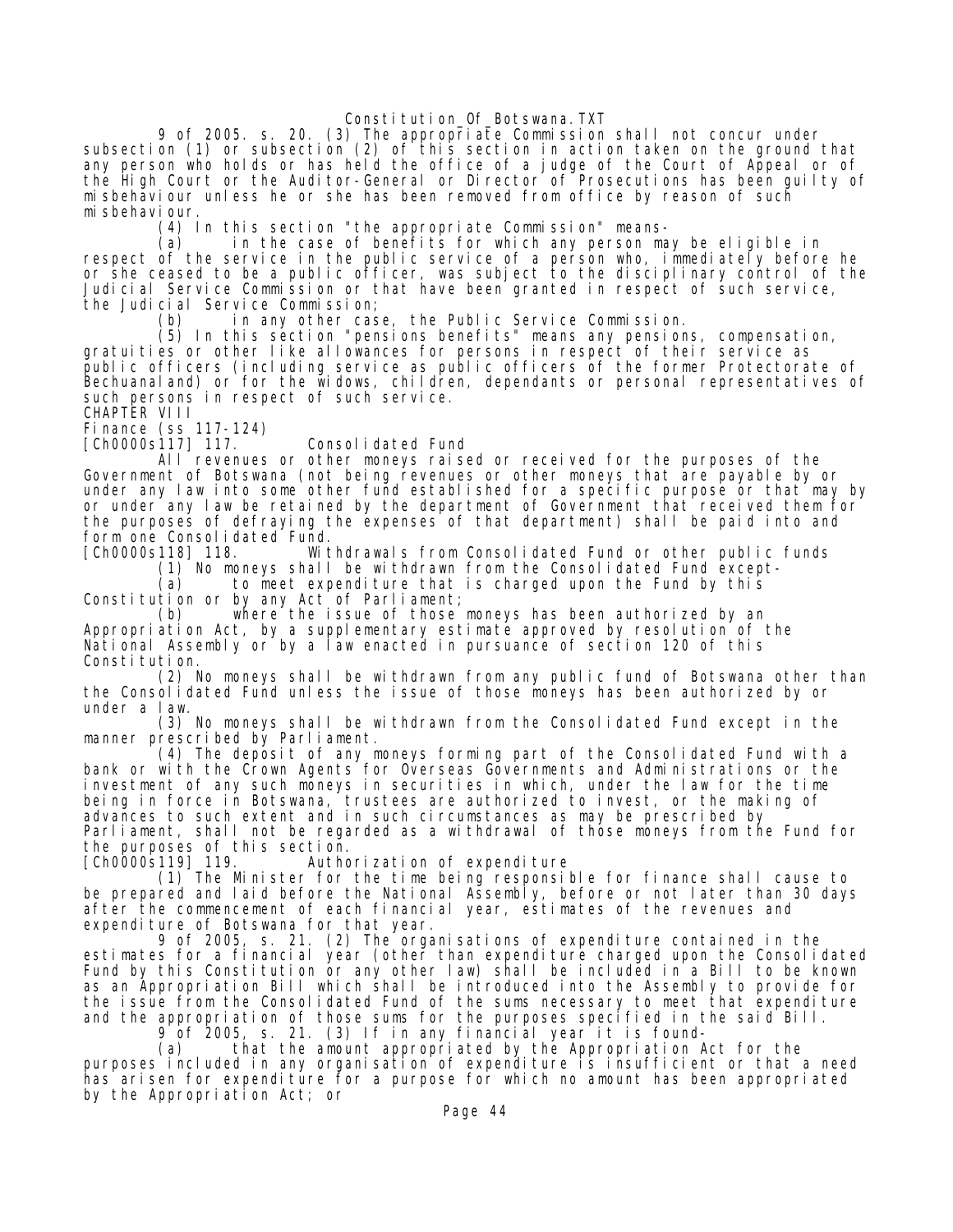(b) that any moneys have been expended on any organisation of expenditure in excess of the amount appropriated for the purposes included in that organisation by the Appropriation Act or for a purpose for which no amount has been appropriated by the Appropriation Act,

a supplementary estimate showing the sums required or spent shall be laid before the National Assembly and the organisations of expenditure shall be included in a supplementary Appropriation Bill, or in a motion or motions approving such expenditure, which shall be introduced or moved in the Assembly.

(4) Where any supplementary expenditure has been approved in a financial year by a resolution of the National Assembly in accordance with the provisions of subsection (3) of this section, a supplementary Appropriation Bill shall be introduced in the National Assembly, not later than the end of the financial year next following, providing for the appropriation of the sums so approved. [Ch0000s120] 120. Authorization of expenditure in advance of appropriation

Parliament may make provision under which, if the Appropriation Act in respect of any financial year has not come into operation by the beginning of that financial year, the President may authorize the withdrawal of moneys from the Consolidated Fund for the purpose of meeting expenditure necessary to carry on the services of the Government until the expiration of four months from the beginning of that financial year or the coming into operation of the Appropriation Act, whichever is the earlier.

[Ch0000s121] 121. Contingencies Fund

(1) Parliament may make provision for the establishment of a Contingencies Fund and for authorizing the President, if satisfied that there has arisen an urgent and unforeseen need for expenditure for which no other provision exists, to make  $\overline{\phantom{a}}$ advances from that Fund to meet that need.

(2) Where any advance is made from the Contingencies Fund, a supplementary estimate shall be laid before the National Assembly as soon as possible for the purpose of replacing the amount so advanced.<br>[Ch0000s122] 122. Remuneration of cert

Remuneration of certain officers

(1) There shall be paid to the holders of the offices to which this section applies such salaries and such allowances as may be prescribed by Parliament.

(2) The salaries and any allowances payable to the holders of the offices to which this section applies shall be a charge on the Consolidated Fund.

(3) The salary payable to the holder of any office to which this section applies and his or her terms of office, other than allowances, shall not be altered to his or her disadvantage after his or her appointment.

(4) Where a person's salary or terms of office depend upon his or her option, the salary or terms for which he or she opts shall, for the purposes of subsection (3) of this section, be deemed to be more advantageous to him or her than any others for which he or she might have opted.

9 of 2005, s. 22. (5) This section applies to the offices of judge of the Court of Appeal, judge of the High Court, member of the Public Service Commission, member of the Judicial Service Commission, member of the Delimitation Commission, Auditor-General, Director of Public Prosecutions and Attorney-General. [Ch0000s123] 123. Public debt

(1) There shall be charged on the Consolidated Fund all debt charges for which Botswana is liable.

(2) For the purposes of this section debt charges include interest, sinking fund charges, the repayment or amortization of debt, and all expenditure in connection with the raising of loans on the security of the revenues or the Consolidated Fund of the former Protectorate of Bechuanaland or Botswana, and the service and redemption of debt thereby created.<br>[Ch0000s124] 124. Auditor-General

 $[Ch0000s124]$  124.

(1) There shall be an Auditor-General, whose office shall be a public office.

(2) The public accounts of Botswana and of all officers, courts and authorities of the Government of Botswana shall be audited and reported on by the Auditor-General and for that purpose the Auditor-General or any person authorized by him or her in that behalf shall have access to all books, records, reports and other documents relating to those accounts:

Provided that, if it is so provided by Parliament in the case of any body corporate directly established by law, the accounts of that body corporate shall be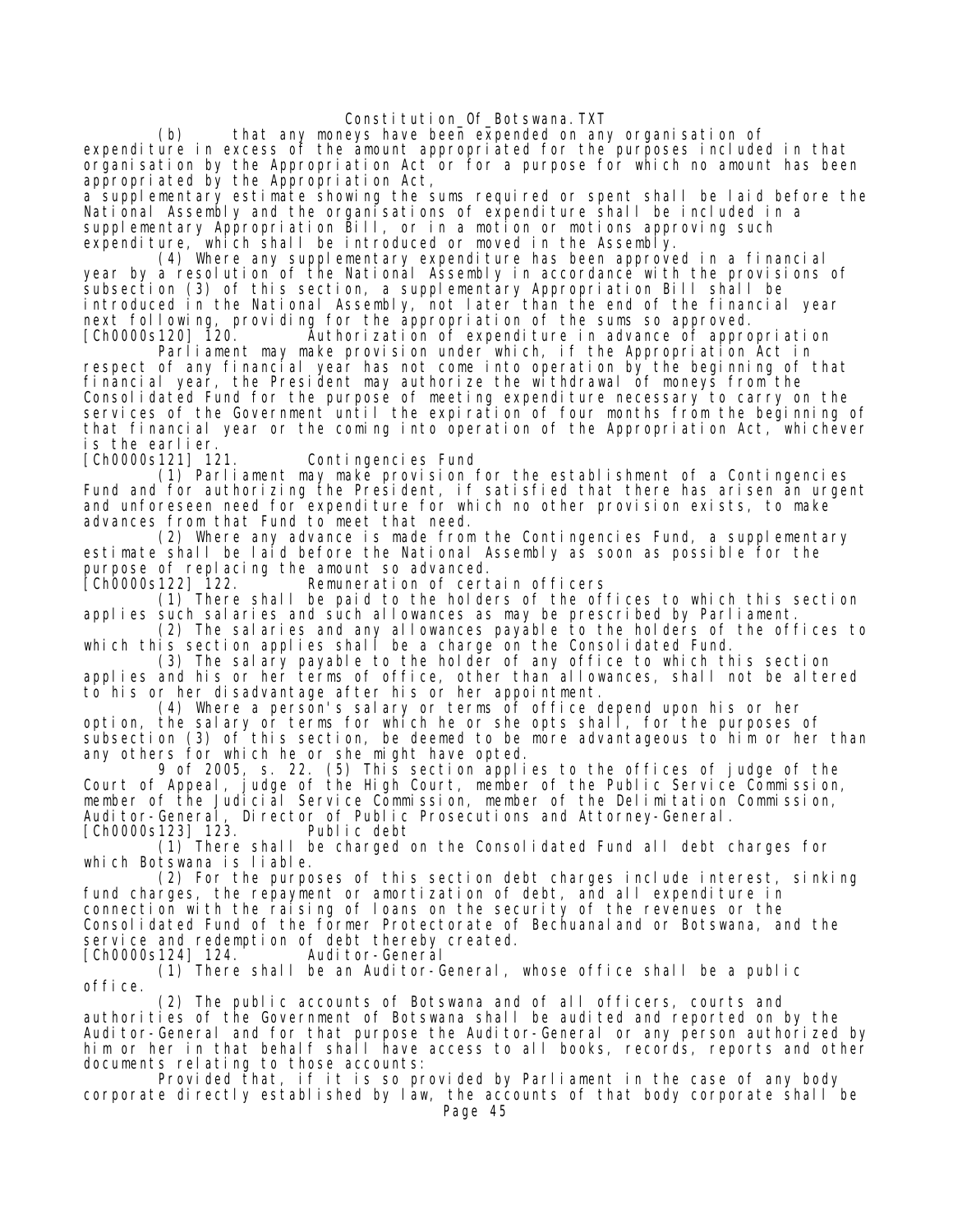audited and reported on by such person as may be specified by or under that law. (3) The Auditor-General shall submit his or her reports to the Minister responsible for finance, who shall cause them to be laid before the National Assembly.

(4) The Auditor-General shall perform such other duties and exercise such other powers in relation to the accounts of the Government or the accounts of other public authorities or other bodies as may be prescribed by or under any Act of Parliament.

(5) In the exercise of his or her functions the Auditor-General shall not be subject to the direction or control of any other person or authority. CHAPTER IX

Miscellaneous (ss 125-127)

[Ch0000s125] 125. Resignations

(1) Any person who is appointed or elected to any office established by this Constitution may resign from that office by writing under his or her hand addressed to the person or authority by whom he or she was appointed or elected:

Provided that in the case of a person who holds office as President his or her resignation from that office shall be addressed to the Chief Justice, in the case of a person who holds office as Speaker or Deputy Speaker of the National Assembly his or her resignation from that office shall be addressed to the Assembly, in the case of an Elected or Specially Elected Member of the Assembly his or her resignation shall be addressed to the Speaker, and in the case of a Member of the Ntlo ya Dikgosi his or her resignation from that office shall be addressed to the Chairman of the Ntlo ya Dikgosi.

(2) The resignation of any person from any office established by this Constitution shall take effect on the date or at the time indicated in the writing signifying the resignation or, if no such date or time is so indicated, at the time the writing is received by the person or authority to whom it is addressed or by any person authorized by that person or authority to receive it.

[Ch0000s126] 126. Reappointments and concurrent appointments (1) Where any person has vacated any office established by this Constitution, he or she may, if qualified, again be appointed or elected to hold that office in accordance with the provisions of this Constitution.

(2) Where a power is conferred by this Constitution upon any person to make any appointment to any office, a person may be appointed to that office notwithstanding that some other person may be holding that office, when that other person is on leave of absence pending the relinquishment of the office; and where two or more persons are holding the same office by reason of an appointment made in pursuance of this subsection, then, for the purposes of any function conferred upon the holder of that office, the person last appointed shall be deemed to be the sole holder of the office.

[Ch0000s127] 127. Interpretation

(1) In this Constitution unless the context otherwise requires- "the Assembly" means the National Assembly;

"Botswana" means the territory that, on 29th September, 1966, was comprised in the former Protectorate of Bechuanaland;

"financial year" means the period of 12 months ending on 31st March in any year or on such other day as Parliament may prescribe;

"the Gazette" means the Botswana Government Gazette;

"high judicial office" means the office of a judge of a court of unlimited jurisdiction in civil and criminal matters in Botswana, a Commonwealth country or in any country outside the Commonwealth that may be prescribed by Parliament or the office of judge of a court having jurisdiction in appeals from such a court;

''Kgosana'' (pl. Dikgosana) means Headman; 9 of 2005, s. 23(a)(i).''Kgosi'' (pl. Dikgosi) means Chief or Sub-Chief as defined in the Cap 41:01 Bogosi Act;

"oath" includes affirmation;

"the oath of allegiance" means such oath of allegiance as may be prescribed by law;

"public office" means, subject to the provisions of subsections (2) and (3) of this section, an office of emolument in the public service;

"public officer" means a person holding or acting in any public office;

"the public service" means the civil service of the Government;

Page 46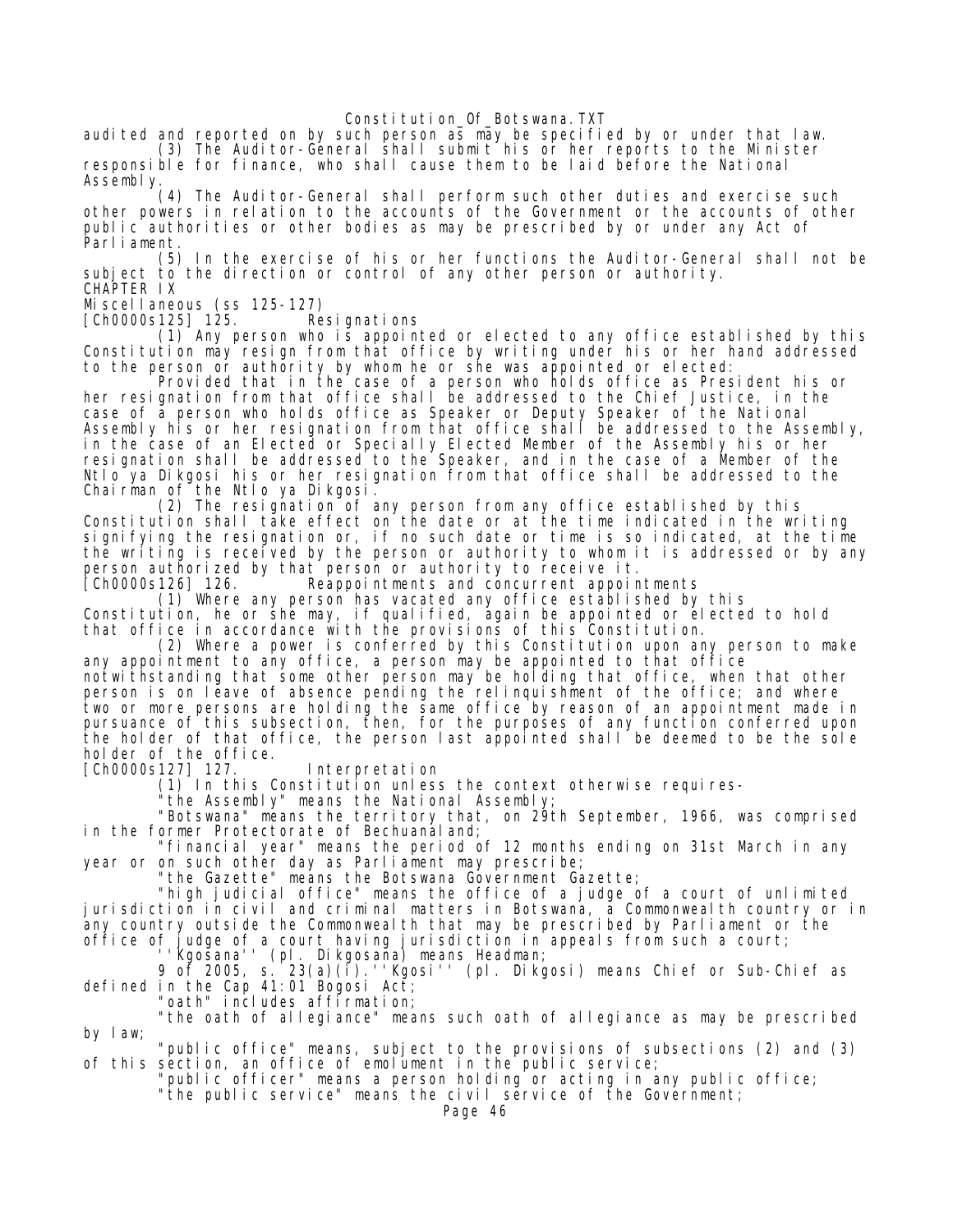"session" means the sittings of the National Assembly beginning when it first sits after the coming into operation of this Constitution or after Parliament is prorogued or dissolved at any time and ending when Parliament is prorogued or is dissolved without having been prorogued;

"sitting" means a period during which the National Assembly is sitting without adjournment and includes any period during which it is in committee;

"subordinate court" means any court established for Botswana other than-<br>(a) the Court of Appeal;

2 of 2002, s. 9(a). (b) the High Court; 2 of 2002, s. 9(b). (c) a court martial; or

2 of 2002, s. 9(c). (d) the Industrial Court.

(2) In this Constitution, unless the context otherwise requires, references to offices in the public service shall be construed as including references to the offices of judges of the Court of Appeal and judges of the High Court and the offices of members of all subordinate courts (being offices the emoluments attaching to which, or any part of the emoluments attaching to which, are paid directly out of moneys provided by Parliament).

(3) For the purposes of this Constitution a person shall not be considered to be a public officer by reason only that he or she is in receipt of any remuneration or allowance as the President, Vice-President, a Minister or Assistant Minister, Speaker, Deputy Speaker or Member of the Assembly, a Member of the Ntlo ya Dikgosi or a member of any Commission established by this Constitution.

(4) For the purposes of this Constitution, a person shall not be considered as holding a public office by reason only of the fact that he or she is in receipt of a pension or other like allowance in respect of service under the Government of Botswana or the former Protectorate of Bechuanaland.

(5) In this Constitution, unless the context otherwise requires, a reference to the holder of an office by the term designating his or her office shall be construed as including a reference to any person for the time being lawfully acting in or performing the functions of that office:

Provided that nothing in this subsection shall apply to references to the President or Vice-President in section 35, 36 or 39 of this Constitution.

(6) In this Constitution, unless it is otherwise provided or required by the context, a reference to the power to make appointments to any office shall be construed as including a reference to the power to make appointments on promotion and transfer and to confirm appointments and to the power to appoint a person to act in or perform the functions of that office at any time when the office is vacant or the holder thereof is unable (whether by reason of absence or infirmity of mind or body or any other cause) to perform the functions of that office.

(7) References in this Constitution to the power to remove a public officer from his or her office shall be construed as including references to any power conferred by any law to require or permit that officer to retire from the public service:

Provided that nothing in this subsection shall be construed as conferring on any person or authority power to require a judge of the Court of Appeal or the High Court, the Auditor-General or the Director of Public Prosecutions to retire from the public service.

(8) Any provision in this Constitution that vests in any person or authority power to remove any public officer from his or her office shall be without prejudice to the power of any person or authority to abolish any office or to any law providing for the compulsory retirement of public officers generally or in any class of public officer on attaining an age specified therein.

(9) Where power is vested by this Constitution in any person or authority to appoint any person to act in or perform the functions of any office if the holder thereof is himself unable to perform those functions, no such appointment shall be called in question on the ground that the holder of the office was not unable to perform those functions.

(10) No provision of this Constitution that any person or authority shall not be subject to the direction or control of any other person or authority in the exercise of any functions under this Constitution shall be construed as precluding a court of law from exercising jurisdiction in relation to any question whether that person or authority has performed those functions in accordance with this Constitution or any other law.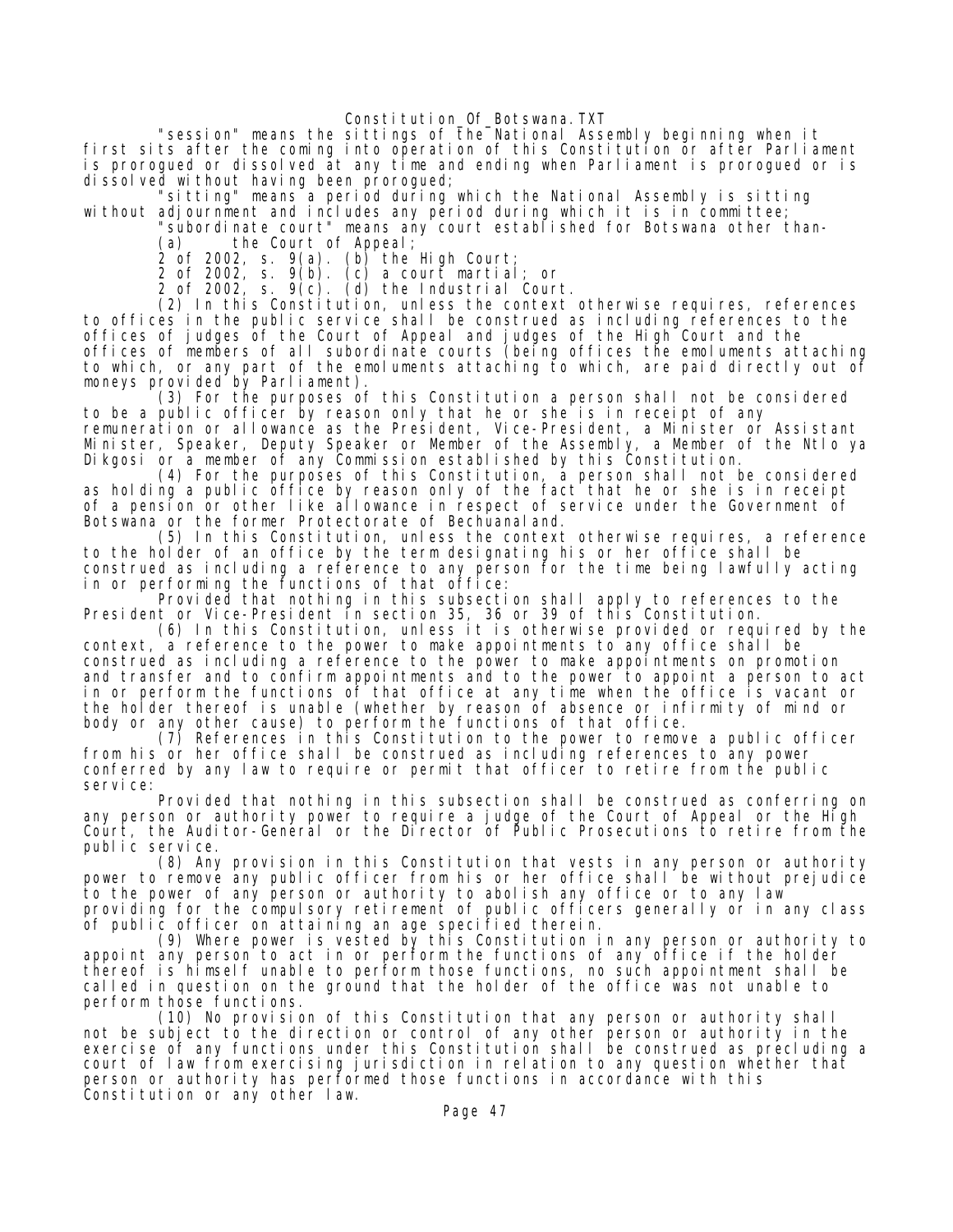(11) Where any power is conferred by this Constitution to make any Act, order, regulation or rule, or to give any direction or instruction, the power shall be construed as including the power, exercisable in like manner to amend or revoke

any such Act, order, regulation, rule, direction or instruction. (12) Any reference in this Constitution to a law made before 30th September, 1966 shall be construed as a reference to that law as it had effect on 29th September, 1966.

S.I. 51/1993. (13) The Cap. 01:04 Interpretation Act, 1889 shall apply, with the necessary adaptations, for the purpose of interpreting this Constitution and otherwise in relation thereto as it applies for the purpose of interpreting and in relation to Acts of the Parliament of the United Kingdom.

FIRST SCHEDULE TO THE CONSTITUTION 9 of 2005, s. 24(a).

 $(Secti on 58(2)(b))$ 

ELECTION OF SPECIALLY ELECTED MEMBERS OF

THE NATIONAL ASSEMBLY

1. (1) In this Schedule-

"by-election" means an election to fill a vacancy among the Specially Elected Members occurring otherwise than upon a dissolution of Parliament;

"general election" means an election to fill the vacancies among the Specially Elected Members occurring upon a dissolution of Parliament;

"the Speaker" means the Speaker of the National Assembly; and

"prescribed" means prescribed by rules made under paragraph 2 of this Schedul e.

(2) At any time when the office of Speaker is vacant or the holder of that office is unable by reason of absence or illness to exercise the functions vested in him or her by this Schedule those functions may be exercised by the Deputy Speaker of the National Assembly or, if there is no Deputy Speaker or the Deputy Speaker is unable by reason of absence or illness to exercise those functions, by such Member of the Assembly (not being the President or Vice-President or a Minister or Assistant Minister) as the Assembly may elect for that purpose.

2. Subject to the provisions of this Schedule the National Assembly may make rules for the election of its Specially Elected Members.

3. Elections of Specially Elected Members shall be conducted by the Speaker and, subject to the provisions of this Schedule and of any rules made under paragraph 2 thereof, shall be conducted in such manner as he or she may direct.

4. (1) The President shall nominate four candidates for election in the case of a general election and he or she shall nominate one candidate for election in the case of a by-election.

(2) The names of the four candidates or, as the case may be, the name of the one candidate nominated for election by the President under the foregoing subparagraph shall be presented to the National Assembly in such manner as may be prescribed, and any Elected Member of the Assembly (other than the President if he or she is an Elected Member) shall thereupon be entitled to nominate four candidates for election in the case of a general election and one candidate for election in the case of a by-election.

(3) A list of the candidates nominated for election by the President and the Elected Members of the National Assembly under the foregoing provisions of this paragraph shall be prepared, and each Elected Member of the Assembly shall be

entitled to vote-<br>(a) in the case of a general election, for four candidates; and

 $(b)$  in the case of a by-election, for one candidate,

on the list so constituted.

(4) The vote of every Elected Member of the National Assembly shall be given by ballot in such a manner as not to disclose how he or she has voted.

(5) An Elected Member of the National Assembly shall not cast more than one vote for any one candidate.

5. (1) The Speaker shall cause elections of Specially Elected Members to be held-<br>(a) in the case of a general election, as soon as practicable after the holding of a general election of the Elected Members of the National Assembly and before the Assembly first meets after that general election; and<br>(b) in the case of a by-election, as soon as practica

has occurred among the Specially Elected Members. in the case of a by-election, as soon as practicable after a vacancy

(2) A meeting of the Elected Members of the National Assembly that is held Page 48